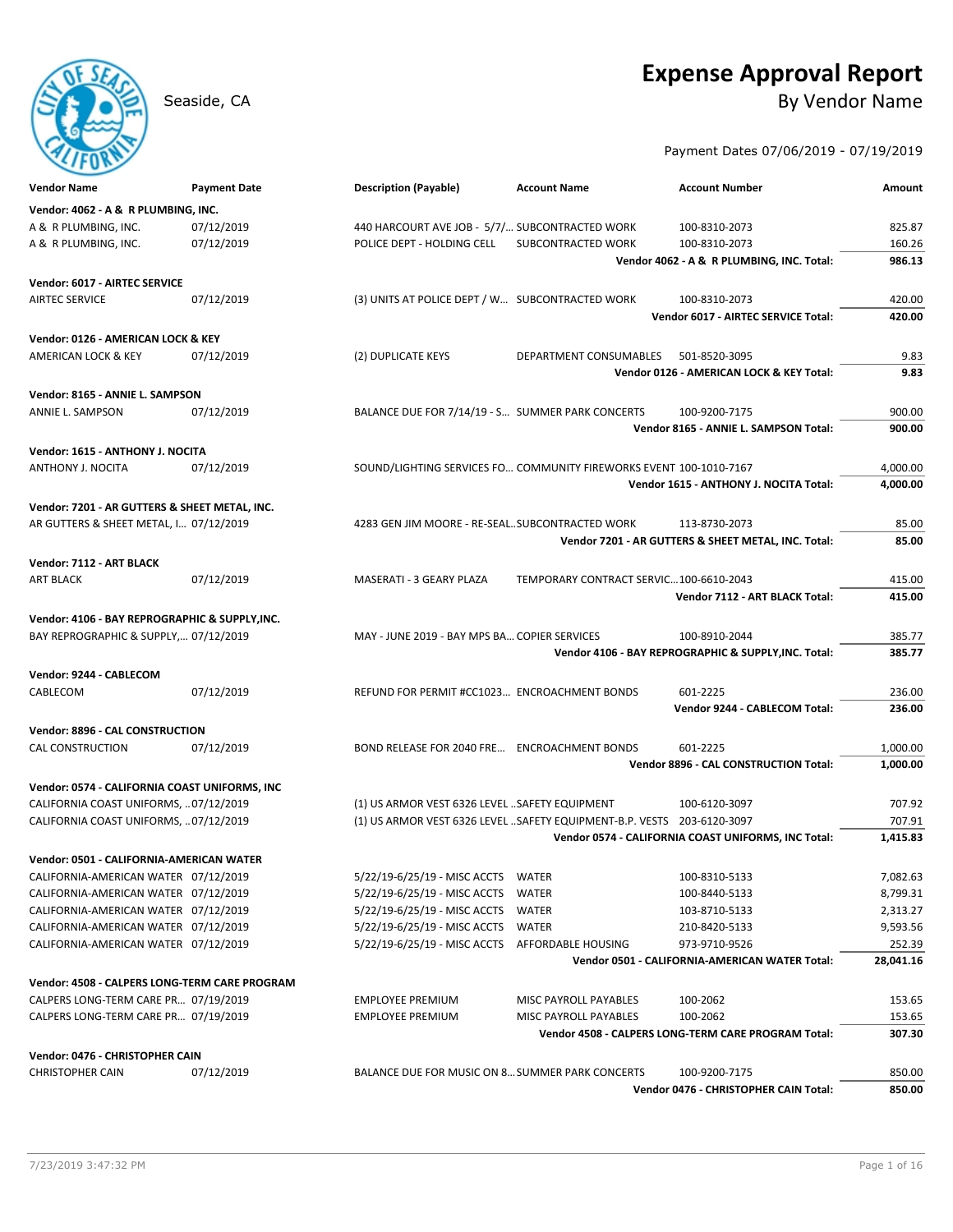| <b>Expense Approval Report</b>              |                     |                                                                      |                                 | Payment Dates: 07/06/2019 - 07/19/2019                      |                  |
|---------------------------------------------|---------------------|----------------------------------------------------------------------|---------------------------------|-------------------------------------------------------------|------------------|
| <b>Vendor Name</b>                          | <b>Payment Date</b> | <b>Description (Payable)</b>                                         | <b>Account Name</b>             | <b>Account Number</b>                                       | Amount           |
| Vendor: 9242 - CLAUDE P. DiFRANCO           |                     |                                                                      |                                 |                                                             |                  |
| CLAUDE P. DIFRANCO                          | 07/12/2019          | MUSIC ON 8/11/2019 - SUNDAYSUMMER PARK CONCERTS                      |                                 | 100-9200-7175                                               | 500.00           |
|                                             |                     |                                                                      |                                 | Vendor 9242 - CLAUDE P. DiFRANCO Total:                     | 500.00           |
| Vendor: 8493 - CORODATA RECORDS MGMT., INC. |                     |                                                                      |                                 |                                                             |                  |
| CORODATA RECORDS MGMT., I 07/12/2019        |                     | MAY 2019 - RECORD STORAGE                                            | <b>CONTRACT SERVICES</b>        | 100-2021-2075                                               | 499.33           |
|                                             |                     |                                                                      |                                 | Vendor 8493 - CORODATA RECORDS MGMT., INC. Total:           | 499.33           |
| Vendor: 2279 - COUNTY OF MONTEREY IT DEPT.  |                     |                                                                      |                                 |                                                             |                  |
| COUNTY OF MONTEREY IT DEPT. 07/12/2019      |                     | MAY 2019 - SEASIDE POLICE DE COMPUTER SUPPLIES/SOFTWA 100-6110-3102  |                                 |                                                             | 1,483.59         |
| COUNTY OF MONTEREY IT DEPT. 07/12/2019      |                     | MAY 2019 - SEASIDE POLICE DE RADIO REPAIR                            |                                 | 100-6120-2052                                               | 300.00           |
| COUNTY OF MONTEREY IT DEPT. 07/12/2019      |                     | MAY 2019 - SEASIDE FIRE DEPT  MOBILE COMMUNICATIONS                  |                                 | 100-6640-5135                                               | 2,157.00         |
|                                             |                     |                                                                      |                                 | Vendor 2279 - COUNTY OF MONTEREY IT DEPT. Total:            | 3,940.59         |
| Vendor: 0898 - CRYSTAL SPRINGS WATER        |                     |                                                                      |                                 |                                                             |                  |
| <b>CRYSTAL SPRINGS WATER</b>                | 07/12/2019          | 986 HILBY AVE; 6/6/19                                                | DEPARTMENT CONSUMABLES          | 100-9100-3095                                               | 35.75            |
| <b>CRYSTAL SPRINGS WATER</b>                | 07/12/2019          | 1136 WHEELER ST; 6/6/19                                              | DEPARTMENT CONSUMABLES          | 100-9100-3095                                               | 31.00            |
| <b>CRYSTAL SPRINGS WATER</b>                | 07/12/2019          | 1148 WHEELER ST; 6/6/19                                              | DEPARTMENT CONSUMABLES          | 100-9100-3095                                               | 31.00            |
| <b>CRYSTAL SPRINGS WATER</b>                | 07/12/2019          | 220 COE AVE; 6/12/19                                                 | DEPARTMENT CONSUMABLES          | 100-9100-3095                                               | 56.25            |
| <b>CRYSTAL SPRINGS WATER</b>                | 07/12/2019          | 986 HILBY AVE; 6/27/19                                               | DEPARTMENT CONSUMABLES          | 100-9100-3095                                               | 57.00            |
| <b>CRYSTAL SPRINGS WATER</b>                | 07/12/2019          | 1136 WHEELER ST; 6/27/19                                             | DEPARTMENT CONSUMABLES          | 100-9100-3095                                               | 50.00            |
| <b>CRYSTAL SPRINGS WATER</b>                | 07/12/2019          | 1148 WHEELER ST; 6/27/19                                             | DEPARTMENT CONSUMABLES          | 100-9100-3095                                               | 57.00            |
| <b>CRYSTAL SPRINGS WATER</b>                | 07/12/2019          | 986 HILBY AVE; 6/30/19                                               | DEPARTMENT CONSUMABLES          | 100-9100-3095                                               | 18.00            |
| <b>CRYSTAL SPRINGS WATER</b>                | 07/12/2019          | 1148 WHEELER ST; 6/30/19                                             | DEPARTMENT CONSUMABLES          | 100-9100-3095                                               | 5.00             |
| <b>CRYSTAL SPRINGS WATER</b>                | 07/12/2019          | 1136 WHEELER ST; 6/30/19                                             | <b>DEPARTMENT CONSUMABLES</b>   |                                                             | 5.00             |
|                                             |                     |                                                                      |                                 | 100-9100-3095                                               |                  |
| <b>CRYSTAL SPRINGS WATER</b>                | 07/12/2019          | 220 COE AVE; 6/30/19                                                 | DEPARTMENT CONSUMABLES          | 100-9100-3095<br>Vendor 0898 - CRYSTAL SPRINGS WATER Total: | 4.00<br>350.00   |
|                                             |                     |                                                                      |                                 |                                                             |                  |
| Vendor: 6727 - DATAPROSE, INC.              |                     |                                                                      |                                 |                                                             |                  |
| DATAPROSE, INC.                             | 07/12/2019          | JUNE 2019 - WATER BILLS                                              | <b>OUTSIDE PRINTING SERVICE</b> | 401-8610-2053                                               | 448.21           |
|                                             |                     |                                                                      |                                 | Vendor 6727 - DATAPROSE, INC. Total:                        | 448.21           |
| Vendor: 4699 - DAVID NAVA                   |                     |                                                                      |                                 |                                                             |                  |
| DAVID NAVA                                  | 07/12/2019          | REIMBURSEMENT FOR SALINAS DEPARTMENT CONSUMABLES                     |                                 | 100-6610-3095                                               | 39.22            |
|                                             |                     |                                                                      |                                 | Vendor 4699 - DAVID NAVA Total:                             | 39.22            |
| Vendor: 9158 - DEBBIE S. RYDER              |                     |                                                                      |                                 |                                                             |                  |
| <b>DEBBIE S. RYDER</b>                      | 07/12/2019          | MUSIC ON 7/21/2019 - SUNDAYSUMMER PARK CONCERTS                      |                                 | 100-9200-7175                                               | 500.00           |
|                                             |                     |                                                                      |                                 | Vendor 9158 - DEBBIE S. RYDER Total:                        | 500.00           |
| Vendor: 0981 - DEL MAR FRENCH LAUNDRY, INC. |                     |                                                                      |                                 |                                                             |                  |
| DEL MAR FRENCH LAUNDRY, IN 07/12/2019       |                     | RECREATION DEPT - 6 TABLE CL TEMPORARY CONTRACT SERVIC 100-9100-2043 |                                 |                                                             | 39.00            |
| DEL MAR FRENCH LAUNDRY, IN 07/12/2019       |                     | RECREATION DEPT - 24 TABLE C SENIOR ACTIVITIES                       |                                 | 251-9500-7125                                               | 156.00           |
|                                             |                     |                                                                      |                                 | Vendor 0981 - DEL MAR FRENCH LAUNDRY, INC. Total:           | 195.00           |
| Vendor: 5854 - DELLA MORA HEATING,          |                     |                                                                      |                                 |                                                             |                  |
| DELLA MORA HEATING,                         | 07/12/2019          | STILLWELL BLDG 4260 - WORK  SUBCONTRACTED WORK                       |                                 | 113-8730-2073                                               | 378.24           |
| DELLA MORA HEATING,                         | 07/12/2019          | STILLWELL BLDG 4260- WORK  SUBCONTRACTED WORK                        |                                 | 113-8730-2073                                               | 705.99           |
|                                             |                     |                                                                      |                                 | Vendor 5854 - DELLA MORA HEATING, Total:                    | 1,084.23         |
|                                             |                     |                                                                      |                                 |                                                             |                  |
| Vendor: 7719 - DON CARUTH                   |                     |                                                                      |                                 |                                                             |                  |
| <b>DON CARUTH</b>                           | 07/12/2019          | MUSIC ON 7/14/2019 - SUNDAYSUMMER PARK CONCERTS                      |                                 | 100-9200-7175<br>Vendor 7719 - DON CARUTH Total:            | 600.00<br>600.00 |
|                                             |                     |                                                                      |                                 |                                                             |                  |
| Vendor: 4892 - EDGES ELECTRICAL GROUP       |                     |                                                                      |                                 |                                                             |                  |
| <b>EDGES ELECTRICAL GROUP</b>               | 07/12/2019          | (1) VOLTEC LOCKING TEMP PO DEPARTMENT CONSUMABLES                    |                                 | 100-8430-3095                                               | 493.88           |
| <b>EDGES ELECTRICAL GROUP</b>               | 07/12/2019          | (1) INT-MAT WP1010MXD 1G R DEPARTMENT CONSUMABLES                    |                                 | 100-8430-3095                                               | 15.34            |
| <b>EDGES ELECTRICAL GROUP</b>               | 07/12/2019          | (1) P&S LKG SGL RCPT-NEMA                                            | DEPARTMENT CONSUMABLES          | 113-8730-3095                                               | 13.76            |
| <b>EDGES ELECTRICAL GROUP</b>               | 07/12/2019          | (4) PHIL F32T8/TL930/ALTO 30 DEPARTMENT CONSUMABLES                  |                                 | 113-8730-3095                                               | 8.97             |
| <b>EDGES ELECTRICAL GROUP</b>               | 07/12/2019          | (1) BODINE EM BALLA, (1) MILW. DEPARTMENT CONSUMABLES                |                                 | 113-8730-3095                                               | 155.69           |
|                                             |                     |                                                                      |                                 | Vendor 4892 - EDGES ELECTRICAL GROUP Total:                 | 687.64           |
| Vendor: 1152 - ENTENMANN-ROVIN COMPANY      |                     |                                                                      |                                 |                                                             |                  |
| ENTENMANN-ROVIN COMPANY 07/12/2019          |                     | (3) SEASIDE PD D130TT DOME  OTHER EXPENSE                            |                                 | 100-6110-2078                                               | 174.01           |
| ENTENMANN-ROVIN COMPANY 07/12/2019          |                     | (2) PANEL CHANGE - NUMBER  OTHER EXPENSE                             |                                 | 100-6110-2078                                               | 31.95            |
|                                             |                     |                                                                      |                                 | Vendor 1152 - ENTENMANN-ROVIN COMPANY Total:                | 205.96           |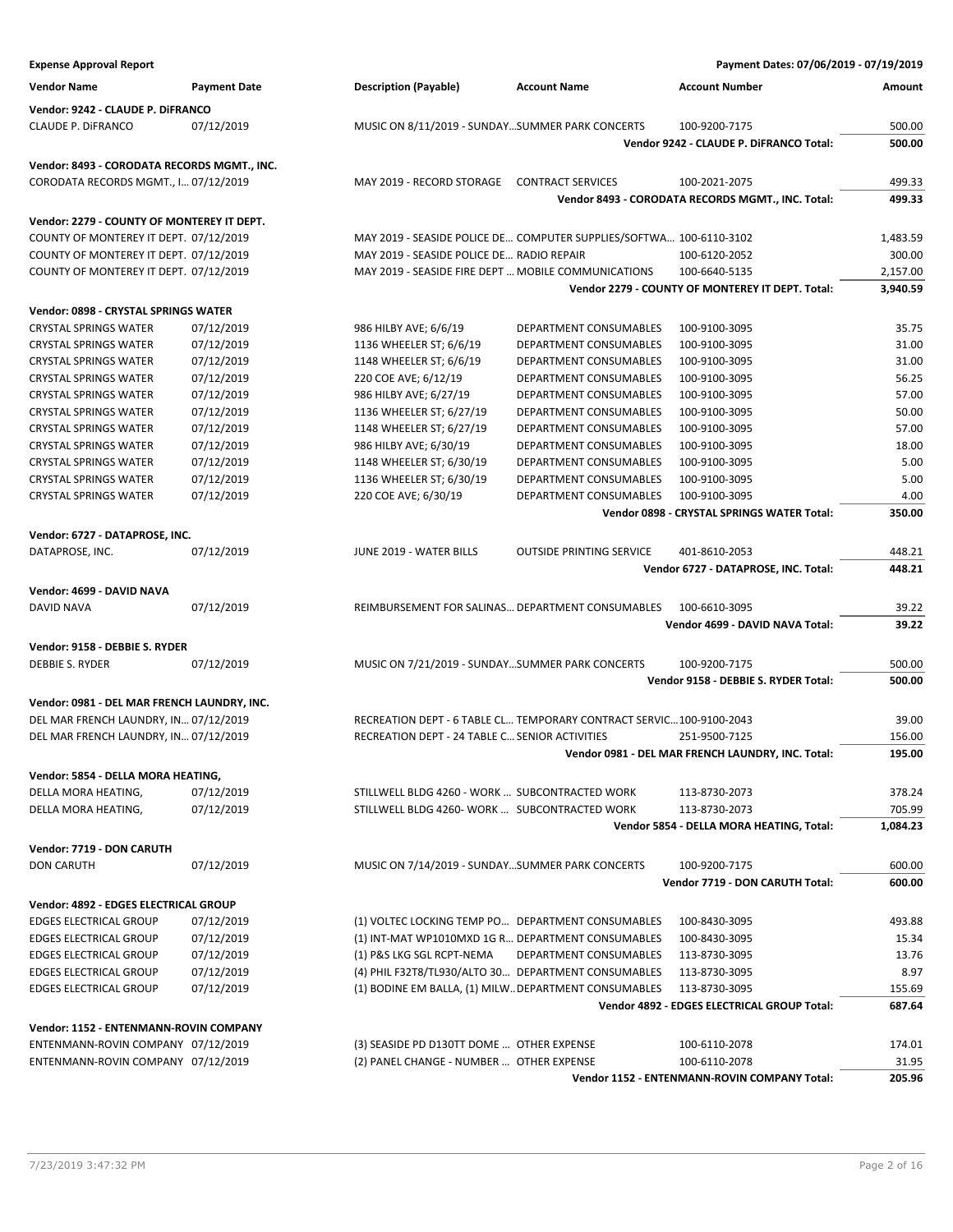| <b>Expense Approval Report</b>                                   |                          |                                                       |                                                                     | Payment Dates: 07/06/2019 - 07/19/2019                |                 |
|------------------------------------------------------------------|--------------------------|-------------------------------------------------------|---------------------------------------------------------------------|-------------------------------------------------------|-----------------|
| <b>Vendor Name</b>                                               | <b>Payment Date</b>      | <b>Description (Payable)</b>                          | <b>Account Name</b>                                                 | <b>Account Number</b>                                 | Amount          |
| Vendor: 8882 - EVERYONE'S HARVEST                                |                          |                                                       |                                                                     |                                                       |                 |
| <b>EVERYONE'S HARVEST</b>                                        | 07/12/2019               | JUNE 2019 - PROGM EXP SEASI FARMERS' MARKET           |                                                                     | 100-7410-4206                                         | 4,476.64        |
|                                                                  |                          |                                                       |                                                                     | Vendor 8882 - EVERYONE'S HARVEST Total:               | 4,476.64        |
| <b>Vendor: 1176 - EWING IRRIGATION PRODUCTS</b>                  |                          |                                                       |                                                                     |                                                       |                 |
| EWING IRRIGATION PRODUCTS 07/12/2019                             |                          | (2) CARSON 12IN RCLMD BOX                             | DEPARTMENT CONSUMABLES                                              | 100-8440-3095                                         | 57.40           |
|                                                                  |                          |                                                       |                                                                     | Vendor 1176 - EWING IRRIGATION PRODUCTS Total:        | 57.40           |
|                                                                  |                          |                                                       |                                                                     |                                                       |                 |
| Vendor: 5969 - FASTENAL COMPANY<br>FASTENAL COMPANY              | 07/12/2019               | JUNE VENDING SUPPLIES                                 | SUBCONTRACTED WORK                                                  | 100-8420-2073                                         | 747.91          |
| FASTENAL COMPANY                                                 | 07/12/2019               | SUPPLIES - SPECIAL EVENTS                             | DEPARTMENT CONSUMABLES                                              | 100-8430-3095                                         | 42.57           |
| FASTENAL COMPANY                                                 | 07/12/2019               | MISC SUPPLIES - STREETS                               | DEPARTMENT CONSUMABLES                                              | 210-8110-3095                                         | 74.40           |
| <b>FASTENAL COMPANY</b>                                          | 07/12/2019               | SUPPLIES - CONES AND DELINE DEPARTMENT CONSUMABLES    |                                                                     | 210-8110-3095                                         | 2,495.11        |
| <b>FASTENAL COMPANY</b>                                          | 07/12/2019               | (2) 32 OZ EYEWASH BOTTLES                             | DEPARTMENT CONSUMABLES                                              | 951-8820-3095                                         | 29.17           |
|                                                                  |                          |                                                       |                                                                     | Vendor 5969 - FASTENAL COMPANY Total:                 | 3,389.16        |
| Vendor: 3883 - FELIPE DE JESUS OLVERA                            |                          |                                                       |                                                                     |                                                       |                 |
| FELIPE DE JESUS OLVERA                                           | 07/12/2019               | BROADWAY JOB FROM FREMO SUBCONTRACTED WORK            |                                                                     | 100-8420-2073                                         | 1,100.00        |
|                                                                  |                          |                                                       |                                                                     | Vendor 3883 - FELIPE DE JESUS OLVERA Total:           | 1,100.00        |
|                                                                  |                          |                                                       |                                                                     |                                                       |                 |
| Vendor: 1268 - FRANCHISE TAX BOARD<br><b>FRANCHISE TAX BOARD</b> | 07/19/2019               | FTB ID: 1207165284                                    | <b>GARNISHMENT PAYABLE</b>                                          | 100-2059                                              | $-137.53$       |
| <b>FRANCHISE TAX BOARD</b>                                       | 07/19/2019               | EWO #: 342932563571220362                             | <b>GARNISHMENT PAYABLE</b>                                          | 100-2059                                              | $-53.56$        |
| <b>FRANCHISE TAX BOARD</b>                                       | 07/19/2019               | EWO #: 526446309440619983                             | <b>GARNISHMENT PAYABLE</b>                                          | 100-2059                                              | 3.31            |
| <b>FRANCHISE TAX BOARD</b>                                       | 07/19/2019               | EWO #: 342932563571220362                             | <b>GARNISHMENT PAYABLE</b>                                          | 100-2059                                              | 100.00          |
| <b>FRANCHISE TAX BOARD</b>                                       | 07/19/2019               | FTB ID: 1207165284                                    | <b>GARNISHMENT PAYABLE</b>                                          | 100-2059                                              | 1,101.32        |
| <b>FRANCHISE TAX BOARD</b>                                       | 07/19/2019               | EWO #: 526446309440619983                             | <b>GARNISHMENT PAYABLE</b>                                          | 100-2059                                              | 3.42            |
| <b>FRANCHISE TAX BOARD</b>                                       | 07/19/2019               | FTB ID: 1207165284                                    | <b>GARNISHMENT PAYABLE</b>                                          | 100-2059                                              | 725.61          |
| <b>FRANCHISE TAX BOARD</b>                                       | 07/19/2019               | EWO #: 526446309440619983                             | <b>GARNISHMENT PAYABLE</b>                                          | 113-2059                                              | 196.69          |
| <b>FRANCHISE TAX BOARD</b>                                       | 07/19/2019               | EWO #: 526446309440619983                             | <b>GARNISHMENT PAYABLE</b>                                          | 113-2059                                              | 196.58          |
|                                                                  |                          |                                                       |                                                                     | Vendor 1268 - FRANCHISE TAX BOARD Total:              | 2,135.84        |
| Vendor: 6306 - GAVILAN PEST CONTROL                              |                          |                                                       |                                                                     |                                                       |                 |
| <b>GAVILAN PEST CONTROL</b>                                      | 07/12/2019               |                                                       | 1136 WHEELER ST - ROACH SVC TEMPORARY CONTRACT SERVIC 100-9100-2043 |                                                       | 75.00           |
| <b>GAVILAN PEST CONTROL</b>                                      | 07/12/2019               |                                                       | 986 HILBY AVE - MONTHLY GEN TEMPORARY CONTRACT SERVIC 100-9200-2043 |                                                       | 83.00           |
|                                                                  |                          |                                                       |                                                                     | Vendor 6306 - GAVILAN PEST CONTROL Total:             | 158.00          |
| Vendor: 5198 - GOLDEN STATE PORTABLES                            |                          |                                                       |                                                                     |                                                       |                 |
| <b>GOLDEN STATE PORTABLES</b>                                    | 07/12/2019               |                                                       | ADDITIONAL PORTA TOILETS F COMMUNITY FIREWORKS EVENT 100-1010-7167  |                                                       | 1,333.25        |
|                                                                  |                          |                                                       |                                                                     | Vendor 5198 - GOLDEN STATE PORTABLES Total:           | 1,333.25        |
| Vendor: 1372 - GOLDFARB & LIPMAN LLP                             |                          |                                                       |                                                                     |                                                       |                 |
| <b>GOLDFARB &amp; LIPMAN LLP</b>                                 | 07/12/2019               | THROUGH 4/30/19 - LAGUNA G SUBCONTRACTED WORK         |                                                                     | 100-7410-2073                                         | 280.00          |
|                                                                  |                          |                                                       |                                                                     | Vendor 1372 - GOLDFARB & LIPMAN LLP Total:            | 280.00          |
|                                                                  |                          |                                                       |                                                                     |                                                       |                 |
| Vendor: 1388 - GRAINGER                                          |                          |                                                       |                                                                     |                                                       |                 |
| <b>GRAINGER</b>                                                  | 07/12/2019               | (204) FILTERS - VARIOUS SIZES                         | DEPARTMENT CONSUMABLES                                              | 100-8310-3095                                         | 868.94          |
| GRAINGER<br>GRAINGER                                             | 07/12/2019<br>07/12/2019 | (72) PLEATED AIR FILTERS<br>(1) PORTABLE LOCKOUT KIT  | DEPARTMENT CONSUMABLES<br>DEPARTMENT CONSUMABLES                    | 100-8310-3095<br>113-8730-3095                        | 418.74<br>97.49 |
| GRAINGER                                                         | 07/12/2019               | (24) PLEATED AIR FILTERS                              | DEPARTMENT CONSUMABLES                                              | 113-8730-3095                                         | 97.80           |
| <b>GRAINGER</b>                                                  | 07/12/2019               | (2) FIRE EXTINGUISHER, WET C DEPARTMENT CONSUMABLES   |                                                                     | 113-8730-3095                                         | 451.67          |
| <b>GRAINGER</b>                                                  | 07/12/2019               | (4) 2" BUSHING CNDT, (4) 3/4"  DEPARTMENT CONSUMABLES |                                                                     | 113-8730-3095                                         | 36.74           |
| <b>GRAINGER</b>                                                  | 07/12/2019               | (1) HND SNTZR, (1) LUBRICANT, DEPARTMENT CONSUMABLES  |                                                                     | 113-8730-3095                                         | 28.73           |
| GRAINGER                                                         | 07/12/2019               | (1) HAND DRUM PUMP, ROTARY DEPARTMENT CONSUMABLES     |                                                                     | 210-8110-3095                                         | 215.88          |
|                                                                  |                          |                                                       |                                                                     | Vendor 1388 - GRAINGER Total:                         | 2,215.99        |
| Vendor: 1392 - GRANITE ROCK COMPANY                              |                          |                                                       |                                                                     |                                                       |                 |
| <b>GRANITE ROCK COMPANY</b>                                      | 07/12/2019               | TICKET #657263; / FIRE DEPT                           | DEPARTMENT CONSUMABLES                                              | 100-8310-3095                                         | 218.12          |
|                                                                  |                          |                                                       |                                                                     | Vendor 1392 - GRANITE ROCK COMPANY Total:             | 218.12          |
| Vendor: 1494 - HD SUPPLY FACILITIES MAINTENANCE                  |                          |                                                       |                                                                     |                                                       |                 |
| HD SUPPLY FACILITIES MAINTE 07/12/2019                           |                          | DISCOUNT APPLIED TO INV #18 DEPARTMENT CONSUMABLES    |                                                                     | 100-8310-3095                                         | $-3.46$         |
| HD SUPPLY FACILITIES MAINTE 07/12/2019                           |                          | DISCOUNT APPLIED TO INV #18 DEPARTMENT CONSUMABLES    |                                                                     | 100-8310-3095                                         | $-3.36$         |
| HD SUPPLY FACILITIES MAINTE 07/12/2019                           |                          | DISCOUNT APPLIED TO INV #18 DEPARTMENT CONSUMABLES    |                                                                     | 100-8310-3095                                         | $-4.62$         |
| HD SUPPLY FACILITIES MAINTE 07/12/2019                           |                          | DISCOUNT APPLIED TO INV #18 DEPARTMENT CONSUMABLES    |                                                                     | 100-8310-3095                                         | $-5.58$         |
| HD SUPPLY FACILITIES MAINTE 07/12/2019                           |                          | MISC PLUMBING/TOOLS/LIGHT DEPARTMENT CONSUMABLES      |                                                                     | 100-8310-3095                                         | 542.51          |
|                                                                  |                          |                                                       |                                                                     | Vendor 1494 - HD SUPPLY FACILITIES MAINTENANCE Total: | 525.49          |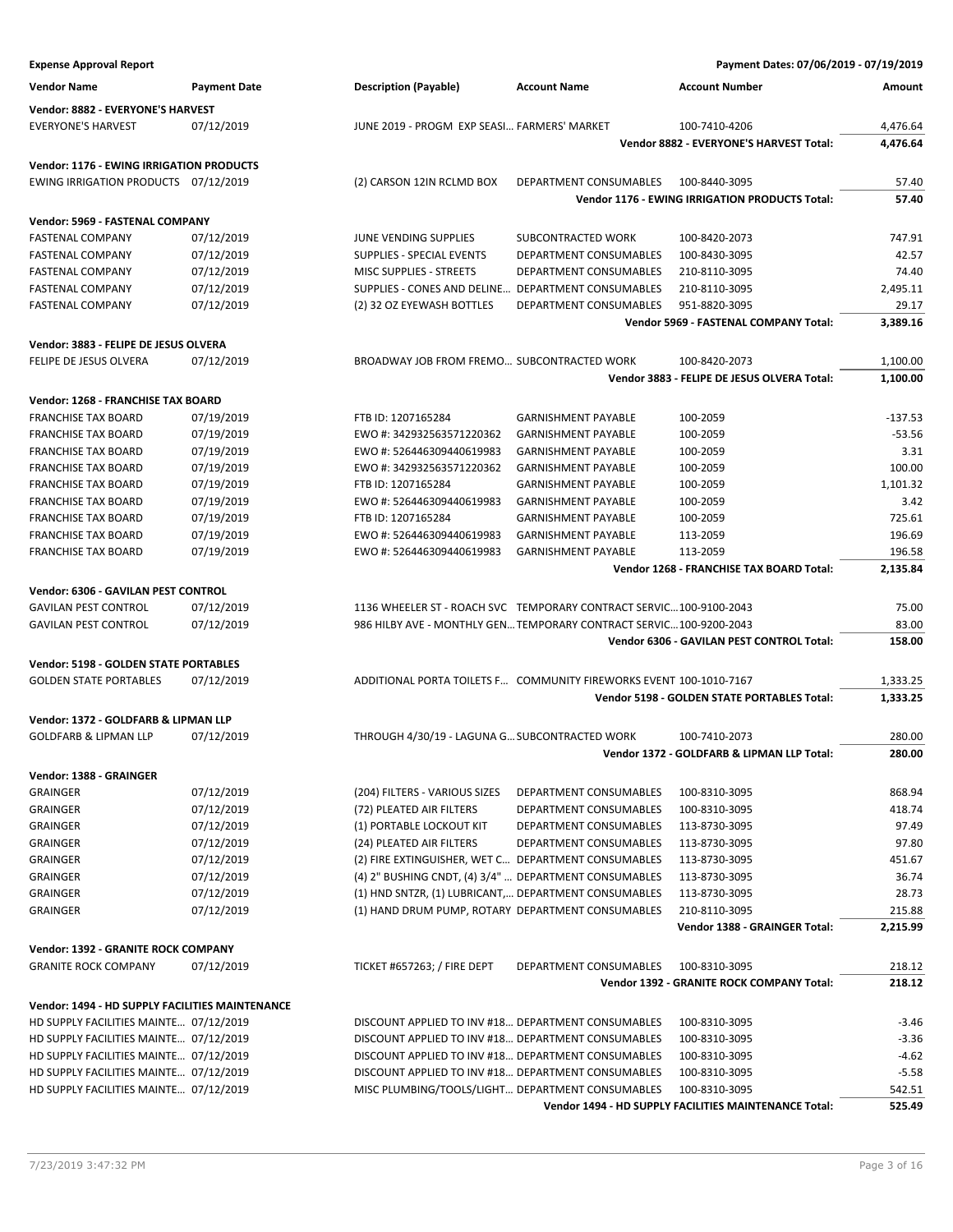### **Expense Approval Report Payment Dates: 07/06/2019 - 07/19/2019 Vendor Name Payment Date Description (Payable) Account Name Account Number Amount Vendor: 1569 - HOPE SERVICES** HOPE SERVICES 07/12/2019 JUNE 2019 - SEASIDE MAINTEN… SUBCONTRACTED WORK 100-8420-2073 4,000.00 HOPE SERVICES **19. ISBN 2019 17-12/2019** JUNE 2019 - SEASIDE MAINTEN... SUBCONTRACTED WORK 103-8710-2073 456.12 **Vendor 1569 - HOPE SERVICES Total: 4,456.12 Vendor: 7173 - Iconix Waterworks (US) Inc.** Iconix Waterworks (US) Inc. 07/12/2019 3" FITTINGS SUPPLIES DEPARTMENT CONSUMABLES 401-8620-3095 227.21 Iconix Waterworks (US) Inc. 07/12/2019 AIR VENT SUPPLIES DEPARTMENT CONSUMABLES 401-8620-3095 263.03 **Vendor 7173 - Iconix Waterworks (US) Inc. Total: 490.24 Vendor: 9241 - JAMES DeMARIA** JAMES DeMARIA 07/12/2019 MUSIC ON 7/21/2019 - SUNDAY…SUMMER PARK CONCERTS 100-9200-7175 500.00 **Vendor 9241 - JAMES DeMARIA Total: 500.00 Vendor: 9237 - JASON REYES MENDOZA** JASON REYES MENDOZA 07/12/2019 DEPOSIT REFUND FOR LAGUNA… RENTAL DEPOSITS 257-2345 71.62 **Vendor 9237 - JASON REYES MENDOZA Total: 71.62 Vendor: 6284 - JOHNSON ELECTRONICS** JOHNSON ELECTRONICS 07/12/2019 JUN 2019 FIRE ALARM MONITO…TEMPORARY CONTRACT SERVIC…100-6610-2043 28.00 JOHNSON ELECTRONICS 07/12/2019 JUL-AUG '19 FIRE ALARM MON… TEMPORARY CONTRACT SERVIC…100-6610-2043 56.00 JOHNSON ELECTRONICS 07/12/2019 FY 18/19 PORTION - JUNE ALA… ALARM SERVICE 100-9200-2070 19.00 JOHNSON ELECTRONICS 07/12/2019 FY 19/20 PORTION - JUL, AUG A…ALARM SERVICE 100-9200-2070 38.00 **Vendor 6284 - JOHNSON ELECTRONICS Total: 141.00 Vendor: 9243 - KAYE BOHLER** KAYE BOHLER **CHARGE CONSUMED A CONCERT AND MUSIC ON 7/28/2019 - SUNDAY…SUMMER PARK CONCERTS** 100-9200-7175 800.00 **Vendor 9243 - KAYE BOHLER Total: 800.00 Vendor: 1798 - KELLY-MOORE PAINT COMPANY** KELLY-MOORE PAINT COMPANY 07/12/2019 PAINT SUPPLIES FOR TANK SITE DEPARTMENT CONSUMABLES 401-8620-3095 117.23 KELLY-MOORE PAINT COMPANY 07/12/2019 LINERS FOR TANK SITE DEPARTMENT CONSUMABLES 401-8620-3095 13.89 **Vendor 1798 - KELLY-MOORE PAINT COMPANY Total: 131.12 Vendor: 8558 - KION** KION 07/12/2019 JUNE 2019 - ADS FOR 4TH OF J… COMMUNITY FIREWORKS EVENT 100-1010-7167 570.00 **Vendor 8558 - KION Total: 570.00 Vendor: 8878 - KMUV** KMUV 07/12/2019 JUNE 2019 - ADS FOR 4TH OF J… COMMUNITY FIREWORKS EVENT 100-1010-7167 500.00 **Vendor 8878 - KMUV Total: 500.00 Vendor: 7910 - KOFF & ASSOCIATES** KOFF & ASSOCIATES **1.072/2019** HR ASSISTANCE - DEVELOP/FIN... CONSULTANT 100-2031-1030 1,072.00 **Vendor 7910 - KOFF & ASSOCIATES Total: 1,072.00 Vendor: 9240 - KOVATCH MOBILE EQUIPMENT CORP.** KOVATCH MOBILE EQUIPMENT... 07/12/2019 (1) BULLARD NXT THERMAL IM... SAFETY EQUIPMENT 100-6640-3097 550.98 KOVATCH MOBILE EQUIPMENT… 07/12/2019 (1) BULLARD NXT THERMAL IM… DEPARTMENT EQUIPMENT 100-6640-8187 7,500.00 **Vendor 9240 - KOVATCH MOBILE EQUIPMENT CORP. Total: 8,050.98 Vendor: 5462 - LABORERS NATIONAL PENSION** LABORERS NATIONAL PENSION 07/19/2019 LIUNA PENSION LIUNA PENSION PAYABLE 100-2064 2,211.78 LABORERS NATIONAL PENSION 07/19/2019 LIUNA PENSION LIUNA PENSION PAYABLE 100-2064 2,517.82 LABORERS NATIONAL PENSION 07/19/2019 LIUNA PENSION LIUNA PENSION PAYABLE 103-2064 49.26 LABORERS NATIONAL PENSION 07/19/2019 LIUNA PENSION LIUNA PENSION PAYABLE 103-2064 55.32 LABORERS NATIONAL PENSION 07/19/2019 LIUNA PENSION LIUNA PENSION PAYABLE 113-2064 10.61 LABORERS NATIONAL PENSION 07/19/2019 LIUNA PENSION LIUNA PENSION PAYABLE 210-2064 200.31 LABORERS NATIONAL PENSION 07/19/2019 LIUNA PENSION LIUNA PENSION PAYABLE 210-2064 156.87 LABORERS NATIONAL PENSION 07/19/2019 LIUNA PENSION LIUNA PENSION PAYABLE 271-2064 471.03 LABORERS NATIONAL PENSION 07/19/2019 LIUNA PENSION LIUNA PENSION PAYABLE 271-2064 521.87 LABORERS NATIONAL PENSION 07/19/2019 LIUNA PENSION LIUNA PENSION PAYABLE 345-2064 3.47 LABORERS NATIONAL PENSION 07/19/2019 LIUNA PENSION LIUNA PENSION PAYABLE 345-2064 10.54 LABORERS NATIONAL PENSION 07/19/2019 LIUNA PENSION LIUNA PENSION PAYABLE 401-2064 537.89 LABORERS NATIONAL PENSION 07/19/2019 LIUNA PENSION LIUNA PENSION PAYABLE 401-2064 459.67 LABORERS NATIONAL PENSION 07/19/2019 LIUNA PENSION POST 7/11 LIUNA PENSION PAYABLE 501-2064 288.00

LABORERS NATIONAL PENSION 07/19/2019 LIUNA PENSION POST 7/11 LIUNA PENSION PAYABLE 501-2064 288.00 LABORERS NATIONAL PENSION 07/19/2019 LIUNA PENSION LIUNA PENSION PAYABLE 951-2064 486.64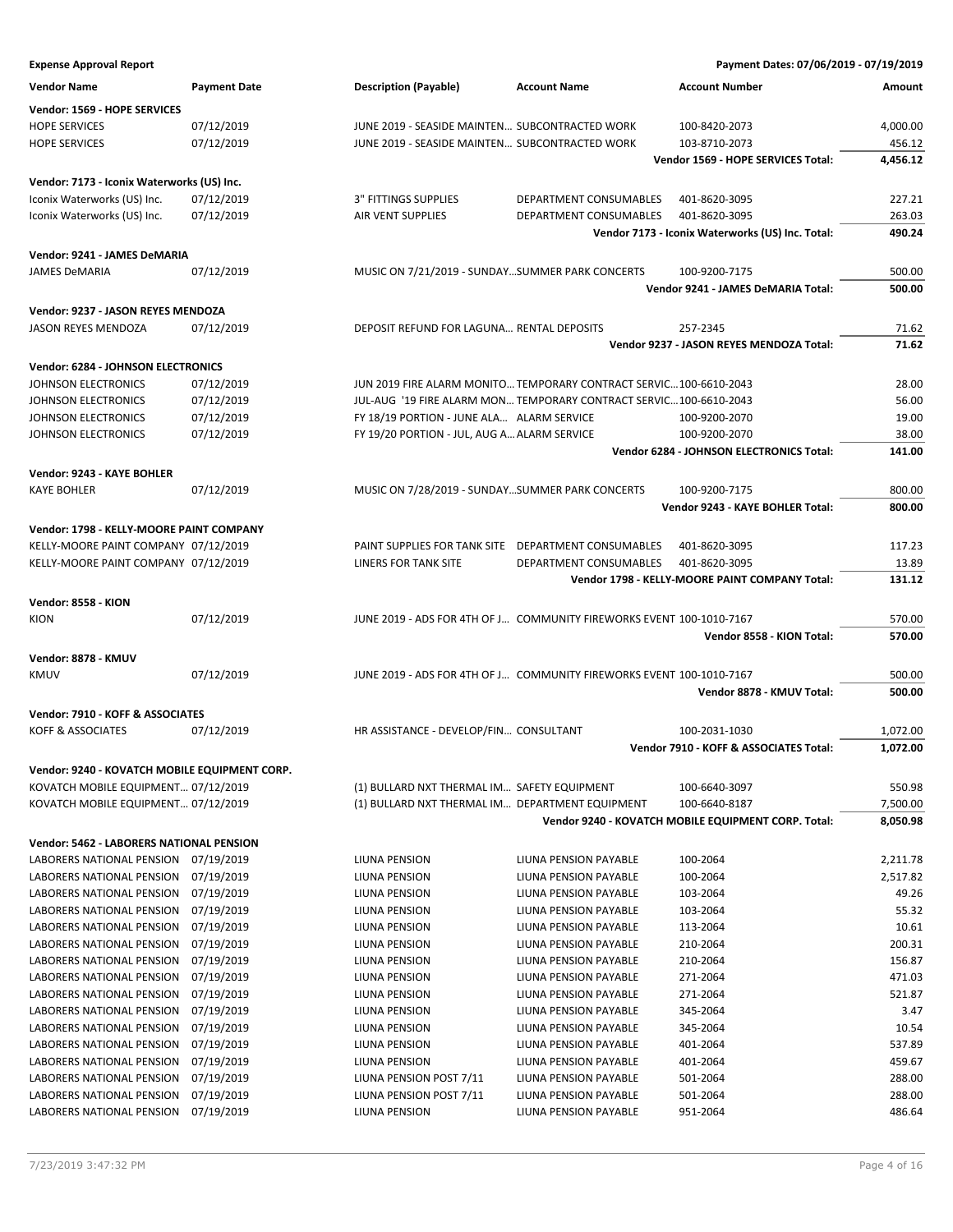| Payment Dates: 07/06/2019 - 07/19/2019 |  |  |
|----------------------------------------|--|--|
|----------------------------------------|--|--|

| <b>Expense Approval Report</b>                                    |                     |                                                       |                                                                        | Payment Dates: 07/06/2019 - 07/19/2019                |                |
|-------------------------------------------------------------------|---------------------|-------------------------------------------------------|------------------------------------------------------------------------|-------------------------------------------------------|----------------|
| <b>Vendor Name</b>                                                | <b>Payment Date</b> | <b>Description (Payable)</b>                          | <b>Account Name</b>                                                    | <b>Account Number</b>                                 | Amount         |
| LABORERS NATIONAL PENSION                                         | 07/19/2019          | LIUNA PENSION                                         | LIUNA PENSION PAYABLE                                                  | 951-2064                                              | 309.91         |
| LABORERS NATIONAL PENSION                                         | 07/19/2019          | LIUNA PENSION                                         | LIUNA PENSION PAYABLE                                                  | 971-2064                                              | 61.01          |
|                                                                   |                     |                                                       |                                                                        | <b>Vendor 5462 - LABORERS NATIONAL PENSION Total:</b> | 8,640.00       |
| Vendor: 6172 - LEXIS NEXIS RISK SOLUTIONS                         |                     |                                                       |                                                                        |                                                       |                |
| LEXIS NEXIS RISK SOLUTIONS                                        | 07/12/2019          | JUNE 2019 - MINIMUM COMMI INVESTIGATION EXPENSE       |                                                                        | 100-6130-4125                                         | 50.00          |
|                                                                   |                     |                                                       |                                                                        | Vendor 6172 - LEXIS NEXIS RISK SOLUTIONS Total:       | 50.00          |
| Vendor: 1976 - LINCOLN AQUATICS                                   |                     |                                                       |                                                                        |                                                       |                |
| LINCOLN AQUATICS                                                  | 07/12/2019          | (4) BAGS POOLS CHEMICALS                              | <b>CHEMICALS</b>                                                       | 100-8310-3099                                         | 153.52         |
|                                                                   |                     |                                                       |                                                                        | Vendor 1976 - LINCOLN AQUATICS Total:                 | 153.52         |
| Vendor: 2045 - M & S BUILDING SUPPLY INC                          |                     |                                                       |                                                                        |                                                       |                |
| M & S BUILDING SUPPLY INC                                         | 07/12/2019          | <b>CREDIT FOR OVERPAYMENT</b>                         | DEPARTMENT CONSUMABLES                                                 | 100-8420-3095                                         | $-0.07$        |
| M & S BUILDING SUPPLY INC                                         | 07/12/2019          | (8) PANELS / FIFTH AVE.                               | DEPARTMENT CONSUMABLES                                                 | 100-8420-3095                                         | 47.76          |
| M & S BUILDING SUPPLY INC                                         | 07/12/2019          | (4) PT PINE, PRIMED 1x8x20' L DEPARTMENT CONSUMABLES  |                                                                        | 100-8420-3095                                         | 234.73         |
| M & S BUILDING SUPPLY INC                                         | 07/12/2019          | (1) NAIL PULLER/10", (1) BAR/P DEPARTMENT CONSUMABLES |                                                                        | 100-8420-3095                                         | 36.95          |
| M & S BUILDING SUPPLY INC                                         | 07/12/2019          | SCREWS - LAGUNA GRANDE PA DEPARTMENT CONSUMABLES      |                                                                        | 100-8420-3095                                         | 5.93           |
| M & S BUILDING SUPPLY INC                                         | 07/12/2019          | MISC SUPPLIES FOR PARKS DEPT DEPARTMENT CONSUMABLES   |                                                                        | 113-8730-3095                                         | 281.49         |
|                                                                   |                     |                                                       |                                                                        | Vendor 2045 - M & S BUILDING SUPPLY INC Total:        | 606.79         |
| Vendor: 2236 - MBS BUSINESS SYSTEMS                               |                     |                                                       |                                                                        |                                                       |                |
| MBS BUSINESS SYSTEMS                                              | 07/12/2019          | FY 18/19 PORTION - 1635 BRO COPIER SERVICES           |                                                                        | 100-6610-2044                                         | 153.71         |
| <b>MBS BUSINESS SYSTEMS</b>                                       | 07/12/2019          | FY 19/20 PORTION - 1635 BRO COPIER SERVICES           |                                                                        | 100-6610-2044                                         | 159.39         |
| MBS BUSINESS SYSTEMS                                              | 07/12/2019          |                                                       | FY18/19 PORTION - 656 BROA COPYMACHINE MAINTENANCE                     | 100-7310-2044                                         | 312.88         |
| MBS BUSINESS SYSTEMS                                              | 07/12/2019          |                                                       | FY19/20 PORTION - 656 BROA COPYMACHINE MAINTENANCE                     | 100-7310-2044                                         | 15.86          |
| MBS BUSINESS SYSTEMS                                              | 07/12/2019          | FY18/19 PORTION - 656 BROA COPIER SERVICES            |                                                                        | 100-7410-2044                                         | 312.88         |
| MBS BUSINESS SYSTEMS                                              | 07/12/2019          | FY19/20 PORTION - 656 BROA COPIER SERVICES            |                                                                        | 100-7410-2044                                         | 15.86          |
|                                                                   |                     |                                                       |                                                                        | Vendor 2236 - MBS BUSINESS SYSTEMS Total:             | 970.58         |
| Vendor: 9238 - MELANIE OLIVEREZ                                   |                     |                                                       |                                                                        |                                                       |                |
| <b>MELANIE OLIVEREZ</b>                                           | 07/12/2019          | RECREATION REFUND                                     | <b>RECREATION DAY CAMP</b>                                             | 100-3679                                              | 202.00         |
|                                                                   |                     |                                                       |                                                                        | Vendor 9238 - MELANIE OLIVEREZ Total:                 | 202.00         |
| Vendor: 2562 - MICHAEL KEHOE                                      |                     |                                                       |                                                                        |                                                       |                |
| MICHAEL KEHOE                                                     | 07/12/2019          | MUSIC FOR SR. COUNTRY WEST SENIOR ACTIVITIES          |                                                                        | 251-9500-7125                                         | 300.00         |
|                                                                   |                     |                                                       |                                                                        | Vendor 2562 - MICHAEL KEHOE Total:                    | 300.00         |
|                                                                   |                     |                                                       |                                                                        |                                                       |                |
| Vendor: 2186 - MISSION UNIFORM SERVICE<br>MISSION UNIFORM SERVICE | 07/12/2019          | RECREATION DEPT - UNIFORM  UNIFORM SERVICE/LAUNDRY    |                                                                        | 100-9105-2049                                         | 122.62         |
|                                                                   |                     |                                                       |                                                                        | Vendor 2186 - MISSION UNIFORM SERVICE Total:          | 122.62         |
|                                                                   |                     |                                                       |                                                                        |                                                       |                |
| Vendor: 7505 - MONTEREY BAY ANALYTICAL SVCS.                      |                     |                                                       |                                                                        |                                                       |                |
| MONTEREY BAY ANALYTICAL S 07/12/2019                              |                     | SEASIDE MWS SAMPLES RCVD  SUBCONTRACTED WORK          |                                                                        | 401-8620-2073                                         | 39.00<br>39.00 |
|                                                                   |                     |                                                       |                                                                        | Vendor 7505 - MONTEREY BAY ANALYTICAL SVCS. Total:    |                |
| Vendor: 2223 - MONTEREY BAY ENGINEERS                             |                     |                                                       |                                                                        |                                                       |                |
| <b>MONTEREY BAY ENGINEERS</b>                                     | 07/12/2019          | SVCS AT MCDONALD'S SITE, CYNCONSULTANT                |                                                                        | 100-8910-1030                                         | 1,010.00       |
|                                                                   |                     |                                                       |                                                                        | Vendor 2223 - MONTEREY BAY ENGINEERS Total:           | 1,010.00       |
| Vendor: 0759 - MONTEREY CO. WEEKLY CLASSIFIEDS                    |                     |                                                       |                                                                        |                                                       |                |
| MONTEREY CO. WEEKLY CLASSI 07/12/2019                             |                     |                                                       | DISPLAY ADVERTISING FOR 4TH COMMUNITY FIREWORKS EVENT 100-1010-7167    |                                                       | 1,232.00       |
| MONTEREY CO. WEEKLY CLASSI 07/12/2019                             |                     |                                                       | PUBLIC HEARING-SEASIDE RES PUBLISHING & LEGAL ADVERTIS 100-2021-2063   |                                                       | 88.24          |
| MONTEREY CO. WEEKLY CLASSI 07/12/2019                             |                     |                                                       | LEGAL NOTICE - 6/27/19 MEETI PUBLISHING & LEGAL ADVERTIS 100-2021-2063 |                                                       | 108.60         |
| MONTEREY CO. WEEKLY CLASSI 07/12/2019                             |                     |                                                       | LEGAL NOTICE - 6/20/19 MEETI PUBLISHING & LEGAL ADVERTIS 100-2021-2063 |                                                       | 108.60         |
| MONTEREY CO. WEEKLY CLASSI 07/12/2019                             |                     |                                                       | NOTICE OF PROPOSED ACTION - PUBLISHING & LEGAL ADVERTIS 100-2021-2063  |                                                       | 149.33         |
| MONTEREY CO. WEEKLY CLASSI 07/12/2019                             |                     | <b>LEGAL NOTICE - FIREWORKS</b>                       | PUBLISHING & LEGAL ADVERTIS 100-2021-2063                              |                                                       | 54.30          |
| MONTEREY CO. WEEKLY CLASSI 07/12/2019                             |                     |                                                       | NOTICE PUBLIC HEARING CDP-1 PUBLISHING & LEGAL ADVERTIS 100-2021-2063  |                                                       | 95.03          |
| MONTEREY CO. WEEKLY CLASSI 07/12/2019                             |                     |                                                       | NOTICE - EIR CAMPUS TOWN S PUBLISHING & LEGAL ADVERTIS 100-2021-2063   |                                                       | 217.20         |
| MONTEREY CO. WEEKLY CLASSI 07/12/2019                             |                     |                                                       | NOTICE FOR BIDS - PAVEMENT  PAVEMENT MANAGEMENT PRO210-8210-9571       |                                                       | 504.45         |
|                                                                   |                     |                                                       |                                                                        | Vendor 0759 - MONTEREY CO. WEEKLY CLASSIFIEDS Total:  | 2,557.75       |
| <b>Vendor: 2205 - MONTEREY COUNTY CONVENTION</b>                  |                     |                                                       |                                                                        |                                                       |                |
| MONTEREY COUNTY CONVENT 07/12/2019                                |                     | MAY 2019 - TID FOR SEASIDE                            | TID ASSESSMENT                                                         | 100-2010                                              | 22,371.03      |
|                                                                   |                     |                                                       |                                                                        | Vendor 2205 - MONTEREY COUNTY CONVENTION Total:       | 22,371.03      |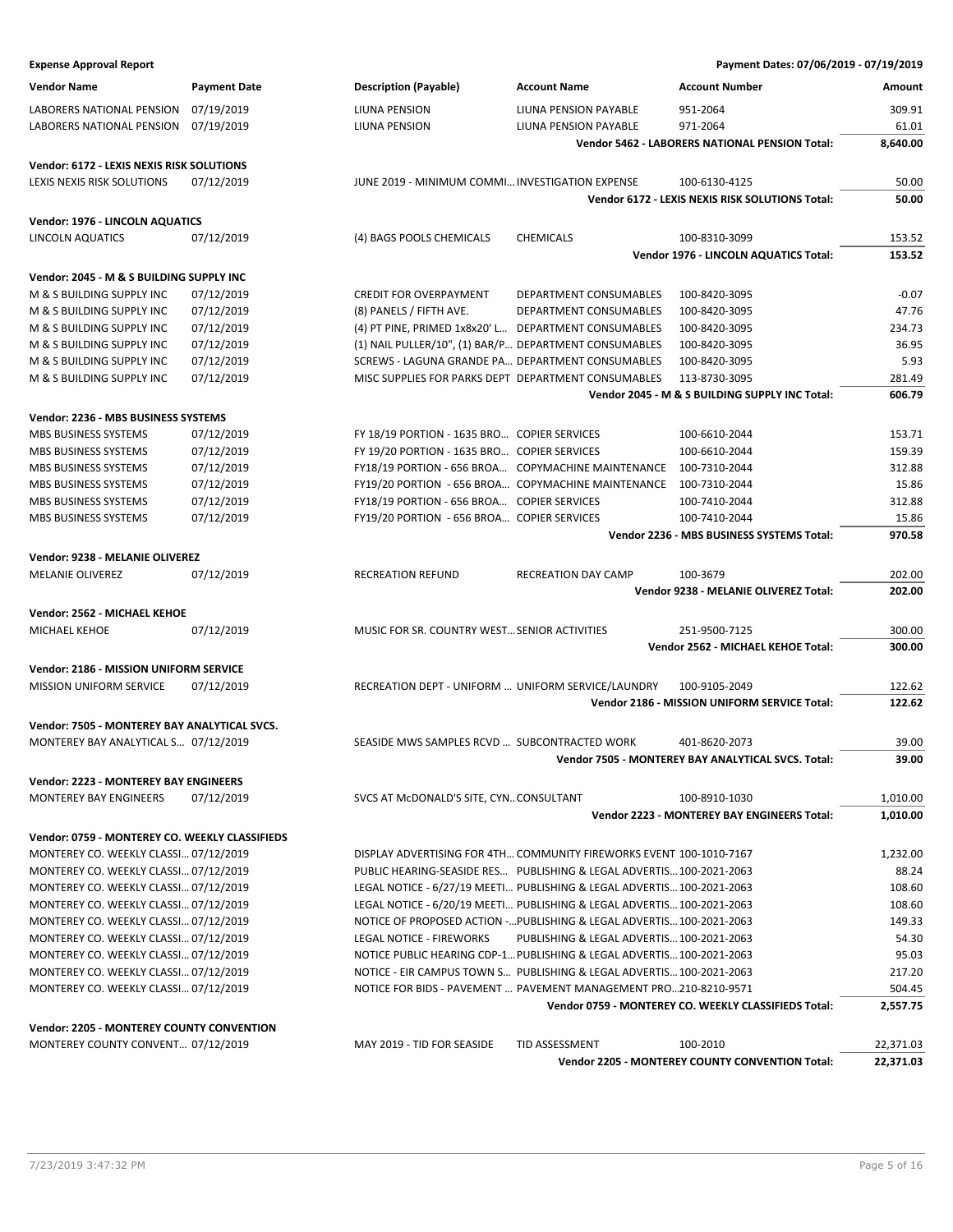| <b>Expense Approval Report</b>               |                          |                                                     |                                                                      | Payment Dates: 07/06/2019 - 07/19/2019                      |                |
|----------------------------------------------|--------------------------|-----------------------------------------------------|----------------------------------------------------------------------|-------------------------------------------------------------|----------------|
| <b>Vendor Name</b>                           | <b>Payment Date</b>      | <b>Description (Payable)</b>                        | <b>Account Name</b>                                                  | <b>Account Number</b>                                       | Amount         |
| Vendor: 2252 - MONTEREY COUNTY D.A.'s OFFICE |                          |                                                     |                                                                      |                                                             |                |
| MONTEREY COUNTY D.A.'s OFF 07/12/2019        |                          |                                                     | ASSET FORFEITURE REPORT #T PRVNT UNADJUDICATED SEIZU 243-2217        |                                                             | 5,290.00       |
|                                              |                          |                                                     |                                                                      | Vendor 2252 - MONTEREY COUNTY D.A.'s OFFICE Total:          | 5,290.00       |
| Vendor: 2295 - MONTEREY COUNTY PETROLEUM     |                          |                                                     |                                                                      |                                                             |                |
| MONTEREY COUNTY PETROLE 07/12/2019           |                          | 800 GALLONS UNLEADED REGU VEHICLE FUEL              |                                                                      | 501-8520-6145                                               | 2,404.76       |
| MONTEREY COUNTY PETROLE 07/12/2019           |                          | 525 GALLONS DIESEL NO. 2                            | <b>VEHICLE FUEL</b>                                                  | 501-8520-6145                                               | 1,754.76       |
| MONTEREY COUNTY PETROLE 07/12/2019           |                          | 900 GALLONS UNLEADED REGU VEHICLE FUEL              |                                                                      | 501-8520-6145                                               | 2,739.13       |
| MONTEREY COUNTY PETROLE 07/12/2019           |                          | 1,000 GALLONS DIESEL NO. 2                          | <b>VEHICLE FUEL</b>                                                  | 501-8520-6145                                               | 3,397.61       |
|                                              |                          |                                                     |                                                                      | <b>Vendor 2295 - MONTEREY COUNTY PETROLEUM Total:</b>       | 10,296.26      |
| Vendor: 6761 - MONTEREY SIGNS, INC.          |                          |                                                     |                                                                      |                                                             |                |
| MONTEREY SIGNS, INC.                         | 07/12/2019               | (2) "RESERVED PARKING" CORO DEPARTMENT CONSUMABLES  |                                                                      | 100-8430-3095                                               | 158.41         |
|                                              |                          |                                                     |                                                                      | Vendor 6761 - MONTEREY SIGNS, INC. Total:                   | 158.41         |
|                                              |                          |                                                     |                                                                      |                                                             |                |
| Vendor: 2351 - MONTEREY TIRE SERVICE         |                          |                                                     |                                                                      |                                                             |                |
| MONTEREY TIRE SERVICE                        | 07/12/2019               | (1) PARTS LARGE BOOT, (1) LFT  TIRES                |                                                                      | 501-8520-6147<br>Vendor 2351 - MONTEREY TIRE SERVICE Total: | 78.69<br>78.69 |
|                                              |                          |                                                     |                                                                      |                                                             |                |
| Vendor: 8877 - NION                          |                          |                                                     |                                                                      |                                                             |                |
| <b>NION</b>                                  | 07/12/2019               |                                                     | JUNE 2019 - ADS FOR 4TH OF J COMMUNITY FIREWORKS EVENT 100-1010-7167 |                                                             | 140.00         |
|                                              |                          |                                                     |                                                                      | Vendor 8877 - NION Total:                                   | 140.00         |
| Vendor: 5582 - O'REILLY AUTO PARTS           |                          |                                                     |                                                                      |                                                             |                |
| O'REILLY AUTO PARTS                          | 07/12/2019               | (6) OIL FILTERS                                     | <b>VEHICLE PARTS</b>                                                 | 501-8520-6144                                               | 27.67          |
|                                              |                          |                                                     |                                                                      | Vendor 5582 - O'REILLY AUTO PARTS Total:                    | 27.67          |
| Vendor: 2652 - PACIFIC GAS & ELECTRIC        |                          |                                                     |                                                                      |                                                             |                |
| PACIFIC GAS & ELECTRIC                       | 07/12/2019               | PGE COLLECTIVE 6/13/19                              | <b>GAS &amp; ELECTRIC</b>                                            | 100-8310-5131                                               | 2,491.61       |
| PACIFIC GAS & ELECTRIC                       | 07/12/2019               | PGE COLLECTIVE 6/13/19                              | <b>GAS &amp; ELECTRIC</b>                                            | 100-8310-5131                                               | 12,589.64      |
| PACIFIC GAS & ELECTRIC                       | 07/12/2019               | PGE COLLECTIVE 6/13/19                              | <b>GAS &amp; ELECTRIC</b>                                            | 100-8310-5131                                               | 7,052.71       |
| PACIFIC GAS & ELECTRIC                       | 07/12/2019               | PGE COLLECTIVE 6/13/19                              | <b>GAS &amp; ELECTRIC</b>                                            | 100-8310-5131                                               | 6,922.71       |
| PACIFIC GAS & ELECTRIC                       | 07/12/2019               | PGE COLLECTIVE 6/13/19                              | <b>GAS &amp; ELECTRIC</b>                                            | 100-8310-5131                                               | 378.34         |
| PACIFIC GAS & ELECTRIC                       | 07/12/2019               | PGE COLLECTIVE 6/13/19                              | <b>GAS &amp; ELECTRIC</b>                                            | 100-8420-5131                                               | 267.22         |
| PACIFIC GAS & ELECTRIC                       | 07/12/2019               | PGE COLLECTIVE 6/13/19                              | <b>GAS &amp; ELECTRIC</b>                                            | 103-8710-5131                                               | 1,725.54       |
| PACIFIC GAS & ELECTRIC                       | 07/12/2019               | PGE COLLECTIVE 6/13/19                              | <b>GAS &amp; ELECTRIC</b>                                            | 210-8110-5131                                               | 42.22          |
| PACIFIC GAS & ELECTRIC                       | 07/12/2019               | ACCT #3087813854-1; 6/21/19  STREET LIGHTINGS       |                                                                      | 210-8210-2059                                               | 212.18         |
| PACIFIC GAS & ELECTRIC                       | 07/12/2019               | PGE COLLECTIVE 6/13/19                              | <b>STREET LIGHTINGS</b>                                              | 210-8210-2059                                               | 16,181.60      |
| PACIFIC GAS & ELECTRIC                       | 07/12/2019               | PGE COLLECTIVE 6/13/19                              | <b>GAS &amp; ELECTRIC</b>                                            | 210-8420-5131                                               | 138.12         |
| PACIFIC GAS & ELECTRIC                       | 07/12/2019               | PGE COLLECTIVE 6/13/19                              | <b>GAS &amp; ELECTRIC</b>                                            | 401-8620-5131                                               | 5,179.89       |
| PACIFIC GAS & ELECTRIC                       | 07/12/2019               | PGE COLLECTIVE 6/13/19                              | <b>GAS &amp; ELECTRIC</b>                                            | 501-8510-5131                                               | 357.78         |
|                                              |                          |                                                     |                                                                      | Vendor 2652 - PACIFIC GAS & ELECTRIC Total:                 | 53,539.56      |
| Vendor: 7407 - PAPE MATERIAL HANDLING        |                          |                                                     |                                                                      |                                                             |                |
| PAPE MATERIAL HANDLING                       | 07/12/2019               | FUEL INJECTION PUMP/DPFE FI OUTSIDE REPAIRS         |                                                                      | 501-8520-6148                                               | 20,844.86      |
|                                              |                          |                                                     |                                                                      | Vendor 7407 - PAPE MATERIAL HANDLING Total:                 | 20,844.86      |
| Vendor: 9204 - PAUL HERBERT CAUSEY           |                          |                                                     |                                                                      |                                                             |                |
| PAUL HERBERT CAUSEY                          | 07/12/2019               |                                                     | JUNE 2019 - SEWER SYSTEM M SEWER SYSTEM MNGT PLAN U 952-8820-8194    |                                                             | 4,400.00       |
|                                              |                          |                                                     |                                                                      | Vendor 9204 - PAUL HERBERT CAUSEY Total:                    | 4,400.00       |
| Vendor: 2746 - PENINSULA POOL SERVICE        |                          |                                                     |                                                                      |                                                             |                |
| PENINSULA POOL SERVICE                       | 07/12/2019               | (6) 4 GAL CASE SANI-CHLOR                           | <b>CHEMICALS</b>                                                     | 100-8310-3099                                               | 133.26         |
|                                              |                          |                                                     |                                                                      | Vendor 2746 - PENINSULA POOL SERVICE Total:                 | 133.26         |
| Vendor: 2816 - PLUG & PAY TECHNOLOGIES, INC. |                          |                                                     |                                                                      |                                                             |                |
| PLUG & PAY TECHNOLOGIES, INC. 07/12/2019     |                          | JUNE 2019 - INV #20190702143 DEPARTMENT CONSUMABLES |                                                                      | 100-9100-3095                                               | 15.00          |
| PLUG & PAY TECHNOLOGIES, INC. 07/12/2019     |                          | JUNE 2019 - INV #20190702143 DEPARTMENT CONSUMABLES |                                                                      | 100-9100-3095                                               | 15.00          |
|                                              |                          |                                                     |                                                                      | Vendor 2816 - PLUG & PAY TECHNOLOGIES, INC. Total:          | 30.00          |
|                                              |                          |                                                     |                                                                      |                                                             |                |
| Vendor: 2849 - PREMIUM AUTO PARTS, INC.      |                          |                                                     |                                                                      |                                                             |                |
| PREMIUM AUTO PARTS, INC.                     | 07/12/2019               | (2) BRK CAL, (1) BRK PAD, (1) P TOOLS               |                                                                      | 501-8520-3107                                               | 264.36         |
| PREMIUM AUTO PARTS, INC.                     | 07/12/2019               | DIAGNOSTIC SCAN TOOL/ REF # TOOLS                   |                                                                      | 501-8520-3107                                               | 2,999.99       |
| PREMIUM AUTO PARTS, INC.                     | 07/12/2019<br>07/12/2019 | (2) ELECTRONIC CLEANER<br>(1) MIS BRUSHES           | <b>TOOLS</b><br><b>TOOLS</b>                                         | 501-8520-3107<br>501-8520-3107                              | 19.88<br>5.45  |
| PREMIUM AUTO PARTS, INC.                     |                          |                                                     |                                                                      | Vendor 2849 - PREMIUM AUTO PARTS, INC. Total:               | 3,289.68       |
|                                              |                          |                                                     |                                                                      |                                                             |                |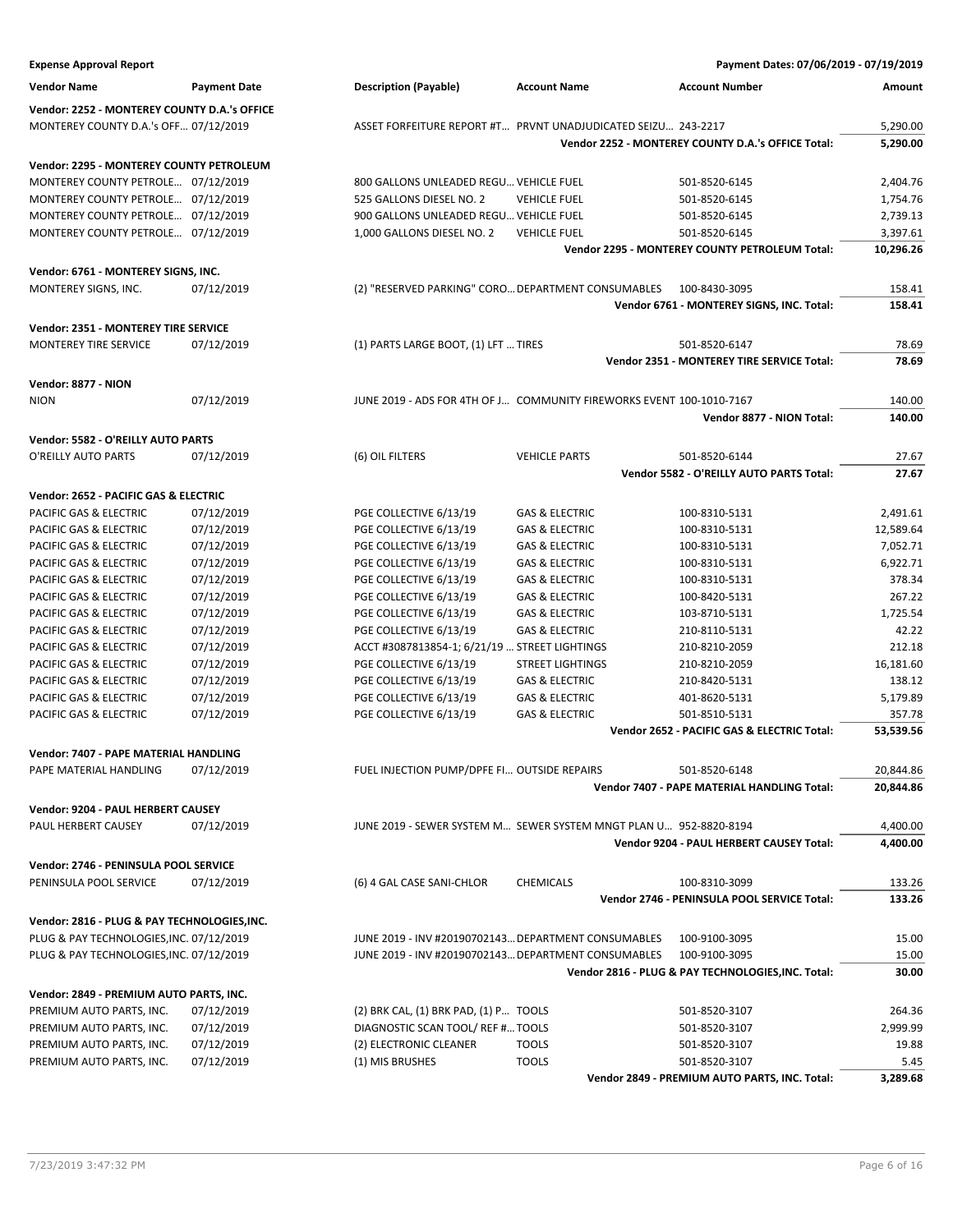| <b>Expense Approval Report</b>            |                          |                                                    |                                                         | Payment Dates: 07/06/2019 - 07/19/2019        |                 |
|-------------------------------------------|--------------------------|----------------------------------------------------|---------------------------------------------------------|-----------------------------------------------|-----------------|
| <b>Vendor Name</b>                        | <b>Payment Date</b>      | <b>Description (Payable)</b>                       | <b>Account Name</b>                                     | <b>Account Number</b>                         | Amount          |
| Vendor: 9011 - PROJECT DIMENSIONS, INC.   |                          |                                                    |                                                         |                                               |                 |
| PROJECT DIMENSIONS, INC.                  | 07/12/2019               | JUNE 2019 - CUTINO PARK - PH I PARKS IMPROVEMENTS  |                                                         | 348-8910-9570                                 | 57,174.50       |
|                                           |                          |                                                    |                                                         | Vendor 9011 - PROJECT DIMENSIONS, INC. Total: | 57,174.50       |
| Vendor: 2888 - PURE H20 INC.              |                          |                                                    |                                                         |                                               |                 |
| PURE H20 INC.                             | 07/12/2019               |                                                    | JULY 2019 - POU COOLER:WS-1 DEPARTMENT CONSUMABLES      | 100-6110-3095                                 | 65.54           |
|                                           |                          |                                                    |                                                         | Vendor 2888 - PURE H20 INC. Total:            | 65.54           |
| Vendor: 5264 - RABOBANK, N.A.             |                          |                                                    |                                                         |                                               |                 |
| RABOBANK, N.A.                            | 07/08/2019               | FIT PAYABLE                                        | FEDERAL TAX PAYABLE                                     | 100-2052                                      | 69,381.60       |
| RABOBANK, N.A.                            | 07/08/2019               | <b>MEDICARE PAYABLE</b>                            | EE HEALTHCARE PAYABLE                                   | 100-2057                                      | 18,360.66       |
| RABOBANK, N.A.                            | 07/08/2019               | FIT PAYABLE                                        | <b>FEDERAL TAX PAYABLE</b>                              | 103-2052                                      | 57.80           |
| RABOBANK, N.A.<br>RABOBANK, N.A.          | 07/08/2019<br>07/08/2019 | MEDICARE PAYABLE<br>FIT PAYABLE                    | EE HEALTHCARE PAYABLE<br>FEDERAL TAX PAYABLE            | 103-2057<br>113-2052                          | 15.96<br>978.53 |
| RABOBANK, N.A.                            | 07/08/2019               | MEDICARE PAYABLE                                   | EE HEALTHCARE PAYABLE                                   | 113-2057                                      | 364.28          |
| RABOBANK, N.A.                            | 07/08/2019               | FIT PAYABLE                                        | FEDERAL TAX PAYABLE                                     | 200-2052                                      | 110.90          |
| RABOBANK, N.A.                            | 07/08/2019               | <b>MEDICARE PAYABLE</b>                            | EE HEALTHCARE PAYABLE                                   | 200-2057                                      | 39.10           |
| RABOBANK, N.A.                            | 07/08/2019               | FIT PAYABLE                                        | FEDERAL TAX PAYABLE                                     | 210-2052                                      | 598.17          |
| RABOBANK, N.A.                            | 07/08/2019               | MEDICARE PAYABLE                                   | EE HEALTHCARE PAYABLE                                   | 210-2057                                      | 201.74          |
| RABOBANK, N.A.                            | 07/08/2019               | FIT PAYABLE                                        | FEDERAL TAX PAYABLE                                     | 271-2052                                      | 441.02          |
| RABOBANK, N.A.                            | 07/08/2019               | <b>MEDICARE PAYABLE</b>                            | EE HEALTHCARE PAYABLE                                   | 271-2057                                      | 166.42          |
| RABOBANK, N.A.                            | 07/08/2019               | FIT PAYABLE                                        | <b>FEDERAL TAX PAYABLE</b>                              | 345-2052                                      | 3.27            |
| RABOBANK, N.A.                            | 07/08/2019               | MEDICARE PAYABLE                                   | EE HEALTHCARE PAYABLE                                   | 345-2057                                      | 1.22            |
| RABOBANK, N.A.                            | 07/08/2019               | FIT PAYABLE                                        | FEDERAL TAX PAYABLE                                     | 401-2052                                      | 585.63          |
| RABOBANK, N.A.                            | 07/08/2019               | MEDICARE PAYABLE                                   | EE HEALTHCARE PAYABLE                                   | 401-2057                                      | 259.72          |
| RABOBANK, N.A.                            | 07/08/2019               | FIT PAYABLE                                        | FEDERAL TAX PAYABLE                                     | 501-2052                                      | 604.42          |
| RABOBANK, N.A.                            | 07/08/2019               | <b>MEDICARE PAYABLE</b>                            | EE HEALTHCARE PAYABLE                                   | 501-2057                                      | 175.32          |
| RABOBANK, N.A.                            | 07/08/2019               | FIT PAYABLE                                        | FEDERAL TAX PAYABLE                                     | 503-2052                                      | 1,289.22        |
| RABOBANK, N.A.                            | 07/08/2019               | MEDICARE PAYABLE                                   | EE HEALTHCARE PAYABLE                                   | 503-2057                                      | 211.64          |
| RABOBANK, N.A.                            | 07/08/2019               | FIT PAYABLE                                        | FEDERAL TAX PAYABLE                                     | 951-2052                                      | 760.14          |
| RABOBANK, N.A.                            | 07/08/2019               | <b>MEDICARE PAYABLE</b>                            | EE HEALTHCARE PAYABLE                                   | 951-2057                                      | 225.44          |
| RABOBANK, N.A.                            | 07/08/2019               | FIT PAYABLE                                        | FEDERAL TAX PAYABLE                                     | 953-2052                                      | 11.11           |
| RABOBANK, N.A.                            | 07/08/2019               | MEDICARE PAYABLE                                   | EE HEALTHCARE PAYABLE                                   | 953-2057                                      | 4.12            |
| RABOBANK, N.A.                            | 07/08/2019               | FIT PAYABLE                                        | FEDERAL TAX PAYABLE                                     | 971-2052                                      | 25.23           |
| RABOBANK, N.A.                            | 07/08/2019               | MEDICARE PAYABLE                                   | EE HEALTHCARE PAYABLE                                   | 971-2057                                      | 10.52           |
|                                           |                          |                                                    |                                                         | Vendor 5264 - RABOBANK, N.A. Total:           | 94,883.18       |
| Vendor: 0619 - RICHARD ESTRIN             |                          |                                                    |                                                         |                                               |                 |
| RICHARD ESTRIN                            | 07/12/2019               |                                                    | MUSIC ON 7/28/2019 - SUNDAYSUMMER PARK CONCERTS         | 100-9200-7175                                 | 1,600.00        |
|                                           |                          |                                                    |                                                         | Vendor 0619 - RICHARD ESTRIN Total:           | 1,600.00        |
| Vendor: 4452 - RYAN L. RIDER              |                          |                                                    |                                                         |                                               |                 |
| RYAN L. RIDER                             | 07/12/2019               |                                                    | BOND RELEASE FOR 635 AMAD ENCROACHMENT BONDS            | 601-2225                                      | 1,000.00        |
|                                           |                          |                                                    |                                                         | Vendor 4452 - RYAN L. RIDER Total:            | 1,000.00        |
| Vendor: 3040 - SAFETY-KLEEN SYSTEMS INC   |                          |                                                    |                                                         |                                               |                 |
| SAFETY-KLEEN SYSTEMS INC                  | 07/12/2019               | (2) 30G PARTS WASHER-SOLVE REFUSE DISPOSAL         |                                                         | 501-8520-2068                                 | 2,781.60        |
|                                           |                          |                                                    |                                                         | Vendor 3040 - SAFETY-KLEEN SYSTEMS INC Total: | 2,781.60        |
| Vendor: 7476 - SANDRA LIMONES             |                          |                                                    |                                                         |                                               |                 |
| <b>SANDRA LIMONES</b>                     | 07/12/2019               |                                                    | REIMBURSEMENT FOR SUPPLIESDEPARTMENT CONSUMABLES        | 100-9100-3095                                 | 6.89            |
|                                           |                          |                                                    |                                                         | Vendor 7476 - SANDRA LIMONES Total:           | 6.89            |
| Vendor: 3095 - SANTA CRUZ SEASIDE CO.     |                          |                                                    |                                                         |                                               |                 |
| SANTA CRUZ SEASIDE CO.                    | 07/12/2019               | (110) ALL-DAY RIDE WRISTBAN SUBCONTRACTED WORK     |                                                         | 100-9330-2073                                 | 3,921.50        |
|                                           |                          |                                                    |                                                         | Vendor 3095 - SANTA CRUZ SEASIDE CO. Total:   | 3,921.50        |
| Vendor: 3211 - SHERWIN-WILLIAMS CO.       |                          |                                                    |                                                         |                                               |                 |
| SHERWIN-WILLIAMS CO.                      | 07/12/2019               |                                                    | MISC PAINTS SUPPLIES - STREET DEPARTMENT CONSUMABLES    | 210-8110-3095                                 | 425.08          |
| SHERWIN-WILLIAMS CO.                      | 07/12/2019               |                                                    | (5) 5 GAL HL WB 1952E I/II GR, ( DEPARTMENT CONSUMABLES | 210-8110-3095                                 | 277.35          |
| SHERWIN-WILLIAMS CO.                      | 07/12/2019               |                                                    | (2) PROBLOCK W - WATER DEPT DEPARTMENT CONSUMABLES      | 401-8620-3095                                 | 16.80           |
|                                           |                          |                                                    |                                                         | Vendor 3211 - SHERWIN-WILLIAMS CO. Total:     | 719.23          |
|                                           |                          |                                                    |                                                         |                                               |                 |
| Vendor: 3249 - SMART & FINAL              |                          |                                                    |                                                         |                                               |                 |
| SMART & FINAL<br><b>SMART &amp; FINAL</b> | 07/12/2019<br>07/12/2019 | STORE #455/ REF #024843<br>STORE #455/ REF #037846 | <b>CAMP EVENTS</b><br><b>CAMP EVENTS</b>                | 100-9330-7136                                 | 119.41<br>51.91 |
|                                           |                          |                                                    |                                                         | 100-9330-7136                                 |                 |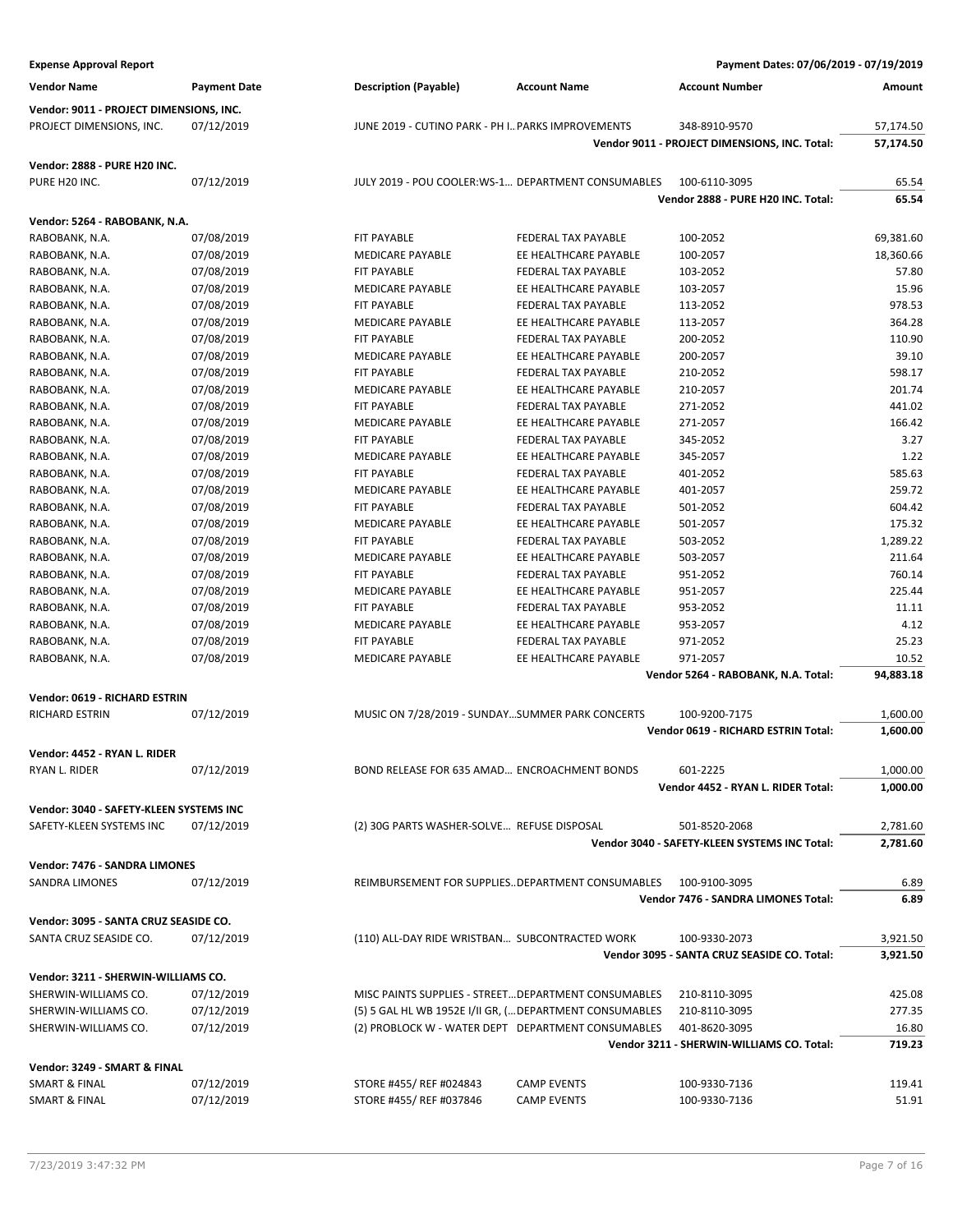**Expense Approval Report Payment Dates: 07/06/2019 - 07/19/2019**

| <b>Vendor Name</b>                 | <b>Payment Date</b> | <b>Description (Payable)</b>                            | <b>Account Name</b>            | <b>Account Number</b>                    | Amount    |
|------------------------------------|---------------------|---------------------------------------------------------|--------------------------------|------------------------------------------|-----------|
| <b>SMART &amp; FINAL</b>           | 07/12/2019          | STORE #455/ REF #041984                                 | LIFEGUARD                      | 100-9400-7138                            | 10.46     |
| <b>SMART &amp; FINAL</b>           | 07/12/2019          | STORE #455/ REF #045772                                 | <b>SENIOR ACTIVITIES</b>       | 251-9500-7125                            | 31.15     |
|                                    |                     |                                                         |                                | Vendor 3249 - SMART & FINAL Total:       | 212.93    |
| Vendor: 7518 - STACIE CANEPA       |                     |                                                         |                                |                                          |           |
| <b>STACIE CANEPA</b>               | 07/12/2019          | REFUND FOR SUMMER PLAYLA RECREATION DAY CAMP            |                                | 100-3679                                 | 116.90    |
|                                    |                     |                                                         |                                | Vendor 7518 - STACIE CANEPA Total:       | 116.90    |
|                                    |                     |                                                         |                                |                                          |           |
| Vendor: 3319 - STAPLES ADVANTAGE   |                     |                                                         |                                |                                          |           |
| <b>STAPLES ADVANTAGE</b>           | 07/12/2019          | FINANCE - (1) BLK TONER, (1) LG. DEPARTMENT CONSUMABLES |                                | 100-3010-3095                            | 65.54     |
| <b>STAPLES ADVANTAGE</b>           | 07/12/2019          | FINANCE - (1) BLK TONER, (1) LG. STATIONARY SUPPLIES    |                                | 100-5110-3092                            | 30.69     |
|                                    |                     |                                                         |                                | Vendor 3319 - STAPLES ADVANTAGE Total:   | 96.23     |
| Vendor: 3823 - STATE OF CALIFORNIA |                     |                                                         |                                |                                          |           |
| STATE OF CALIFORNIA                | 07/12/2019          | PAYMNT #14 LOAN NO: 023-09 PAYMENT ON PRINCIPAL         |                                | 100-8310-9602                            | 4,083.57  |
| STATE OF CALIFORNIA                | 07/12/2019          | PAYMNT #14 LOAN NO: 023-09 INTEREST EXPENSE             |                                | 100-8310-9605                            | 40.82     |
|                                    |                     |                                                         |                                | Vendor 3823 - STATE OF CALIFORNIA Total: | 4,124.39  |
| Vendor: 5144 - STATE OF CALIFORNIA |                     |                                                         |                                |                                          |           |
| <b>STATE OF CALIFORNIA</b>         | 07/08/2019          | <b>SIT PAYABLE</b>                                      | STATE TAX PAYABLE              | 100-2053                                 | 25,872.27 |
| <b>STATE OF CALIFORNIA</b>         | 07/08/2019          | <b>SIT PAYABLE</b>                                      | <b>STATE TAX PAYABLE</b>       | 103-2053                                 | 21.27     |
| STATE OF CALIFORNIA                | 07/08/2019          | <b>SIT PAYABLE</b>                                      | <b>STATE TAX PAYABLE</b>       | 113-2053                                 | 308.20    |
| STATE OF CALIFORNIA                | 07/08/2019          | <b>SIT PAYABLE</b>                                      | <b>STATE TAX PAYABLE</b>       | 200-2053                                 | 33.85     |
| STATE OF CALIFORNIA                | 07/08/2019          | <b>SIT PAYABLE</b>                                      | STATE TAX PAYABLE              | 210-2053                                 | 218.94    |
| STATE OF CALIFORNIA                | 07/08/2019          | <b>SIT PAYABLE</b>                                      | STATE TAX PAYABLE              | 271-2053                                 | 141.63    |
| STATE OF CALIFORNIA                | 07/08/2019          | <b>SIT PAYABLE</b>                                      | <b>STATE TAX PAYABLE</b>       | 345-2053                                 | 0.98      |
| STATE OF CALIFORNIA                | 07/08/2019          | <b>SIT PAYABLE</b>                                      | <b>STATE TAX PAYABLE</b>       | 401-2053                                 | 191.34    |
| STATE OF CALIFORNIA                | 07/08/2019          | <b>SIT PAYABLE</b>                                      | <b>STATE TAX PAYABLE</b>       | 501-2053                                 | 133.30    |
| STATE OF CALIFORNIA                | 07/08/2019          | <b>SIT PAYABLE</b>                                      | STATE TAX PAYABLE              | 503-2053                                 | 305.58    |
| STATE OF CALIFORNIA                | 07/08/2019          | <b>SIT PAYABLE</b>                                      | STATE TAX PAYABLE              | 951-2053                                 | 268.56    |
| STATE OF CALIFORNIA                | 07/08/2019          | <b>SIT PAYABLE</b>                                      | <b>STATE TAX PAYABLE</b>       | 953-2053                                 | 8.03      |
| STATE OF CALIFORNIA                | 07/08/2019          | <b>SIT PAYABLE</b>                                      | STATE TAX PAYABLE              | 971-2053                                 | 6.17      |
|                                    |                     |                                                         |                                | Vendor 5144 - STATE OF CALIFORNIA Total: | 27,510.12 |
| Vendor: 9170 - STEVE DUNNE         |                     |                                                         |                                |                                          |           |
| <b>STEVE DUNNE</b>                 | 07/12/2019          | MUSIC ON 8/12/2019 - SUNDAYSUMMER PARK CONCERTS         |                                | 100-9200-7175                            | 1,250.00  |
|                                    |                     |                                                         |                                | Vendor 9170 - STEVE DUNNE Total:         | 1,250.00  |
|                                    |                     |                                                         |                                |                                          |           |
| Vendor: 9245 - SVI HEALDSBURG, LLC | 07/12/2019          | JEFFREY WILLIAMS 8/4/19 - 9/6 TRAINING & EDUCATIONS     |                                | 100-6120-1029                            | 4,224.00  |
| SVI HEALDSBURG, LLC                |                     |                                                         |                                | Vendor 9245 - SVI HEALDSBURG, LLC Total: | 4,224.00  |
|                                    |                     |                                                         |                                |                                          |           |
| Vendor: 6324 - The Home Depot Pro  |                     |                                                         |                                |                                          |           |
| The Home Depot Pro                 | 07/12/2019          | (1) HANDLE LEVER, (1) HIGH HE JANITORIAL SUPPLIES       |                                | 100-9105-3093                            | 24.52     |
| The Home Depot Pro                 | 07/12/2019          | CLEANING SUPPLIES - REC DEPT JANITORIAL SUPPLIES        |                                | 100-9105-3093                            | 1,535.68  |
|                                    |                     |                                                         |                                | Vendor 6324 - The Home Depot Pro Total:  | 1,560.20  |
| Vendor: 3574 - U.S. BANK-CALCARD   |                     |                                                         |                                |                                          |           |
| U.S. BANK-CALCARD                  | 07/12/2019          | CalCard 5/22/19                                         | DEPARTMENT CONSUMABLES         | 100-1010-3095                            | 20.24     |
| U.S. BANK-CALCARD                  | 07/12/2019          | CalCard 5/22/19                                         | DEPARTMENT CONSUMABLES         | 100-1010-3095                            | 137.51    |
| U.S. BANK-CALCARD                  | 07/12/2019          | CalCard 5/22/19                                         | TRAVEL - RUBIO/OGLESBY         | 100-1010-4115                            | 248.33    |
| U.S. BANK-CALCARD                  | 07/12/2019          | CalCard 5/22/19                                         | <b>COMMUNITY EVENT SUPPORT</b> | 100-1010-7165                            | 145.26    |
| U.S. BANK-CALCARD                  | 07/12/2019          | CalCard 5/22/19                                         | <b>COMMISSION ACTIVITIES</b>   | 100-1320-7171                            | 71.65     |
| U.S. BANK-CALCARD                  | 07/12/2019          | CalCard 5/22/19                                         | CONSUMABLES                    | 100-1370-3095                            | 647.99    |
| U.S. BANK-CALCARD                  | 07/12/2019          | CalCard 5/22/19                                         | CONSUMABLES                    | 100-1370-3095                            | $-649.07$ |
| U.S. BANK-CALCARD                  | 07/12/2019          | CalCard 5/22/19                                         | DEPARTMENT CONSUMABLES         | 100-2010-3095                            | 283.67    |
| U.S. BANK-CALCARD                  | 07/12/2019          | CalCard 5/22/19                                         | TRAINING AND EDUCATION         | 100-2021-1029                            | 20.00     |
| U.S. BANK-CALCARD                  | 07/12/2019          | CalCard 5/22/19                                         | TRAINING AND EDUCATION         | 100-2021-1029                            | 749.02    |
| U.S. BANK-CALCARD                  | 07/12/2019          | CalCard 5/22/19                                         | MEETINGS AND TRAVEL            | 100-2021-4121                            | $-60.00$  |
| U.S. BANK-CALCARD                  | 07/12/2019          | CalCard 5/22/19                                         | TRAINING (CITYWIDE)            | 100-2031-1028                            | 335.18    |
| U.S. BANK-CALCARD                  | 07/12/2019          | CalCard 5/22/19                                         | PERSONNEL RECRUITMENT          | 100-2031-2064                            | 2,407.65  |
| U.S. BANK-CALCARD                  | 07/12/2019          | CalCard 5/22/19                                         | <b>BOOKS AND PERIODICALS</b>   | 100-2031-4123                            | 4.00      |
| U.S. BANK-CALCARD                  | 07/12/2019          | CalCard 5/22/19                                         | <b>BOOKS AND PERIODICALS</b>   | 100-2031-4123                            | 87.33     |
| U.S. BANK-CALCARD                  | 07/12/2019          | CalCard 5/22/19                                         | CONSUMABLES                    | 100-2042-3095                            | 1,034.85  |
| U.S. BANK-CALCARD                  | 07/12/2019          | CalCard 5/22/19                                         | <b>EQUIPMENT</b>               | 100-2042-8187                            | 1,787.01  |
| U.S. BANK-CALCARD                  | 07/12/2019          | CalCard 5/22/19                                         | DUES & MEMBERSHIP              | 100-5110-4122                            | 135.00    |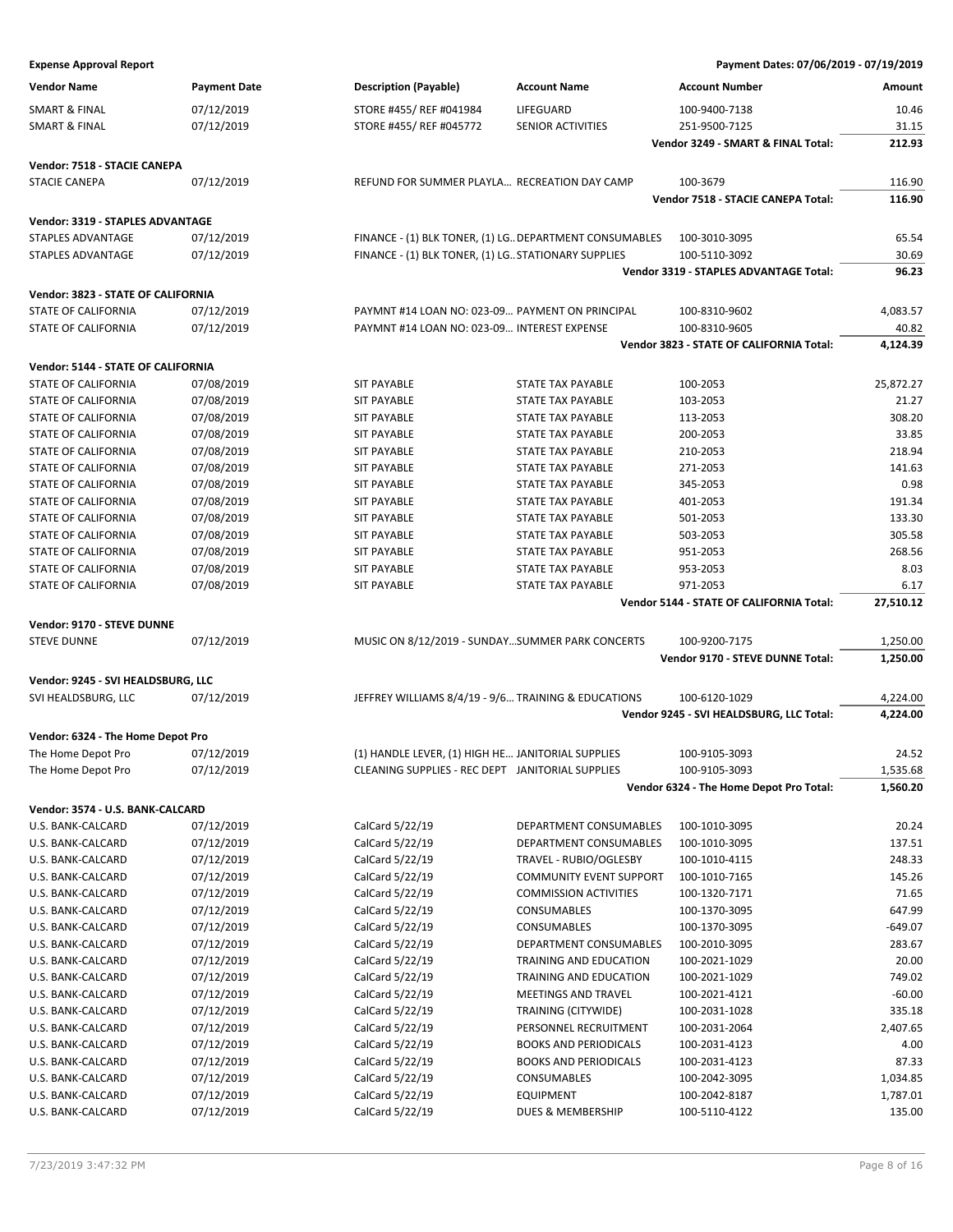| <b>Expense Approval Report</b> | Payment Dates: 07/06/2019 - 07/19/2019 |
|--------------------------------|----------------------------------------|
|--------------------------------|----------------------------------------|

| Vendor Name       | <b>Payment Date</b> | <b>Description (Payable)</b> | <b>Account Name</b>                    | <b>Account Number</b> | Amount   |
|-------------------|---------------------|------------------------------|----------------------------------------|-----------------------|----------|
| U.S. BANK-CALCARD | 07/12/2019          | CalCard 5/22/19              | <b>MEDICAL INSURANCE</b>               | 100-6110-0041         | 102.06   |
| U.S. BANK-CALCARD | 07/12/2019          | CalCard 5/22/19              | <b>TRAINING &amp; EDUCATION</b>        | 100-6110-1029         | 2,291.12 |
| U.S. BANK-CALCARD | 07/12/2019          | CalCard 5/22/19              | <b>OUTSIDE PRINTING SERVICE</b>        | 100-6110-2053         | 288.18   |
| U.S. BANK-CALCARD | 07/12/2019          | CalCard 5/22/19              | <b>EQUIPMENT REPAIR</b>                | 100-6110-2054         | 75.55    |
| U.S. BANK-CALCARD | 07/12/2019          | CalCard 5/22/19              | PERSONNEL RECRUITMENT                  | 100-6110-2064         | 543.00   |
| U.S. BANK-CALCARD | 07/12/2019          | CalCard 5/22/19              | <b>OTHER EXPENSE</b>                   | 100-6110-2078         | 540.00   |
| U.S. BANK-CALCARD | 07/12/2019          | CalCard 5/22/19              | DEPARTMENT CONSUMABLES                 | 100-6110-3095         | 190.10   |
| U.S. BANK-CALCARD | 07/12/2019          | CalCard 5/22/19              | COMPUTER SUPPLIES/SOFTWA 100-6110-3102 |                       | 135.01   |
| U.S. BANK-CALCARD | 07/12/2019          | CalCard 5/22/19              | <b>MEETINGS &amp; TRAVEL</b>           | 100-6110-4121         | 165.33   |
| U.S. BANK-CALCARD | 07/12/2019          | CalCard 5/22/19              | <b>MAIL SERVICES</b>                   | 100-6110-4124         | 77.00    |
| U.S. BANK-CALCARD | 07/12/2019          | CalCard 5/22/19              | <b>CALEA PROGRAM</b>                   | 100-6110-4202         | 795.00   |
| U.S. BANK-CALCARD | 07/12/2019          | CalCard 5/22/19              | DEPARTMENT EQUIPMENT                   | 100-6110-8187         | 1,657.46 |
| U.S. BANK-CALCARD | 07/12/2019          | CalCard 5/22/19              | TRAINING & EDUCATIONS                  | 100-6120-1029         | 966.00   |
| U.S. BANK-CALCARD | 07/12/2019          | CalCard 5/22/19              | PRISONER MEALS                         | 100-6120-2061         | 23.16    |
| U.S. BANK-CALCARD | 07/12/2019          | CalCard 5/22/19              | SAFETY EQUIPMENT                       | 100-6120-3097         | 314.53   |
| U.S. BANK-CALCARD | 07/12/2019          | CalCard 5/22/19              | DEPARTMENT EQUIPMENT                   | 100-6120-8187         | 1,453.32 |
| U.S. BANK-CALCARD | 07/12/2019          | CalCard 5/22/19              | <b>VEHICLE MAINTENANCE</b>             | 100-6120-9395         | 45.85    |
| U.S. BANK-CALCARD | 07/12/2019          | CalCard 5/22/19              | UNIFORM ALLOWANCE                      | 100-6130-0004         | 78.48    |
| U.S. BANK-CALCARD | 07/12/2019          | CalCard 5/22/19              | <b>COMMUNITY RELATIONS</b>             | 100-6130-1024         | 40.00    |
| U.S. BANK-CALCARD | 07/12/2019          | CalCard 5/22/19              | <b>TRAINING &amp; EDUCAITON</b>        | 100-6130-1029         | 1,000.00 |
| U.S. BANK-CALCARD | 07/12/2019          | CalCard 5/22/19              | <b>INVESTIGATION EXPENSE</b>           | 100-6130-4125         | 442.50   |
| U.S. BANK-CALCARD | 07/12/2019          | CalCard 5/22/19              | CONSUMABLES                            | 100-6150-3095         | 291.00   |
| U.S. BANK-CALCARD | 07/12/2019          | CalCard 5/22/19              | DEPARTMENT EQUIPMENT                   | 100-6160-8187         | 600.00   |
| U.S. BANK-CALCARD | 07/12/2019          | CalCard 5/22/19              | DEPARTMENT CONSUMABLES                 | 100-6610-3095         | 130.80   |
| U.S. BANK-CALCARD | 07/12/2019          | CalCard 5/22/19              | <b>TRAINING &amp; EDUCATION</b>        | 100-6620-1029         | 72.00    |
| U.S. BANK-CALCARD | 07/12/2019          | CalCard 5/22/19              | <b>TRAINING &amp; EDUCATION</b>        | 100-6630-1029         | 340.00   |
| U.S. BANK-CALCARD | 07/12/2019          | CalCard 5/22/19              | DEPARTMENT CONSUMABLES                 | 100-6640-3095         | 98.23    |
| U.S. BANK-CALCARD | 07/12/2019          | CalCard 5/22/19              | <b>DUES &amp; MEMBERSHIP</b>           | 100-7210-4122         | 100.00   |
| U.S. BANK-CALCARD | 07/12/2019          | CalCard 5/22/19              | DEPARTMENT CONSUMBABLES                | 100-7220-3095         | 138.71   |
| U.S. BANK-CALCARD | 07/12/2019          | CalCard 5/22/19              | DEPARTMENT CONSUMBABLES                | 100-7220-3095         | 114.89   |
| U.S. BANK-CALCARD | 07/12/2019          | CalCard 5/22/19              | <b>MEETINGS &amp; TRAVEL</b>           | 100-7310-4121         | 6.00     |
| U.S. BANK-CALCARD | 07/12/2019          | CalCard 5/22/19              | <b>MARKETING MATERIALS</b>             | 100-7410-2040         | 4.00     |
| U.S. BANK-CALCARD | 07/12/2019          | CalCard 5/22/19              | SUBCONTRACTED WORK                     | 100-8310-2073         | 189.00   |
| U.S. BANK-CALCARD | 07/12/2019          | CalCard 5/22/19              | DEPARTMENT CONSUMABLES                 | 100-8310-3095         | 122.30   |
| U.S. BANK-CALCARD | 07/12/2019          | CalCard 5/22/19              | DEPARTMENT CONSUMABLES                 | 100-8310-3095         | 1,249.68 |
| U.S. BANK-CALCARD | 07/12/2019          | CalCard 5/22/19              | <b>CHEMICALS</b>                       | 100-8310-3099         | 475.90   |
| U.S. BANK-CALCARD | 07/12/2019          | CalCard 5/22/19              | <b>DUES &amp; MEMBERSHIP</b>           | 100-8410-4122         | 15.00    |
| U.S. BANK-CALCARD | 07/12/2019          | CalCard 5/22/19              | SUBCONTRACTED WORK                     | 100-8420-2073         | 35.00    |
| U.S. BANK-CALCARD | 07/12/2019          | CalCard 5/22/19              | DEPARTMENT CONSUMABLES                 | 100-8420-3095         | 125.95   |
| U.S. BANK-CALCARD | 07/12/2019          | CalCard 5/22/19              | <b>MEETINGS &amp; TRAVEL</b>           | 100-8910-4121         | 2.00     |
| U.S. BANK-CALCARD | 07/12/2019          | CalCard 5/22/19              | <b>BOOKS &amp; PERIODICALS</b>         | 100-8910-4123         | 3.80     |
| U.S. BANK-CALCARD | 07/12/2019          | CalCard 5/22/19              | DEPARTMENT CONSUMABLES                 | 100-9100-3095         | 39.30    |
| U.S. BANK-CALCARD | 07/12/2019          | CalCard 5/22/19              | <b>COMPUTER SUPPLIES</b>               | 100-9100-3102         | 79.99    |
| U.S. BANK-CALCARD | 07/12/2019          | CalCard 5/22/19              | <b>JANITORIAL SUPPLIES</b>             | 100-9105-3093         | 254.46   |
| U.S. BANK-CALCARD | 07/12/2019          | CalCard 5/22/19              | <b>COPIER SERVICES</b>                 | 100-9200-2044         | 688.46   |
| U.S. BANK-CALCARD | 07/12/2019          | CalCard 5/22/19              | <b>OUTSIDE PRINTING SERVICE</b>        | 100-9200-2053         | 187.44   |
| U.S. BANK-CALCARD | 07/12/2019          | CalCard 5/22/19              | UNIFORM SERVICE/LAUNDRY                | 100-9310-2049         | 14.00    |
| U.S. BANK-CALCARD | 07/12/2019          | CalCard 5/22/19              | DEPARTMENT CONSUMABLES                 | 100-9310-3095         | 221.03   |
| U.S. BANK-CALCARD | 07/12/2019          | CalCard 5/22/19              | <b>TEEN EVENTS</b>                     | 100-9310-7133         | 262.57   |
| U.S. BANK-CALCARD | 07/12/2019          | CalCard 5/22/19              | DEPARTMENT EQUIPMENT                   | 100-9310-8187         | 218.48   |
| U.S. BANK-CALCARD | 07/12/2019          | CalCard 5/22/19              | DEPARTMENT CONSUMABLES                 | 100-9320-3095         | 266.36   |
| U.S. BANK-CALCARD | 07/12/2019          | CalCard 5/22/19              | DEPARTMENT CONSUMABLES                 | 100-9330-3095         | 1,051.94 |
| U.S. BANK-CALCARD | 07/12/2019          | CalCard 5/22/19              | SUBCONTRACTED WORK                     | 100-9350-2073         | 90.00    |
| U.S. BANK-CALCARD | 07/12/2019          | CalCard 5/22/19              | DEPARTMENT CONSUMABLES                 | 100-9350-3095         | 947.12   |
| U.S. BANK-CALCARD | 07/12/2019          | CalCard 5/22/19              | <b>TRAINING &amp; EDUCATION</b>        | 100-9400-1029         | 237.00   |
| U.S. BANK-CALCARD | 07/12/2019          | CalCard 5/22/19              | DEPARTMENT CONSUMABLES                 | 100-9400-3095         | 376.30   |
| U.S. BANK-CALCARD | 07/12/2019          | CalCard 5/22/19              | <b>EXCURSIONS</b>                      | 100-9500-7132         | 1,374.05 |
| U.S. BANK-CALCARD | 07/12/2019          | CalCard 5/22/19              | DEPARTMENT CONSUMABLES                 | 113-8730-3095         | 393.30   |
| U.S. BANK-CALCARD | 07/12/2019          | CalCard 5/22/19              | DUES & MEMBERSHIP                      | 210-8110-4122         | 188.00   |
| U.S. BANK-CALCARD | 07/12/2019          | CalCard 5/22/19              | SENIOR ACTIVITIES                      | 251-9500-7125         | 93.52    |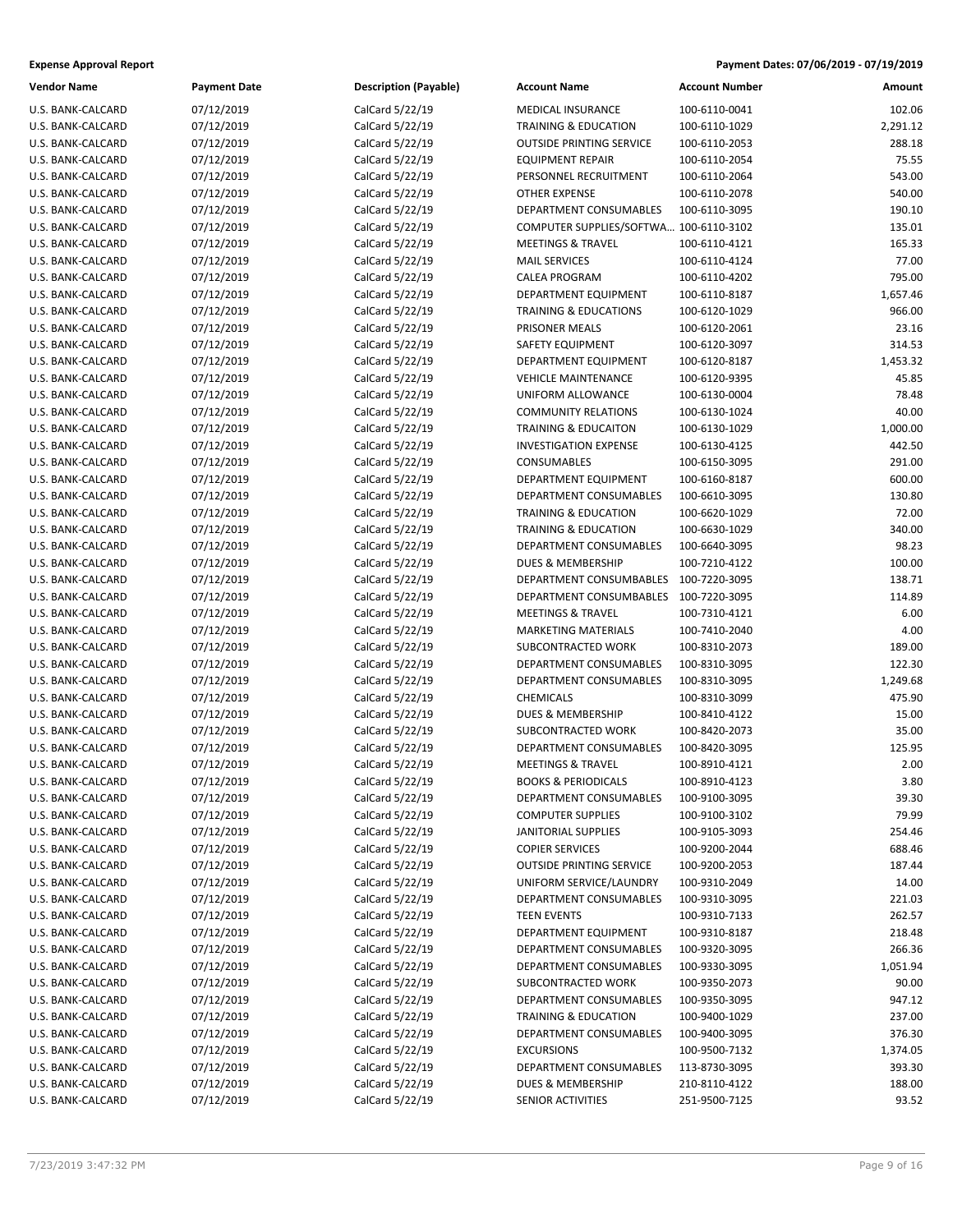**Expense Approval Report Payment Dates: 07/06/2019 - 07/19/2019**

| <b>Vendor Name</b>                              | <b>Payment Date</b> | <b>Description (Payable)</b>                       | <b>Account Name</b>                    | <b>Account Number</b>                                   | Amount                |
|-------------------------------------------------|---------------------|----------------------------------------------------|----------------------------------------|---------------------------------------------------------|-----------------------|
| U.S. BANK-CALCARD                               | 07/12/2019          | CalCard 5/22/19                                    | CONSUMABLES                            | 271-8110-3095                                           | 21.84                 |
| U.S. BANK-CALCARD                               | 07/12/2019          | CalCard 5/22/19                                    | CONSUMABLES                            | 271-8110-3095                                           | 38.23                 |
| U.S. BANK-CALCARD                               | 07/12/2019          | CalCard 5/22/19                                    | <b>MEETINGS &amp; TRAVEL</b>           | 401-8610-4121                                           | 439.20                |
| U.S. BANK-CALCARD                               | 07/12/2019          | CalCard 5/22/19                                    | <b>OTHER EXPENSE</b>                   | 501-8510-2078                                           | 122.79                |
| U.S. BANK-CALCARD                               | 07/12/2019          | CalCard 5/22/19                                    | <b>BOOKS &amp; PERIODICALS</b>         | 501-8510-4123                                           | 357.00                |
| U.S. BANK-CALCARD                               | 07/12/2019          | CalCard 5/22/19                                    | <b>VEHICLE PARTS</b>                   | 501-8520-6144                                           | 2.19                  |
| U.S. BANK-CALCARD                               | 07/12/2019          | CalCard 5/22/19                                    | <b>OUTSIDE REPAIRS</b>                 | 501-8520-6148                                           | 673.52                |
| U.S. BANK-CALCARD                               | 07/12/2019          | CalCard 5/22/19                                    | COMPUTER SUPPLIES/SOFTWA 503-4010-3102 |                                                         | 225.00                |
| U.S. BANK-CALCARD                               | 07/12/2019          | CalCard 5/22/19                                    | <b>TELEPHONE</b>                       | 503-4010-5132                                           | 122.25                |
|                                                 |                     |                                                    | <b>COMPUTER EQUIPMENT</b>              |                                                         | 14.24                 |
| U.S. BANK-CALCARD                               | 07/12/2019          | CalCard 5/22/19                                    |                                        | 503-4010-8182                                           |                       |
| U.S. BANK-CALCARD                               | 07/12/2019          | CalCard 5/22/19                                    | TRAINING AND EDUCATION                 | 951-8810-1029                                           | 965.25                |
| U.S. BANK-CALCARD                               | 07/12/2019          | CalCard 5/22/19                                    | DEPARTMENT CONSUMABLES                 | 951-8820-3095                                           | 83.88                 |
| U.S. BANK-CALCARD                               | 07/12/2019          | CalCard 5/22/19                                    | DEPARTMENT EQUIPMENT                   | 951-8820-8187<br>Vendor 3574 - U.S. BANK-CALCARD Total: | 2,236.47<br>35,028.71 |
|                                                 |                     |                                                    |                                        |                                                         |                       |
| Vendor: 5873 - UNITED SITE SERVICES, INC.       |                     |                                                    |                                        |                                                         |                       |
| UNITED SITE SERVICES, INC.                      | 07/12/2019          | 4/19/19 - 5/16/19 WEEKLY SVC EQUIPMENT RENTAL      |                                        | 100-8420-2087                                           | 223.40                |
|                                                 |                     |                                                    |                                        | Vendor 5873 - UNITED SITE SERVICES, INC. Total:         | 223.40                |
| Vendor: 3560 - UNITED WAY OF MONTEREY PENINSULA |                     |                                                    |                                        |                                                         |                       |
| UNITED WAY OF MONTEREY PE 07/19/2019            |                     | <b>EMPLOYEE CONTRIBUTIONS</b>                      | MISC PAYROLL PAYABLES                  | 100-2062                                                | 31.08                 |
| UNITED WAY OF MONTEREY PE 07/19/2019            |                     | <b>EMPLOYEE CONTRIBUTIONS</b>                      | MISC PAYROLL PAYABLES                  | 100-2062                                                | 31.03                 |
| UNITED WAY OF MONTEREY PE 07/19/2019            |                     | <b>EMPLOYEE CONTRIBUTIONS</b>                      | MISC PAYROLL PAYABLES                  | 210-2062                                                | 0.06                  |
| UNITED WAY OF MONTEREY PE 07/19/2019            |                     | <b>EMPLOYEE CONTRIBUTIONS</b>                      | MISC PAYROLL PAYABLES                  | 271-2062                                                | 1.54                  |
| UNITED WAY OF MONTEREY PE 07/19/2019            |                     | <b>EMPLOYEE CONTRIBUTIONS</b>                      | MISC PAYROLL PAYABLES                  | 271-2062                                                | 1.97                  |
| UNITED WAY OF MONTEREY PE 07/19/2019            |                     | <b>EMPLOYEE CONTRIBUTIONS</b>                      | <b>MISC PAYROLL PAYABLES</b>           | 401-2062                                                | 0.25                  |
| UNITED WAY OF MONTEREY PE 07/19/2019            |                     | <b>EMPLOYEE CONTRIBUTIONS</b>                      | MISC PAYROLL PAYABLES                  | 951-2062                                                | 0.07                  |
|                                                 |                     |                                                    |                                        | Vendor 3560 - UNITED WAY OF MONTEREY PENINSULA Total:   | 66.00                 |
| Vendor: 7370 - UPEC, LOCAL 792                  |                     |                                                    |                                        |                                                         |                       |
| UPEC, LOCAL 792                                 | 07/19/2019          | LIUNA/UNION DUES                                   | MISC PAYROLL PAYABLES                  | 100-2062                                                | 496.81                |
| UPEC, LOCAL 792                                 | 07/19/2019          | LIUNA/UNION DUES                                   | MISC PAYROLL PAYABLES                  | 100-2062                                                | 549.50                |
| UPEC, LOCAL 792                                 | 07/19/2019          | LIUNA/UNION DUES                                   | MISC PAYROLL PAYABLES                  | 103-2062                                                | 4.95                  |
|                                                 | 07/19/2019          |                                                    |                                        |                                                         | 5.76                  |
| UPEC, LOCAL 792                                 |                     | LIUNA/UNION DUES                                   | MISC PAYROLL PAYABLES                  | 103-2062                                                |                       |
| UPEC, LOCAL 792                                 | 07/19/2019          | LIUNA/UNION DUES                                   | MISC PAYROLL PAYABLES                  | 113-2062                                                | 89.26                 |
| UPEC, LOCAL 792                                 | 07/19/2019          | LIUNA/UNION DUES                                   | MISC PAYROLL PAYABLES                  | 113-2062                                                | 85.96                 |
| UPEC, LOCAL 792                                 | 07/19/2019          | LIUNA/UNION DUES                                   | MISC PAYROLL PAYABLES                  | 210-2062                                                | 57.77                 |
| UPEC, LOCAL 792                                 | 07/19/2019          | LIUNA/UNION DUES                                   | MISC PAYROLL PAYABLES                  | 210-2062                                                | 36.48                 |
| UPEC, LOCAL 792                                 | 07/19/2019          | LIUNA/UNION DUES                                   | MISC PAYROLL PAYABLES                  | 271-2062                                                | 43.99                 |
| UPEC, LOCAL 792                                 | 07/19/2019          | LIUNA/UNION DUES                                   | MISC PAYROLL PAYABLES                  | 271-2062                                                | 47.13                 |
| UPEC, LOCAL 792                                 | 07/19/2019          | LIUNA/UNION DUES                                   | MISC PAYROLL PAYABLES                  | 345-2062                                                | 0.29                  |
| UPEC, LOCAL 792                                 | 07/19/2019          | LIUNA/UNION DUES                                   | MISC PAYROLL PAYABLES                  | 345-2062                                                | 0.87                  |
| UPEC, LOCAL 792                                 | 07/19/2019          | LIUNA/UNION DUES                                   | MISC PAYROLL PAYABLES                  | 401-2062                                                | 52.37                 |
| UPEC, LOCAL 792                                 | 07/19/2019          | LIUNA/UNION DUES                                   | MISC PAYROLL PAYABLES                  | 401-2062                                                | 42.63                 |
| UPEC, LOCAL 792                                 | 07/19/2019          | LIUNA/UNION DUES                                   | MISC PAYROLL PAYABLES                  | 501-2062                                                | 47.00                 |
| UPEC, LOCAL 792                                 | 07/19/2019          | LIUNA/UNION DUES                                   | MISC PAYROLL PAYABLES                  | 501-2062                                                | 47.50                 |
| UPEC, LOCAL 792                                 | 07/19/2019          | LIUNA/UNION DUES                                   | MISC PAYROLL PAYABLES                  | 951-2062                                                | 57.52                 |
| UPEC, LOCAL 792                                 | 07/19/2019          | LIUNA/UNION DUES                                   | MISC PAYROLL PAYABLES                  | 951-2062                                                | 39.17                 |
| UPEC, LOCAL 792                                 | 07/19/2019          | LIUNA/UNION DUES                                   | MISC PAYROLL PAYABLES                  | 971-2062                                                | 5.04                  |
|                                                 |                     |                                                    |                                        | Vendor 7370 - UPEC, LOCAL 792 Total:                    | 1,710.00              |
| Vendor: 6671 - VERIZON WIRELESS                 |                     |                                                    |                                        |                                                         |                       |
| <b>VERIZON WIRELESS</b>                         | 07/12/2019          | ACCT #772515511-00003; 6/23 MOBILE COMMUNICATION   |                                        | 100-6120-5135                                           | 778.41                |
| <b>VERIZON WIRELESS</b>                         | 07/12/2019          | ACCT #472229021-00001; 7/1/ MOBILE COMMUNICATIONS  |                                        | 100-6640-5135                                           | 650.40                |
| <b>VERIZON WIRELESS</b>                         | 07/12/2019          | ACCT #472229021-00002; 7/1/ MOBILE COMMUNICATIONS  |                                        | 100-6640-5135                                           | 38.01                 |
| <b>VERIZON WIRELESS</b>                         | 07/12/2019          | ACCT #772515511-00004; 6/23 DEPARTMENT CONSUMABLES |                                        | 113-8730-3095                                           | 38.01                 |
|                                                 |                     |                                                    |                                        | Vendor 6671 - VERIZON WIRELESS Total:                   | 1,504.83              |
|                                                 |                     |                                                    |                                        |                                                         |                       |
| Vendor: 9212 - WEX BANK                         |                     |                                                    |                                        |                                                         |                       |
| <b>WEX BANK</b>                                 | 07/12/2019          | FUEL PURCHASES / ACCT #0496- VEHICLE FUEL          |                                        | 501-8520-6145                                           | 145.21                |
|                                                 |                     |                                                    |                                        | Vendor 9212 - WEX BANK Total:                           | 145.21                |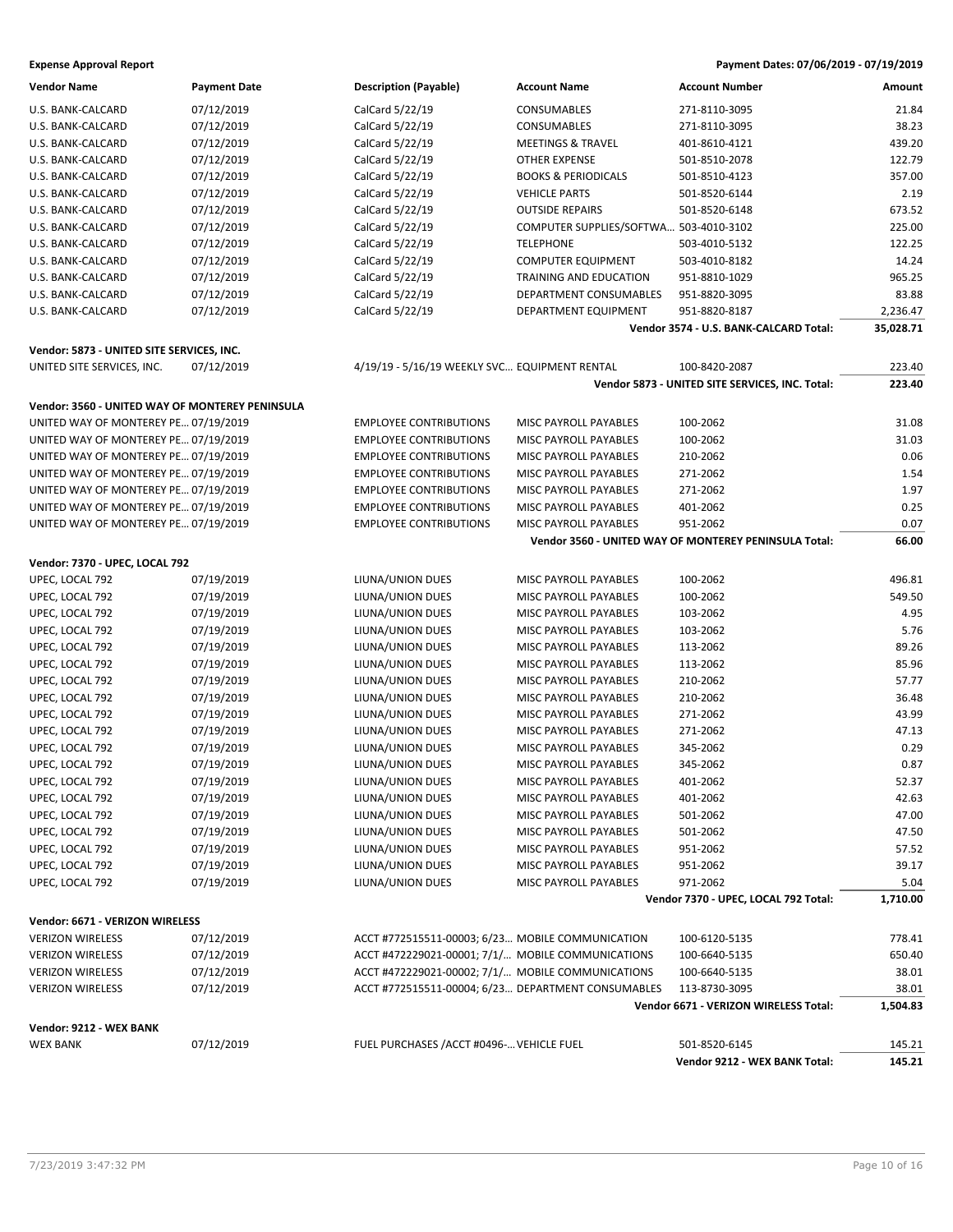| <b>Expense Approval Report</b>     |                     |                                                  |                     | Payment Dates: 07/06/2019 - 07/19/2019   |        |
|------------------------------------|---------------------|--------------------------------------------------|---------------------|------------------------------------------|--------|
| <b>Vendor Name</b>                 | <b>Payment Date</b> | <b>Description (Payable)</b>                     | <b>Account Name</b> | <b>Account Number</b>                    | Amount |
| Vendor: 0379 - WILLIAM A. BOUCHARD |                     |                                                  |                     |                                          |        |
| WILLIAM A. BOUCHARD                | 07/12/2019          | MUSIC ON 8/4/2019 - SUNDAY  SUMMER PARK CONCERTS |                     | 100-9200-7175                            | 500.00 |
|                                    |                     |                                                  |                     | Vendor 0379 - WILLIAM A. BOUCHARD Total: | 500.00 |
|                                    |                     |                                                  |                     |                                          |        |

**Grand Total: 456,452.21**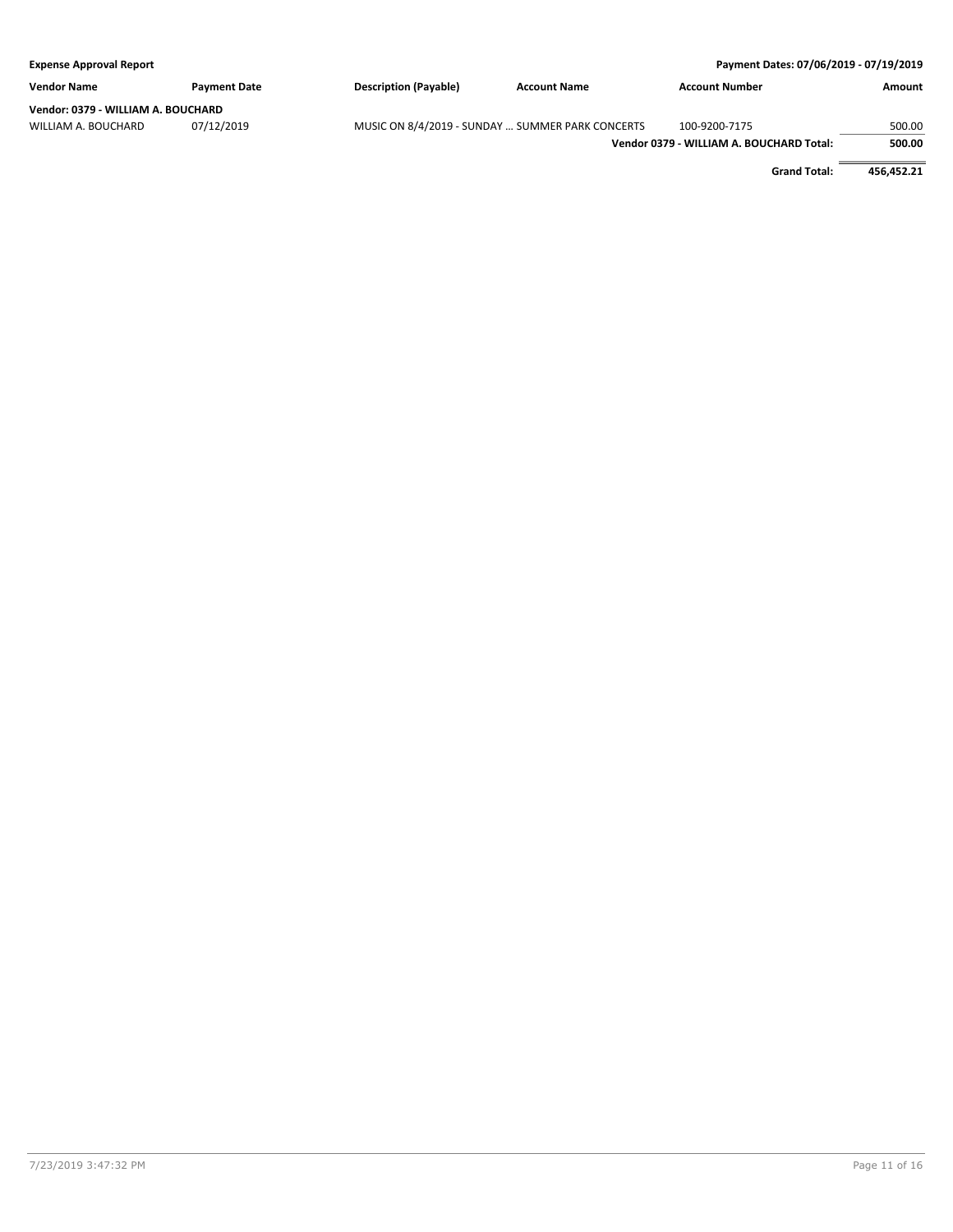## **Report Summary**

### **Fund Summary**

| Fund                            |                     | <b>Payment Amount</b> |
|---------------------------------|---------------------|-----------------------|
| 100 - GENERAL FUND              |                     | 284,905.47            |
| 103 - LAGUNA GRANDE PKG FUND    |                     | 4,705.25              |
| 113 - POMA & DMDC FUND          |                     | 5,002.99              |
| 200 - CDBG FUND                 |                     | 183.85                |
| 203 - BJA GRANT FUND            |                     | 707.91                |
| <b>210 - STREETS FUND</b>       |                     | 31,818.29             |
| 243 - PRVNT                     |                     | 5,290.00              |
| 251 - SENIOR PROGRAMS           |                     | 580.67                |
| 257 - PARKS MAINTENANCE         |                     | 71.62                 |
| 271 - STORMWATER FUND           |                     | 1,896.67              |
| 345 - WBUV INFRASTRUCTURE IMPRO |                     | 20.64                 |
| 348 - CUTINO PARK IMPRVMTS      |                     | 57,174.50             |
| 401 - WATER FUND                |                     | 8,873.96              |
| 501 - EQUIPMT MAINT FUND        |                     | 40,570.62             |
| 503 - MIS FUND                  |                     | 2,167.93              |
| 601 - EXPEND TRUST FUND         |                     | 2,236.00              |
| 951 - SAN, DISTRICT GEN, FUND   |                     | 5,462.22              |
| 952 - SAN, DISTRICT CAP, OUTLAY |                     | 4,400.00              |
| 953 - SAN, DISTRICT CAP, IMPROV |                     | 23.26                 |
| 971 - SA MERGED CAPITAL PROJ    |                     | 107.97                |
| 973 - SA MERGED - LMIHF         |                     | 252.39                |
|                                 | <b>Grand Total:</b> | 456,452.21            |

### **Account Summary**

| Account Number | <b>Account Name</b>             | <b>Payment Amount</b> |
|----------------|---------------------------------|-----------------------|
| 100-1010-3095  | DEPARTMENT CONSUMA              | 157.75                |
| 100-1010-4115  | TRAVEL - RUBIO/OGLESBY          | 248.33                |
| 100-1010-7165  | <b>COMMUNITY EVENT SUP</b>      | 145.26                |
| 100-1010-7167  | <b>COMMUNITY FIREWORKS</b>      | 7,775.25              |
| 100-1320-7171  | <b>COMMISSION ACTIVITIES</b>    | 71.65                 |
| 100-1370-3095  | <b>CONSUMABLES</b>              | $-1.08$               |
| 100-2010       | <b>TID ASSESSMENT</b>           | 22,371.03             |
| 100-2010-3095  | DEPARTMENT CONSUMA              | 283.67                |
| 100-2021-1029  | <b>TRAINING AND EDUCATI</b>     | 769.02                |
| 100-2021-2063  | PUBLISHING & LEGAL AD           | 821.30                |
| 100-2021-2075  | <b>CONTRACT SERVICES</b>        | 499.33                |
| 100-2021-4121  | <b>MEETINGS AND TRAVEL</b>      | $-60.00$              |
| 100-2031-1028  | TRAINING (CITYWIDE)             | 335.18                |
| 100-2031-1030  | CONSULTANT                      | 1,072.00              |
| 100-2031-2064  | PERSONNEL RECRUITMENT           | 2,407.65              |
| 100-2031-4123  | <b>BOOKS AND PERIODICALS</b>    | 91.33                 |
| 100-2042-3095  | <b>CONSUMABLES</b>              | 1,034.85              |
| 100-2042-8187  | <b>EQUIPMENT</b>                | 1,787.01              |
| 100-2052       | <b>FEDERAL TAX PAYABLE</b>      | 69,381.60             |
| 100-2053       | STATE TAX PAYABLE               | 25,872.27             |
| 100-2057       | EE HEALTHCARE PAYABLE           | 18,360.66             |
| 100-2059       | <b>GARNISHMENT PAYABLE</b>      | 1,742.57              |
| 100-2062       | <b>MISC PAYROLL PAYABLES</b>    | 1,415.72              |
| 100-2064       | LIUNA PENSION PAYABLE           | 4,729.60              |
| 100-3010-3095  | DEPARTMENT CONSUMA              | 65.54                 |
| 100-3679       | <b>RECREATION DAY CAMP</b>      | 318.90                |
| 100-5110-3092  | <b>STATIONARY SUPPLIES</b>      | 30.69                 |
| 100-5110-4122  | <b>DUES &amp; MEMBERSHIP</b>    | 135.00                |
| 100-6110-0041  | <b>MEDICAL INSURANCE</b>        | 102.06                |
| 100-6110-1029  | <b>TRAINING &amp; EDUCATION</b> | 2,291.12              |
| 100-6110-2053  | <b>OUTSIDE PRINTING SERVI</b>   | 288.18                |
| 100-6110-2054  | EQUIPMENT REPAIR                | 75.55                 |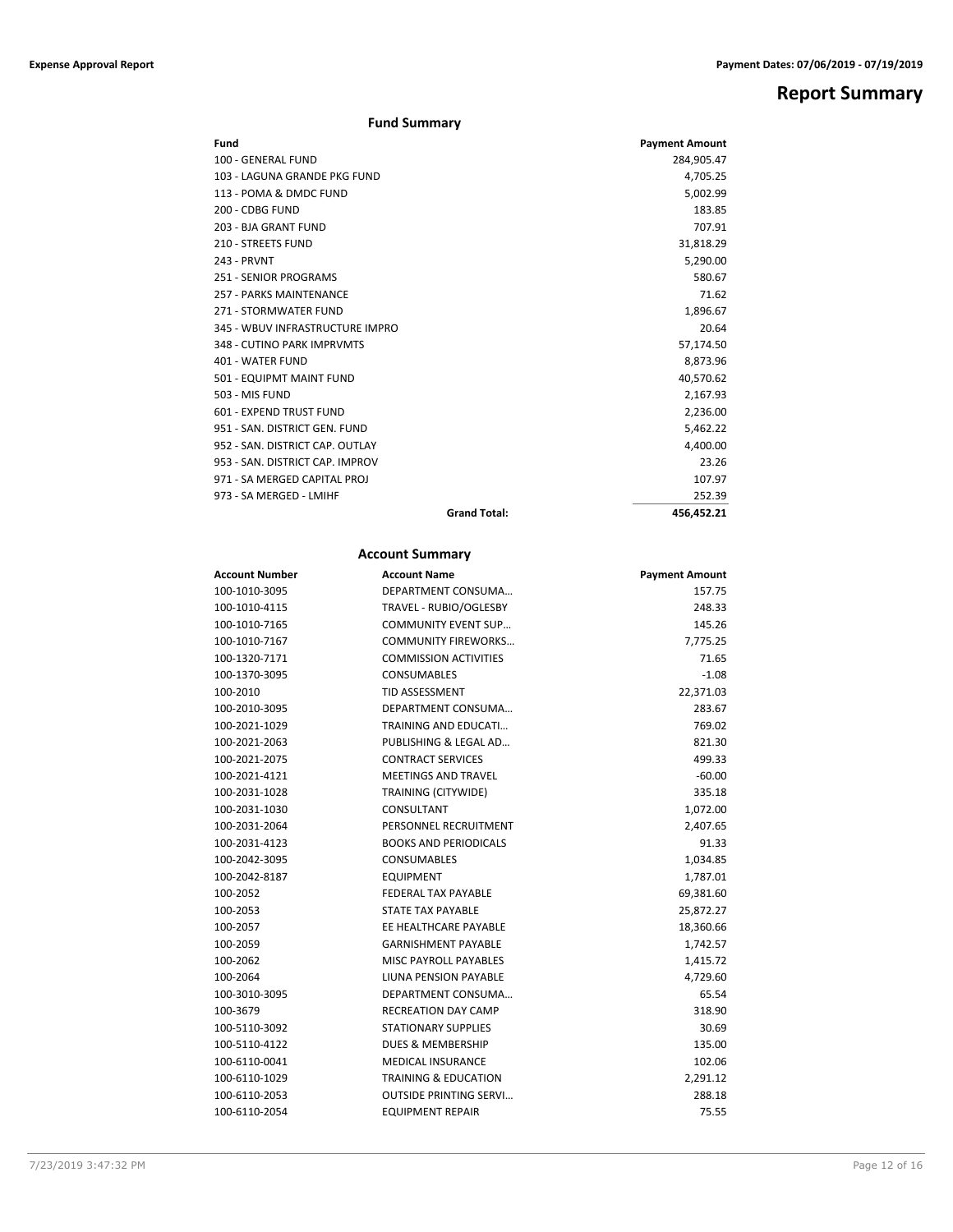|                                | <b>Account Summary</b>                       |                       |
|--------------------------------|----------------------------------------------|-----------------------|
| <b>Account Number</b>          | <b>Account Name</b>                          | <b>Payment Amount</b> |
| 100-6110-2064                  | PERSONNEL RECRUITMENT                        | 543.00                |
| 100-6110-2078                  | <b>OTHER EXPENSE</b>                         | 745.96                |
| 100-6110-3095                  | DEPARTMENT CONSUMA                           | 255.64                |
| 100-6110-3102                  | COMPUTER SUPPLIES/SO                         | 1,618.60              |
| 100-6110-4121                  | <b>MEETINGS &amp; TRAVEL</b>                 | 165.33                |
| 100-6110-4124                  | <b>MAIL SERVICES</b>                         | 77.00                 |
| 100-6110-4202                  | <b>CALEA PROGRAM</b>                         | 795.00                |
| 100-6110-8187                  | DEPARTMENT EQUIPMENT                         | 1,657.46              |
| 100-6120-1029                  | <b>TRAINING &amp; EDUCATIONS</b>             | 5,190.00              |
| 100-6120-2052                  | <b>RADIO REPAIR</b>                          | 300.00                |
| 100-6120-2061                  | <b>PRISONER MEALS</b>                        | 23.16                 |
| 100-6120-3097                  | <b>SAFETY EQUIPMENT</b>                      | 1,022.45              |
| 100-6120-5135                  | <b>MOBILE COMMUNICATION</b>                  | 778.41                |
| 100-6120-8187                  | DEPARTMENT EQUIPMENT                         | 1,453.32              |
| 100-6120-9395                  | <b>VEHICLE MAINTENANCE</b>                   | 45.85                 |
| 100-6130-0004                  | UNIFORM ALLOWANCE                            | 78.48                 |
| 100-6130-1024                  | <b>COMMUNITY RELATIONS</b>                   | 40.00                 |
| 100-6130-1029                  | <b>TRAINING &amp; EDUCAITON</b>              | 1,000.00              |
| 100-6130-4125                  | <b>INVESTIGATION EXPENSE</b>                 | 492.50                |
| 100-6150-3095                  | CONSUMABLES                                  | 291.00                |
| 100-6160-8187                  | DEPARTMENT EQUIPMENT                         | 600.00                |
| 100-6610-2043                  | TEMPORARY CONTRACT S                         | 499.00                |
| 100-6610-2044                  | <b>COPIER SERVICES</b>                       | 313.10                |
| 100-6610-3095                  | DEPARTMENT CONSUMA                           | 170.02                |
| 100-6620-1029                  | <b>TRAINING &amp; EDUCATION</b>              | 72.00                 |
| 100-6630-1029                  | <b>TRAINING &amp; EDUCATION</b>              | 340.00                |
| 100-6640-3095                  | DEPARTMENT CONSUMA                           | 98.23                 |
| 100-6640-3097                  | SAFETY EQUIPMENT                             | 550.98                |
| 100-6640-5135                  | MOBILE COMMUNICATIO                          | 2,845.41              |
| 100-6640-8187                  | DEPARTMENT EQUIPMENT                         | 7,500.00              |
| 100-7210-4122                  | DUES & MEMBERSHIP                            | 100.00                |
| 100-7220-3095                  | DEPARTMENT CONSUMB                           | 253.60                |
| 100-7310-2044                  | COPYMACHINE MAINTEN                          | 328.74                |
| 100-7310-4121                  | <b>MEETINGS &amp; TRAVEL</b>                 | 6.00                  |
| 100-7410-2040                  | <b>MARKETING MATERIALS</b>                   | 4.00                  |
| 100-7410-2044                  | <b>COPIER SERVICES</b>                       | 328.74                |
| 100-7410-2073                  | SUBCONTRACTED WORK                           | 280.00                |
| 100-7410-4206<br>100-8310-2073 | <b>FARMERS' MARKET</b><br>SUBCONTRACTED WORK | 4,476.64              |
|                                | DEPARTMENT CONSUMA                           | 1,595.13              |
| 100-8310-3095<br>100-8310-3099 | CHEMICALS                                    | 3,403.27<br>762.68    |
| 100-8310-5131                  | <b>GAS &amp; ELECTRIC</b>                    | 29,435.01             |
| 100-8310-5133                  | <b>WATER</b>                                 | 7,082.63              |
| 100-8310-9602                  | PAYMENT ON PRINCIPAL                         | 4,083.57              |
| 100-8310-9605                  | <b>INTEREST EXPENSE</b>                      | 40.82                 |
| 100-8410-4122                  | <b>DUES &amp; MEMBERSHIP</b>                 | 15.00                 |
| 100-8420-2073                  | SUBCONTRACTED WORK                           | 5,882.91              |
| 100-8420-2087                  | <b>EQUIPMENT RENTAL</b>                      | 223.40                |
| 100-8420-3095                  | DEPARTMENT CONSUMA                           | 451.25                |
| 100-8420-5131                  | GAS & ELECTRIC                               | 267.22                |
| 100-8430-3095                  | DEPARTMENT CONSUMA                           | 710.20                |
| 100-8440-3095                  | DEPARTMENT CONSUMA                           | 57.40                 |
| 100-8440-5133                  | <b>WATER</b>                                 | 8,799.31              |
| 100-8910-1030                  | CONSULTANT                                   | 1,010.00              |
| 100-8910-2044                  | <b>COPIER SERVICES</b>                       | 385.77                |
| 100-8910-4121                  | <b>MEETINGS &amp; TRAVEL</b>                 | 2.00                  |
| 100-8910-4123                  | <b>BOOKS &amp; PERIODICALS</b>               | 3.80                  |
| 100-9100-2043                  | TEMPORARY CONTRACT S                         | 114.00                |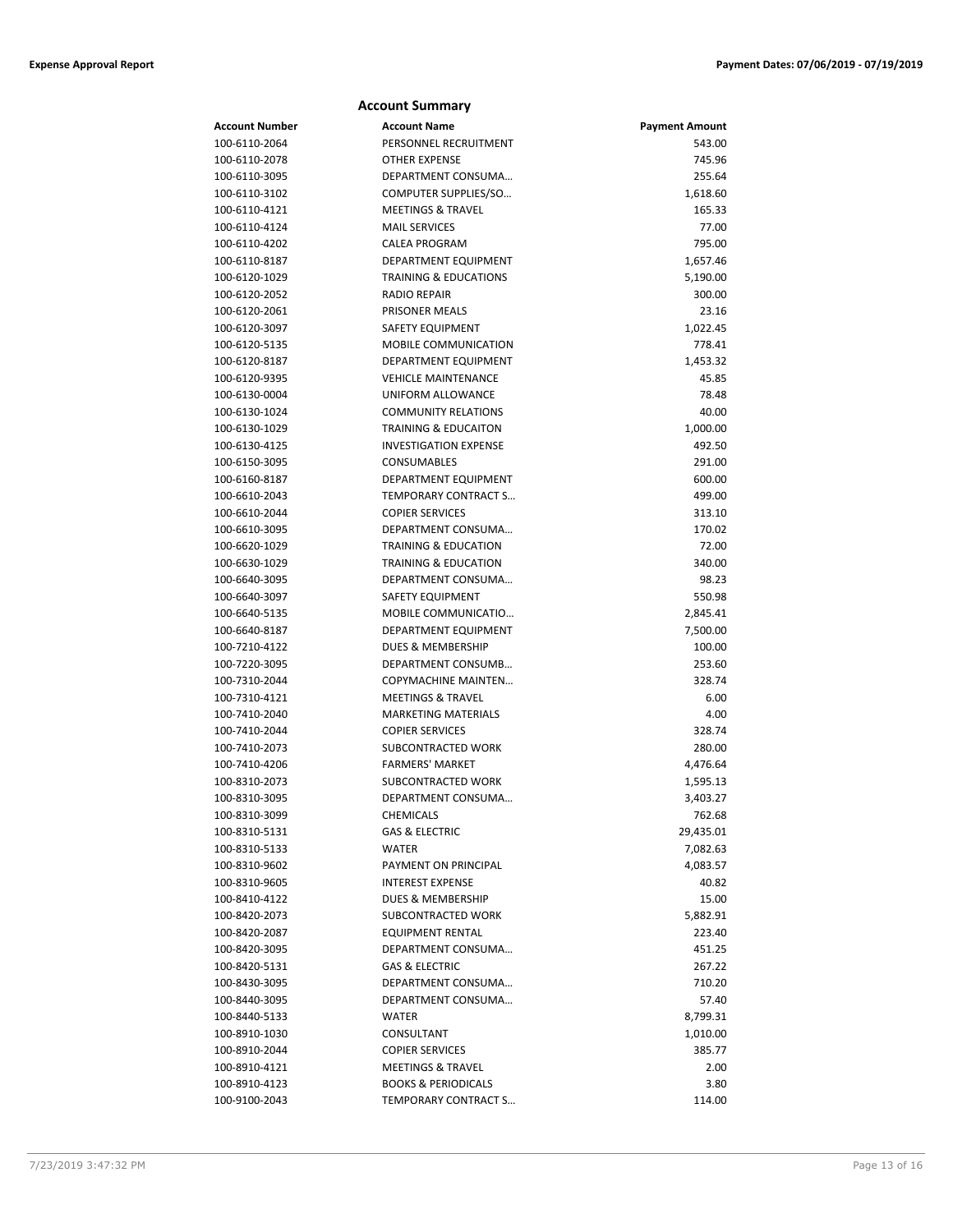| <b>Account Summary</b>         |                                                |                       |  |
|--------------------------------|------------------------------------------------|-----------------------|--|
| <b>Account Number</b>          | <b>Account Name</b>                            | <b>Payment Amount</b> |  |
| 100-9100-3095                  | DEPARTMENT CONSUMA                             | 426.19                |  |
| 100-9100-3102                  | <b>COMPUTER SUPPLIES</b>                       | 79.99                 |  |
| 100-9105-2049                  | UNIFORM SERVICE/LAUN                           | 122.62                |  |
| 100-9105-3093                  | <b>JANITORIAL SUPPLIES</b>                     | 1,814.66              |  |
| 100-9200-2043                  | TEMPORARY CONTRACT S                           | 83.00                 |  |
| 100-9200-2044                  | <b>COPIER SERVICES</b>                         | 688.46                |  |
| 100-9200-2053                  | <b>OUTSIDE PRINTING SERVI</b>                  | 187.44                |  |
| 100-9200-2070                  | <b>ALARM SERVICE</b>                           | 57.00                 |  |
| 100-9200-7175                  | <b>SUMMER PARK CONCERTS</b>                    | 8,000.00              |  |
| 100-9310-2049                  | UNIFORM SERVICE/LAUN                           | 14.00                 |  |
| 100-9310-3095                  | DEPARTMENT CONSUMA                             | 221.03                |  |
| 100-9310-7133                  | <b>TEEN EVENTS</b>                             | 262.57                |  |
| 100-9310-8187                  | DEPARTMENT EQUIPMENT                           | 218.48                |  |
| 100-9320-3095                  | DEPARTMENT CONSUMA                             | 266.36                |  |
| 100-9330-2073                  | SUBCONTRACTED WORK                             | 3,921.50              |  |
| 100-9330-3095                  | DEPARTMENT CONSUMA                             | 1,051.94              |  |
| 100-9330-7136                  | <b>CAMP EVENTS</b>                             | 171.32                |  |
| 100-9350-2073                  | SUBCONTRACTED WORK                             | 90.00                 |  |
| 100-9350-3095                  | DEPARTMENT CONSUMA                             | 947.12                |  |
| 100-9400-1029                  | <b>TRAINING &amp; EDUCATION</b>                | 237.00                |  |
| 100-9400-3095                  | DEPARTMENT CONSUMA                             | 376.30                |  |
| 100-9400-7138                  | LIFEGUARD                                      | 10.46                 |  |
| 100-9500-7132                  | <b>EXCURSIONS</b>                              | 1,374.05              |  |
| 103-2052                       | FEDERAL TAX PAYABLE                            | 57.80                 |  |
| 103-2053                       | STATE TAX PAYABLE                              | 21.27                 |  |
| 103-2057                       | EE HEALTHCARE PAYABLE                          | 15.96                 |  |
| 103-2062                       | MISC PAYROLL PAYABLES                          | 10.71                 |  |
| 103-2064                       | LIUNA PENSION PAYABLE                          | 104.58                |  |
| 103-8710-2073                  | SUBCONTRACTED WORK                             | 456.12                |  |
| 103-8710-5131                  | <b>GAS &amp; ELECTRIC</b>                      | 1,725.54              |  |
| 103-8710-5133                  | <b>WATER</b>                                   | 2,313.27              |  |
| 113-2052                       | FEDERAL TAX PAYABLE                            | 978.53                |  |
| 113-2053                       | <b>STATE TAX PAYABLE</b>                       | 308.20                |  |
| 113-2057                       | EE HEALTHCARE PAYABLE                          | 364.28                |  |
| 113-2059                       | <b>GARNISHMENT PAYABLE</b>                     | 393.27                |  |
| 113-2062                       | MISC PAYROLL PAYABLES                          | 175.22                |  |
| 113-2064                       | LIUNA PENSION PAYABLE                          | 10.61                 |  |
| 113-8730-2073                  | SUBCONTRACTED WORK                             | 1,169.23              |  |
| 113-8730-3095                  | DEPARTMENT CONSUMA                             | 1,603.65              |  |
| 200-2052                       | FEDERAL TAX PAYABLE                            | 110.90                |  |
| 200-2053                       | STATE TAX PAYABLE                              | 33.85                 |  |
| 200-2057                       | EE HEALTHCARE PAYABLE                          | 39.10                 |  |
| 203-6120-3097                  | SAFETY EQUIPMENT-B.P.                          | 707.91                |  |
| 210-2052                       | FEDERAL TAX PAYABLE                            | 598.17                |  |
| 210-2053                       | STATE TAX PAYABLE                              | 218.94                |  |
| 210-2057                       | EE HEALTHCARE PAYABLE                          | 201.74                |  |
| 210-2062                       | <b>MISC PAYROLL PAYABLES</b>                   | 94.31                 |  |
| 210-2064                       | LIUNA PENSION PAYABLE                          | 357.18                |  |
| 210-8110-3095                  | DEPARTMENT CONSUMA                             | 3,487.82              |  |
| 210-8110-4122                  | DUES & MEMBERSHIP                              | 188.00                |  |
| 210-8110-5131                  | <b>GAS &amp; ELECTRIC</b>                      | 42.22                 |  |
| 210-8210-2059                  | <b>STREET LIGHTINGS</b>                        | 16,393.78             |  |
| 210-8210-9571                  | PAVEMENT MANAGEME<br><b>GAS &amp; ELECTRIC</b> | 504.45                |  |
| 210-8420-5131<br>210-8420-5133 | <b>WATER</b>                                   | 138.12                |  |
| 243-2217                       | PRVNT UNADJUDICATED                            | 9,593.56<br>5,290.00  |  |
| 251-9500-7125                  | SENIOR ACTIVITIES                              | 580.67                |  |
| 257-2345                       | RENTAL DEPOSITS                                | 71.62                 |  |
|                                |                                                |                       |  |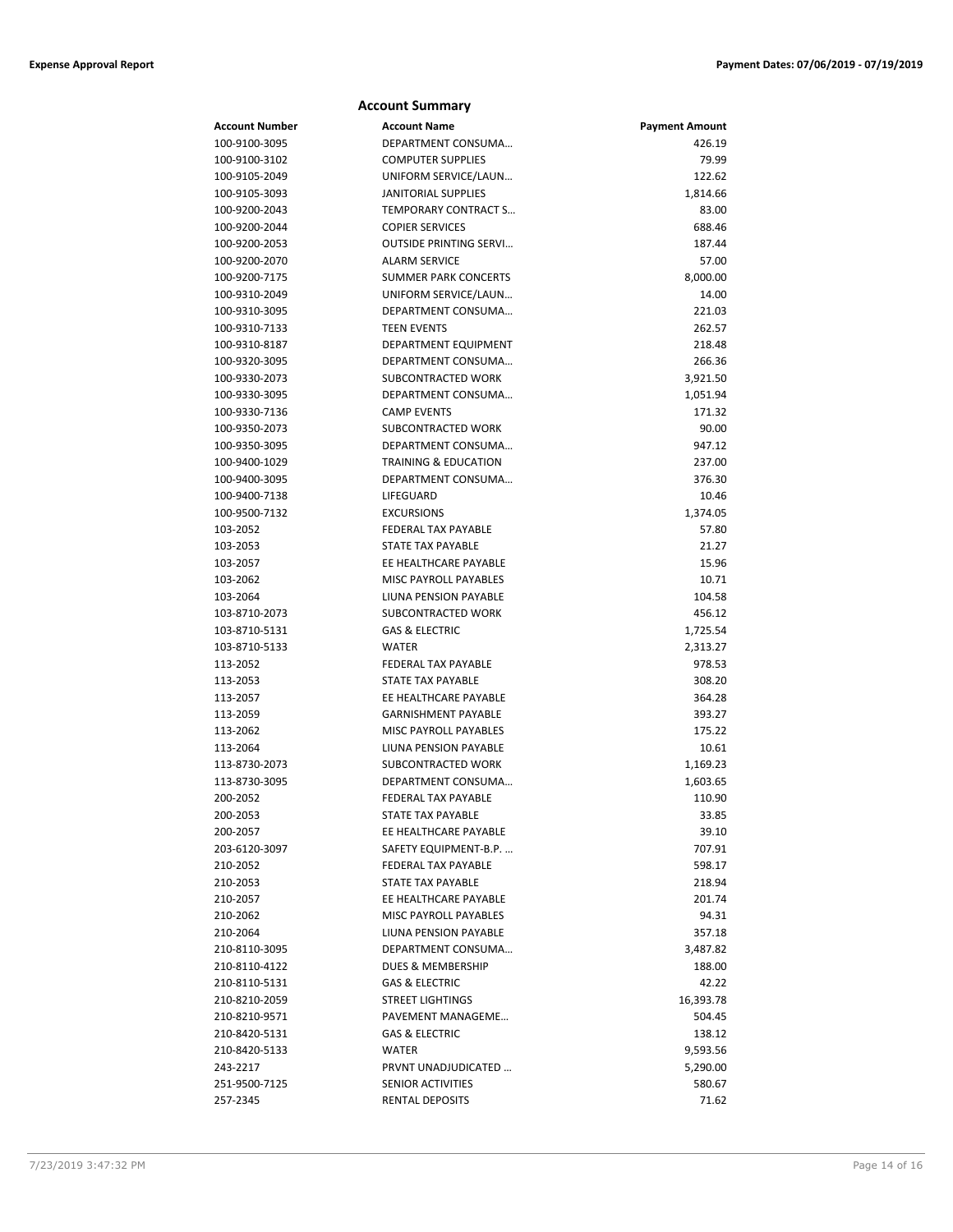|                                | <b>Account Summary</b>                                 |                       |
|--------------------------------|--------------------------------------------------------|-----------------------|
| Account Number                 | <b>Account Name</b>                                    | <b>Payment Amount</b> |
| 271-2052                       | <b>FEDERAL TAX PAYABLE</b>                             | 441.02                |
| 271-2053                       | STATE TAX PAYABLE                                      | 141.63                |
| 271-2057                       | EE HEALTHCARE PAYABLE                                  | 166.42                |
| 271-2062                       | MISC PAYROLL PAYABLES                                  | 94.63                 |
| 271-2064                       | LIUNA PENSION PAYABLE                                  | 992.90                |
| 271-8110-3095                  | <b>CONSUMABLES</b>                                     | 60.07                 |
| 345-2052                       | <b>FEDERAL TAX PAYABLE</b>                             | 3.27                  |
| 345-2053                       | STATE TAX PAYABLE                                      | 0.98                  |
| 345-2057                       | EE HEALTHCARE PAYABLE                                  | 1.22                  |
| 345-2062                       | MISC PAYROLL PAYABLES                                  | 1.16                  |
| 345-2064                       | LIUNA PENSION PAYABLE                                  | 14.01                 |
| 348-8910-9570                  | <b>PARKS IMPROVEMENTS</b>                              | 57,174.50             |
| 401-2052                       | <b>FEDERAL TAX PAYABLE</b>                             | 585.63                |
| 401-2053                       | STATE TAX PAYABLE                                      | 191.34                |
| 401-2057                       | EE HEALTHCARE PAYABLE                                  | 259.72                |
| 401-2062                       | MISC PAYROLL PAYABLES                                  | 95.25                 |
| 401-2064                       | LIUNA PENSION PAYABLE                                  | 997.56                |
| 401-8610-2053                  | <b>OUTSIDE PRINTING SERVI</b>                          | 448.21                |
| 401-8610-4121                  | <b>MEETINGS &amp; TRAVEL</b>                           | 439.20                |
| 401-8620-2073                  | SUBCONTRACTED WORK                                     | 39.00                 |
| 401-8620-3095                  | DEPARTMENT CONSUMA                                     | 638.16                |
| 401-8620-5131                  | <b>GAS &amp; ELECTRIC</b>                              | 5,179.89              |
| 501-2052                       | FEDERAL TAX PAYABLE                                    | 604.42                |
| 501-2053                       | <b>STATE TAX PAYABLE</b>                               | 133.30                |
| 501-2057                       | EE HEALTHCARE PAYABLE                                  | 175.32                |
| 501-2062                       | MISC PAYROLL PAYABLES                                  | 94.50                 |
| 501-2064                       | LIUNA PENSION PAYABLE                                  | 576.00                |
| 501-8510-2078                  | <b>OTHER EXPENSE</b>                                   | 122.79                |
| 501-8510-4123                  | <b>BOOKS &amp; PERIODICALS</b>                         | 357.00                |
| 501-8510-5131                  | <b>GAS &amp; ELECTRIC</b>                              | 357.78                |
| 501-8520-2068                  | <b>REFUSE DISPOSAL</b>                                 | 2,781.60              |
| 501-8520-3095                  | DEPARTMENT CONSUMA                                     | 9.83                  |
| 501-8520-3107                  | <b>TOOLS</b>                                           | 3,289.68              |
| 501-8520-6144                  | <b>VEHICLE PARTS</b>                                   | 29.86                 |
| 501-8520-6145                  | <b>VEHICLE FUEL</b>                                    | 10,441.47             |
| 501-8520-6147                  | <b>TIRES</b>                                           | 78.69                 |
| 501-8520-6148                  | <b>OUTSIDE REPAIRS</b>                                 | 21,518.38             |
| 503-2052                       | FEDERAL TAX PAYABLE                                    | 1,289.22              |
| 503-2053                       | <b>STATE TAX PAYABLE</b>                               | 305.58                |
| 503-2057                       | EE HEALTHCARE PAYABLE                                  | 211.64                |
| 503-4010-3102<br>503-4010-5132 | COMPUTER SUPPLIES/SO<br><b>TELEPHONE</b>               | 225.00                |
|                                |                                                        | 122.25                |
| 503-4010-8182<br>601-2225      | <b>COMPUTER EQUIPMENT</b><br><b>ENCROACHMENT BONDS</b> | 14.24<br>2,236.00     |
| 951-2052                       | FEDERAL TAX PAYABLE                                    | 760.14                |
| 951-2053                       | STATE TAX PAYABLE                                      | 268.56                |
| 951-2057                       | EE HEALTHCARE PAYABLE                                  | 225.44                |
| 951-2062                       | MISC PAYROLL PAYABLES                                  | 96.76                 |
| 951-2064                       | LIUNA PENSION PAYABLE                                  | 796.55                |
| 951-8810-1029                  | TRAINING AND EDUCATI                                   | 965.25                |
| 951-8820-3095                  | DEPARTMENT CONSUMA                                     | 113.05                |
| 951-8820-8187                  | DEPARTMENT EQUIPMENT                                   | 2,236.47              |
| 952-8820-8194                  | SEWER SYSTEM MNGT PL                                   | 4,400.00              |
| 953-2052                       | FEDERAL TAX PAYABLE                                    | 11.11                 |
| 953-2053                       | STATE TAX PAYABLE                                      | 8.03                  |
| 953-2057                       | EE HEALTHCARE PAYABLE                                  | 4.12                  |
| 971-2052                       | FEDERAL TAX PAYABLE                                    | 25.23                 |
| 971-2053                       | <b>STATE TAX PAYABLE</b>                               | 6.17                  |
|                                |                                                        |                       |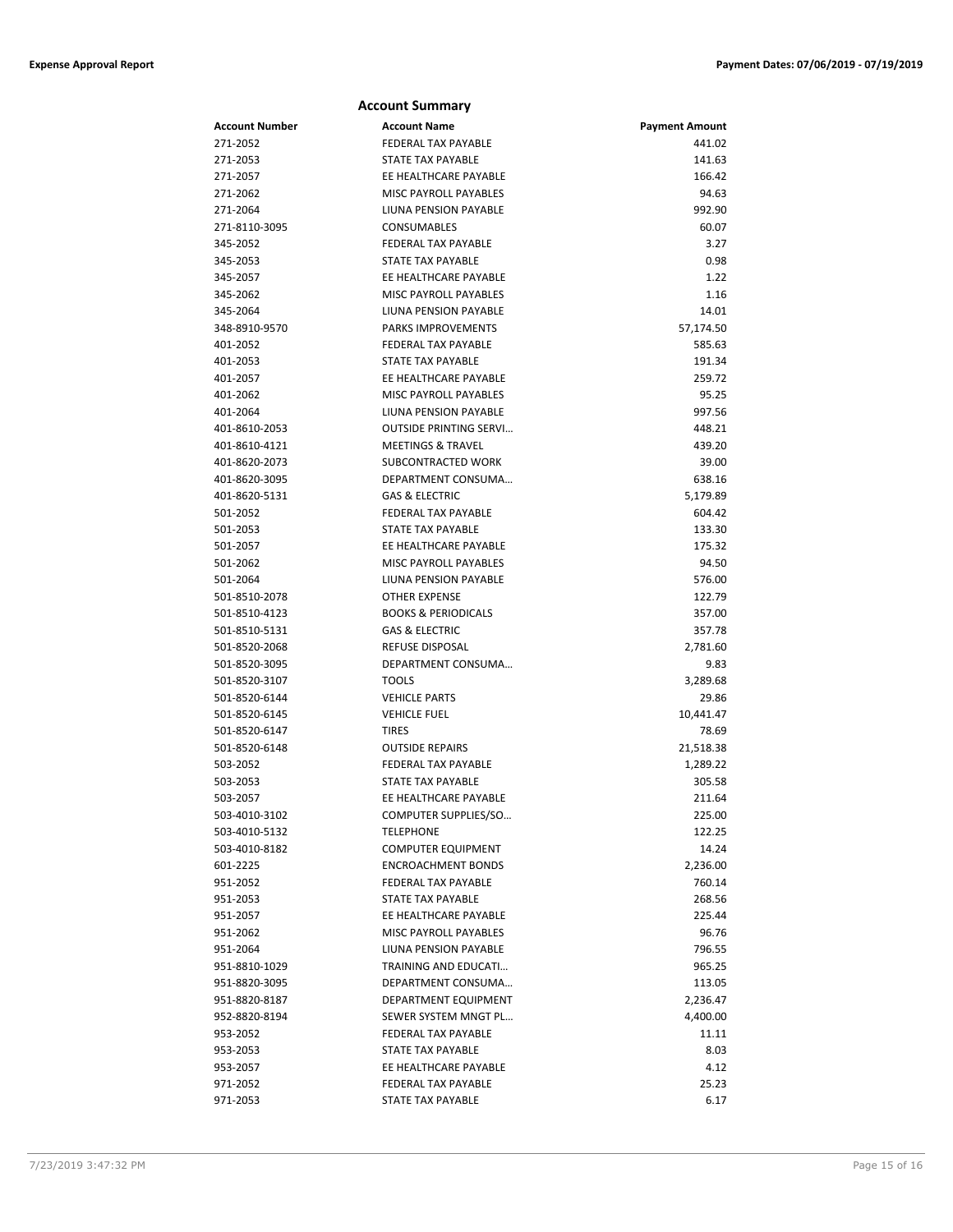### **Account Summary Account Number Account Name Account Name Payment Amount** 971-2057 EE HEALTHCARE PAYABLE 10.52 971-2062 MISC PAYROLL PAYABLES 5.04 971-2064 LIUNA PENSION PAYABLE 61.01 973-9710-9526 AFFORDABLE HOUSING 252.39 **Grand Total: 456,452.21 Project Account Summary**

#### **Project Account Key Payment Amount Project Account Key Payment Amount** \*\*None\*\* 453,679.33 5005010 AA 557.96 5005012 AA 1,007.68 5005060 AA 1,207.24<br>Grand Total: Grand Total: 456.452.21 **Grand Total: 456,452.21**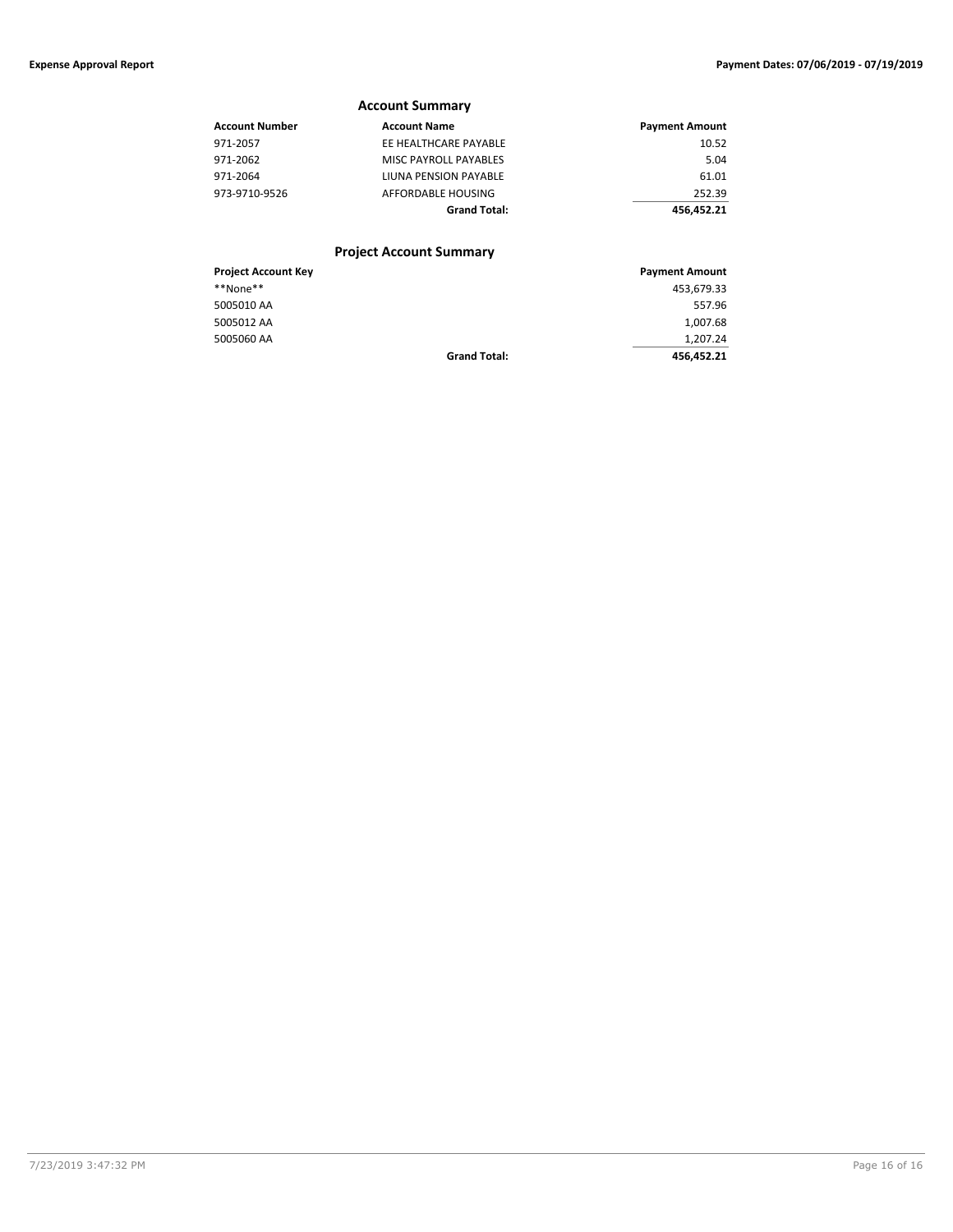

# **Distribution Report**

Seaside, CA Payroll Set: 01 Expense Range - Payment Range 07/06/2019-07/19/2019

| <b>Fund: 100 - GENERAL FUND</b> |                                 |            |
|---------------------------------|---------------------------------|------------|
| 100-1010-0001                   | SALARIES                        | 861.61     |
| 100-2010-0001                   | SALARIES                        | 9,746.94   |
| 100-2010-0018                   | AUTO ALLOWANCE                  | 200.00     |
| 100-2021-0001                   | SALARIES                        | 6,153.64   |
| 100-2021-0020                   | PART-TIME HOURLY WAGES          | 525.00     |
| 100-2031-0001                   | SALARIES                        | 11,928.86  |
| 100-2031-0002                   | <b>OVERTIME</b>                 | 231.50     |
| 100-2042-0020                   | PART-TIME HOURLY WAGES          | 8,941.44   |
| 100-3010-0001                   | SALARIES                        | 13,153.92  |
| 100-5110-0001                   | SALARIES                        | 25,028.68  |
| 100-5110-0002                   | <b>OVERTIME</b>                 | 414.76     |
| 100-5110-0041                   | <b>MEDICAL INSURANCE</b>        | 46.15      |
| 100-6110-0001                   | SALARIES                        | 32,247.43  |
| 100-6110-0002                   | <b>OVERTIME</b>                 | 274.88     |
| 100-6110-0003                   | <b>HOLIDAY OVERTIME</b>         | 962.18     |
| 100-6110-0004                   | UNIFORM ALLOWANCE               | 684.00     |
| 100-6110-0020                   | PART-TIME HOURLY WAGES          | 3,567.02   |
| 100-6110-1029                   | <b>TRAINING &amp; EDUCATION</b> | 67.51      |
| 100-6110-1033                   | <b>FITNESS PROGRAM</b>          | $-45.00$   |
| 100-6120-0001                   | SALARIES                        | 126,261.42 |
| 100-6120-0002                   | <b>OVERTIME</b>                 | 18,652.17  |
| 100-6120-0003                   | <b>HOLIDAY OVERTIME</b>         | 10,627.72  |
| 100-6120-0004                   | UNIFORM ALLOWANCE               | 1,881.00   |
| 100-6130-0001                   | SALARIES                        | 31,177.66  |
| 100-6130-0002                   | <b>OVERTIME</b>                 | 1,676.58   |
| 100-6130-0003                   | <b>HOLIDAY OVERTIME</b>         | 464.79     |
| 100-6130-0004                   | UNIFORM ALLOWANCE               | 486.00     |
| 100-6130-0012                   | VACATION\COMP TIME PAYOFF       | 78.43      |
| 100-6130-1029                   | <b>TRAINING &amp; EDUCAITON</b> | 278.00     |
| 100-6150-0001                   | SALARIES                        | 3,404.56   |
| 100-6150-0004                   | UNIFORM ALLOWANCE               | 78.00      |
| 100-6160-0001                   | <b>SALARIES</b>                 | 2,600.22   |
| 100-6160-0004                   | UNIFORM ALLOWANCE               | 78.00      |
| 100-6160-0041                   | MEDICAL INSURANCE               | 46.15      |
| 100-6170-0020                   | PART-TIME HOURLY WAGES          | 1,032.86   |
| 100-6610-0001                   | SALARIES                        | 8,155.91   |
| 100-6610-0004                   | UNIFORM ALLOWANCE               | 75.00      |
| 100-6640-0001                   | SALARIES                        | 115,944.12 |
| 100-6640-0002                   | <b>OVERTIME</b>                 | 20,094.85  |
| 100-6640-0003                   | <b>HOLIDAY OVERTIME</b>         | 11,982.68  |
| 100-6640-0004                   | UNIFORM ALLOWANCE               | 2,125.00   |
| 100-6640-0008                   | OPER COMP DIV CHIEFS ST TIME    | 4,479.48   |
| 100-6660-0020                   | PART-TIME HOURLY WAGES          | 607.67     |
| 100-7110-0001                   | SALARIES                        | 4,658.56   |
| 100-7110-0020                   | PART-TIME HOURLY WAGES          | 1,624.08   |
| 100-7210-0001                   | SALARIES                        | 4,903.84   |
| 100-7220-0001                   | SALARIES                        | 3,041.11   |
| 100-7220-0002                   | OVERTIME                        | 114.04     |
| 100-7220-0004                   | UNIFORM ALLOWANCE               | 217.45     |
| 100-7220-1029                   | TRAINING AND EDUCATION          | 325.00     |
| 100-7310-0001                   | SALARIES                        | 11,318.01  |
| 100-7410-0001                   | SALARIES                        | 11,792.59  |
| 100-7410-0020                   | PART-TIME HOURLY                | 707.63     |
|                                 |                                 |            |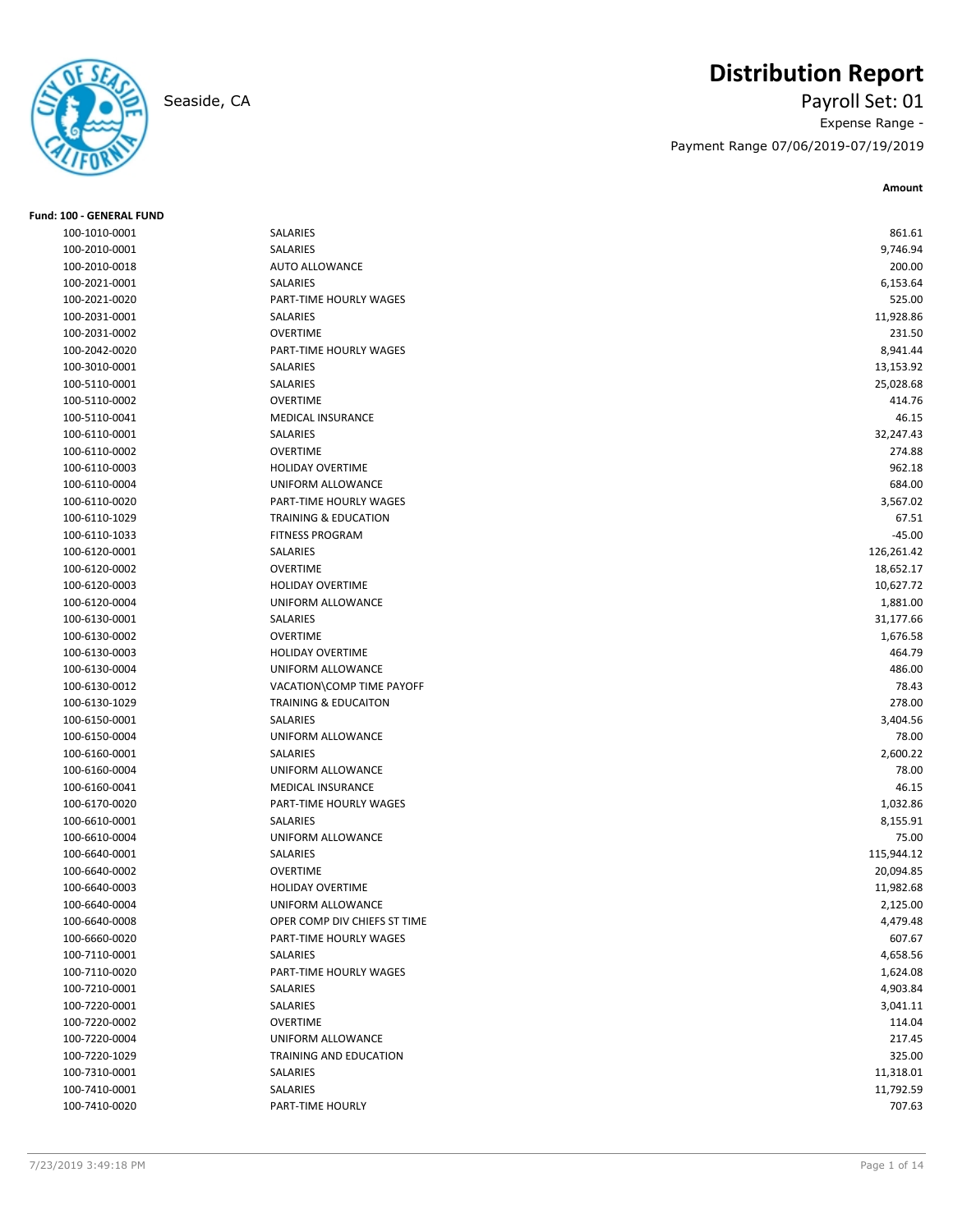| 100-7410-0041 |
|---------------|
| 100-8310-0001 |
| 100-8310-0002 |
| 100-8310-0097 |
| 100-8410-0001 |
| 100-8410-0002 |
| 100-8420-0001 |
| 100-8420-0002 |
| 100-8430-0001 |
| 100-8430-0002 |
| 100-8440-0001 |
| 100-8440-0002 |
| 100-8450-0001 |
| 100-8450-0002 |
| 100-8910-0001 |
| 100-8910-0002 |
| 100-8910-0020 |
| 100-9100-0001 |
| 100-9100-0020 |
| 100-9105-0001 |
| 100-9105-0002 |
| 100-9105-0020 |
| 100-9200-0020 |
| 100-9310-0001 |
| 100-9310-0002 |
| 100-9310-0020 |
| 100-9320-0002 |
| 100-9320-0020 |
| 100-9330-0002 |
| 100-9330-0020 |
| 100-9340-0002 |
| 100-9340-0020 |
| 100-9350-0020 |
| 100-9400-0001 |
| 100-9400-0002 |
| 100-9400-0020 |
| 100-9400-0033 |
| 100-9500-0002 |
| 100-9500-0020 |

| 100-7410-0041 | <b>MEDICAL INSURANCE</b>      | 46.15     |
|---------------|-------------------------------|-----------|
| 100-8310-0001 | SALARIES                      | 5,071.89  |
| 100-8310-0002 | <b>OVERTIME</b>               | 1,219.16  |
| 100-8310-0097 | UNALLOCATED PAGER             | 1,860.09  |
| 100-8410-0001 | <b>SALARIES</b>               | 2,511.07  |
| 100-8410-0002 | <b>OVERTIME</b>               | 93.38     |
| 100-8420-0001 | SALARIES                      | 11,811.55 |
| 100-8420-0002 | <b>OVERTIME</b>               | 2,286.39  |
| 100-8430-0001 | SALARIES                      | 7,176.81  |
| 100-8430-0002 | <b>OVERTIME</b>               | 1,961.19  |
| 100-8440-0001 | SALARIES                      | 1,348.10  |
| 100-8440-0002 | <b>OVERTIME</b>               | 1,512.44  |
| 100-8450-0001 | SALARIES                      | 311.28    |
| 100-8450-0002 | <b>OVERTIME</b>               | 717.88    |
| 100-8910-0001 | SALARIES                      | 22,327.94 |
| 100-8910-0002 | <b>OVERTIME</b>               | 200.52    |
| 100-8910-0020 | PART-TIME HOURLY WAGES        | 240.00    |
| 100-9100-0001 | <b>SALARIES</b>               | 9,572.01  |
| 100-9100-0020 | PART-TIME HOURLY WAGES        | 4,469.71  |
| 100-9105-0001 | SALARIES                      | 2,136.88  |
| 100-9105-0002 | <b>OVERTIME</b>               | 1,031.71  |
| 100-9105-0020 | <b>PART-TIME HOURLY WAGES</b> | 5,477.38  |
| 100-9200-0020 | PART-TIME HOURLY WAGES        | 5,607.69  |
| 100-9310-0001 | <b>SALARIES</b>               | 5,244.56  |
| 100-9310-0002 | <b>OVERTIME</b>               | 989.04    |
| 100-9310-0020 | PART-TIME HOURLY WAGES        | 5,341.20  |
| 100-9320-0002 | <b>OVERTIME</b>               | 102.99    |
| 100-9320-0020 | PART-TIME HOURLY WAGES        | 4,350.08  |
| 100-9330-0002 | <b>OVERTIME</b>               | 390.97    |
| 100-9330-0020 | PART-TIME HOURLY WAGES        | 12,932.24 |
| 100-9340-0002 | <b>OVERTIME</b>               | 230.04    |
| 100-9340-0020 | PART-TIME HOURLY WAGES        | 3,677.18  |
| 100-9350-0020 | PART-TIME HOURLY WAGES        | 1,980.18  |
| 100-9400-0001 | SALARIES                      | 2,280.64  |
| 100-9400-0002 | <b>OVERTIME</b>               | 459.69    |
| 100-9400-0020 | PART-TIME HOURLY WAGES        | 11,439.16 |
| 100-9400-0033 | <b>FITNESS PROGRAM</b>        | $-45.00$  |
| 100-9500-0002 | <b>OVERTIME</b>               | 210.33    |
| 100-9500-0020 | PART-TIME HOURLY WAGES        | 3,371.94  |

**Fund 100 - GENERAL FUND Total: 16,948.11 657,927.56**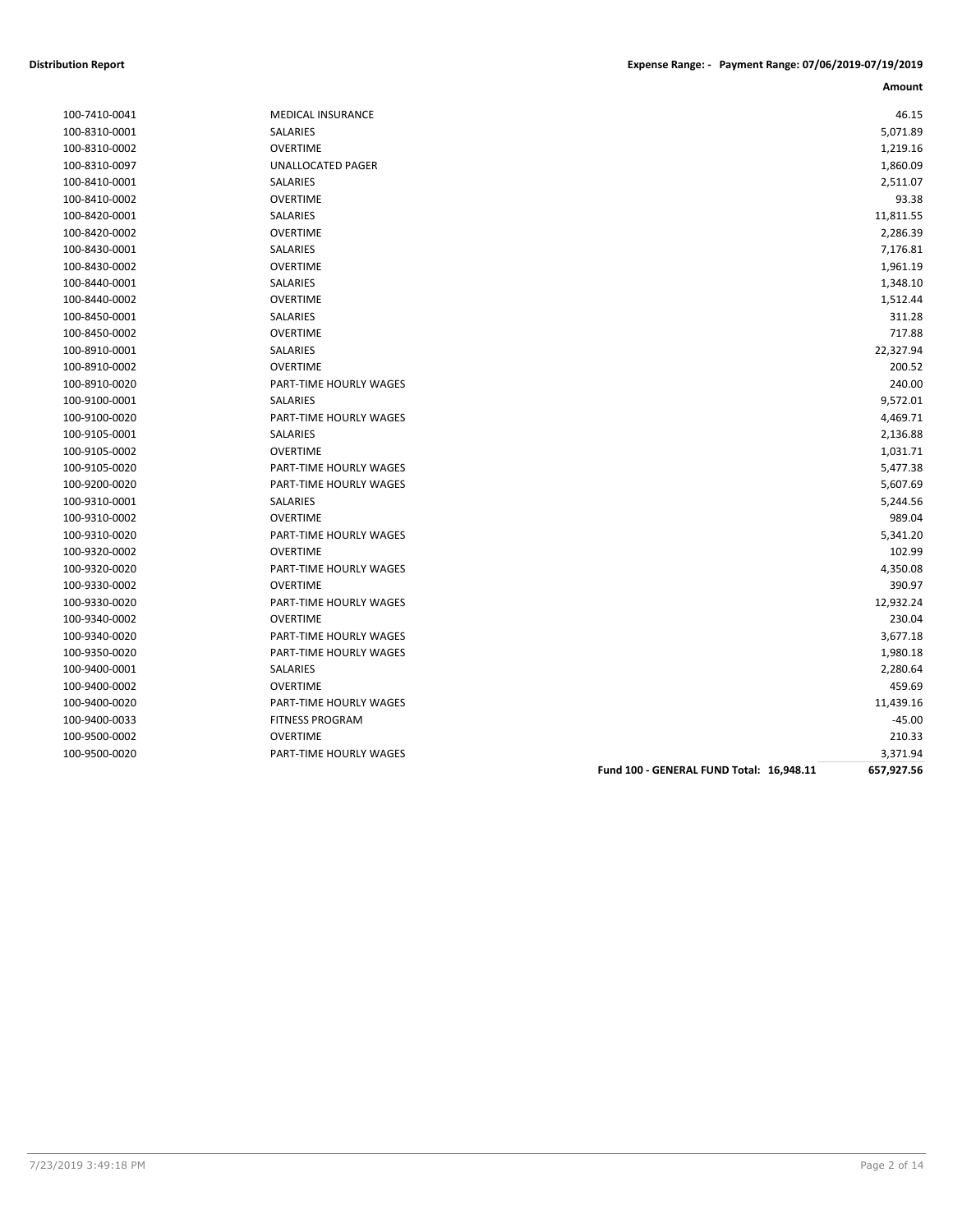| Fund: 103 - LAGUNA GRANDE PKG FUND |  |
|------------------------------------|--|
|                                    |  |

103-8710-0001 SALARIES 415.50

| 103-8710-0002 | <b>OVERTIME</b> |                                          |       | 373.23 |
|---------------|-----------------|------------------------------------------|-------|--------|
|               |                 | Fund 103 - LAGUNA GRANDE PKG FUND Total: | 17.51 | 788.73 |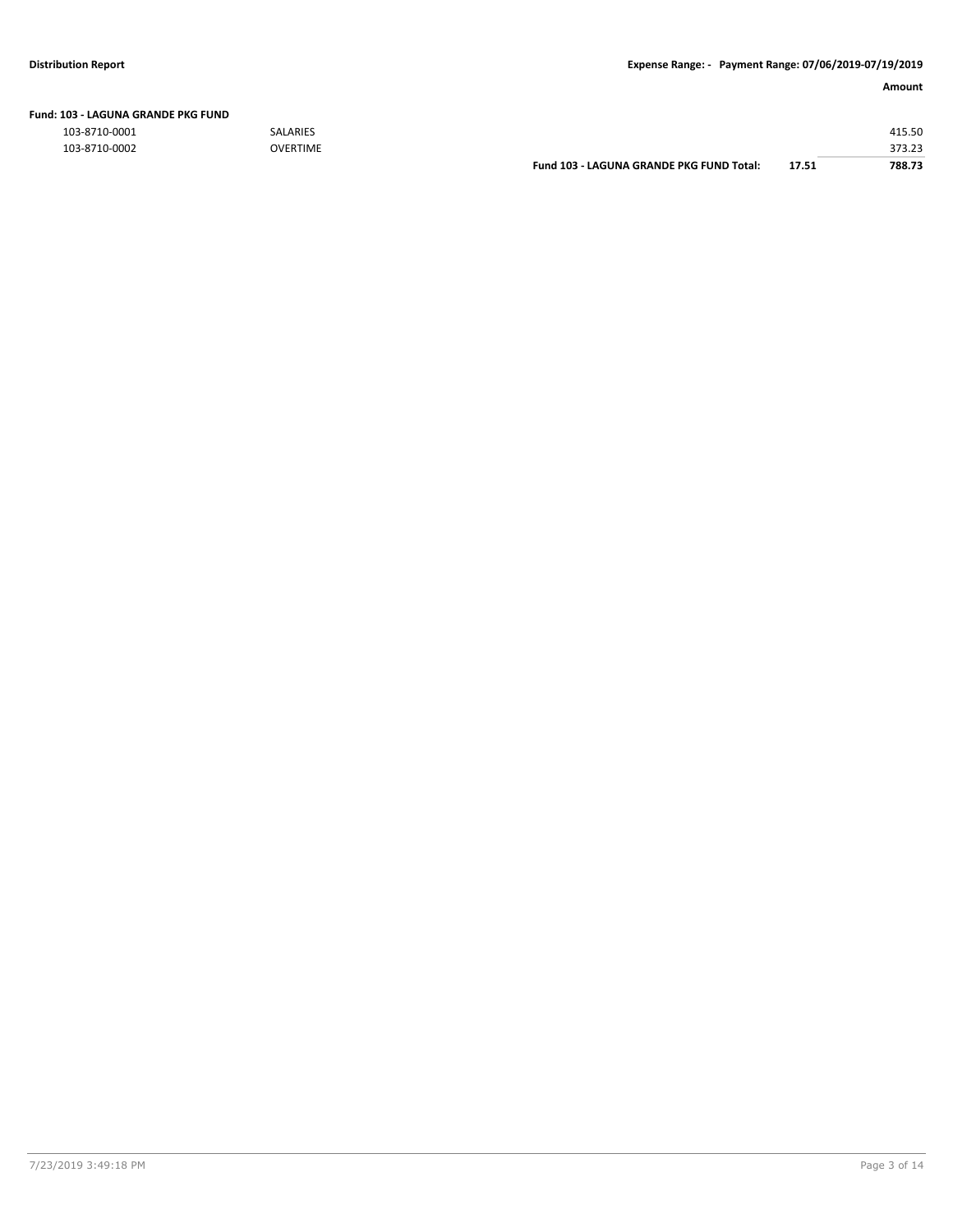| Fund: 113 - POMA & DMDC FUND |                        |           |
|------------------------------|------------------------|-----------|
| 113-8730-0001                | <b>SALARIES</b>        | 10,452.16 |
| 113-8730-0002                | <b>OVERTIME</b>        | 873.81    |
| 113-8730-0020                | PART-TIME HOURLY WAGES | 1,779.93  |
| 113-8730-0041                | MEDICAL INSURANCE      | 92.30     |

| Fund 113 - POMA & DMDC FUND Total: | 393.28 | 13,198.20 |
|------------------------------------|--------|-----------|
|                                    |        | 92.30     |
|                                    |        | 1,779.93  |
|                                    |        | 873.81    |
|                                    |        | 10,452.16 |
|                                    |        |           |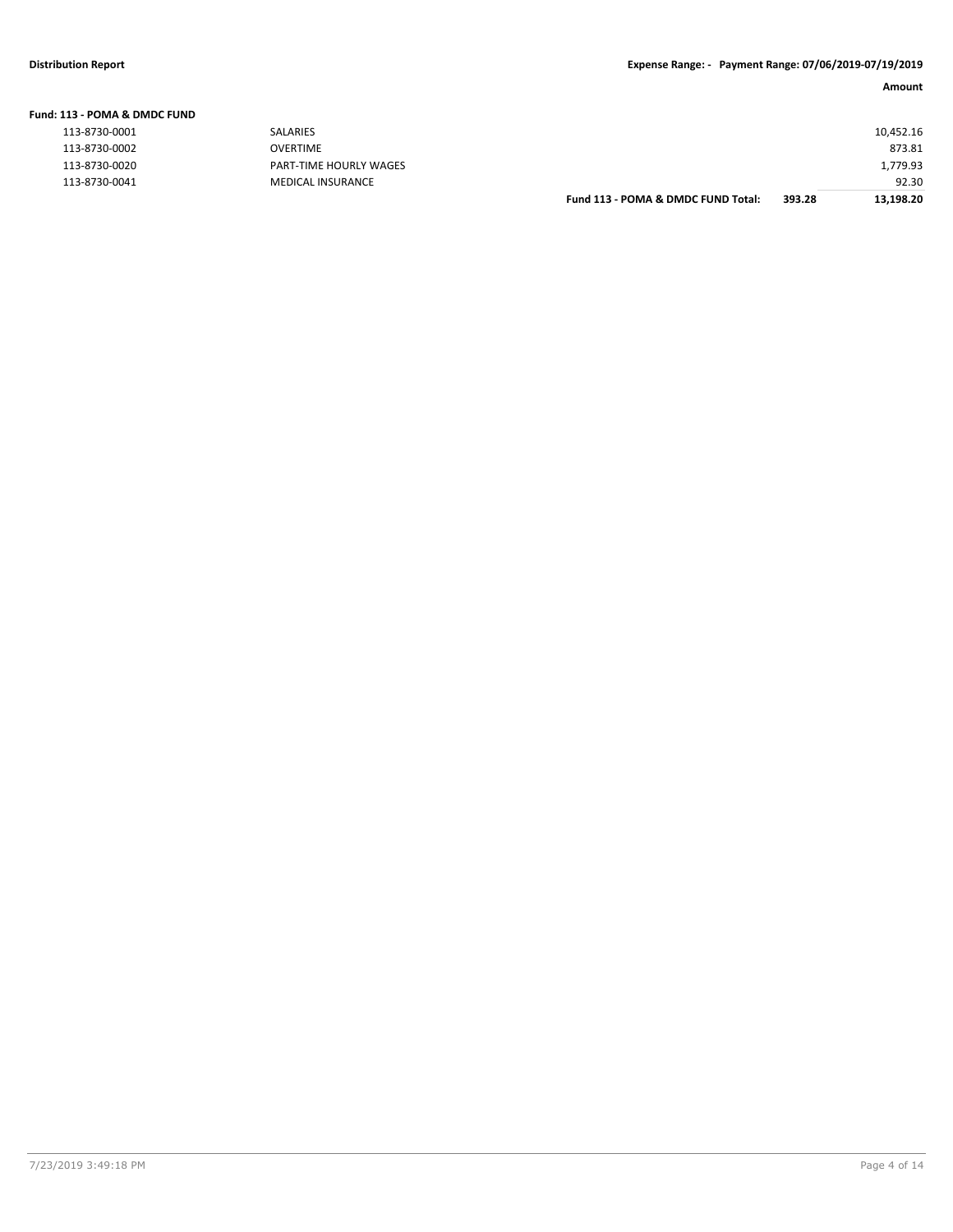**Fund: 200 - CDBG FUND** 200-5410-0001 SALARIES 1,591.50

**Fund 200 - CDBG FUND Total: 35.60 1,591.50**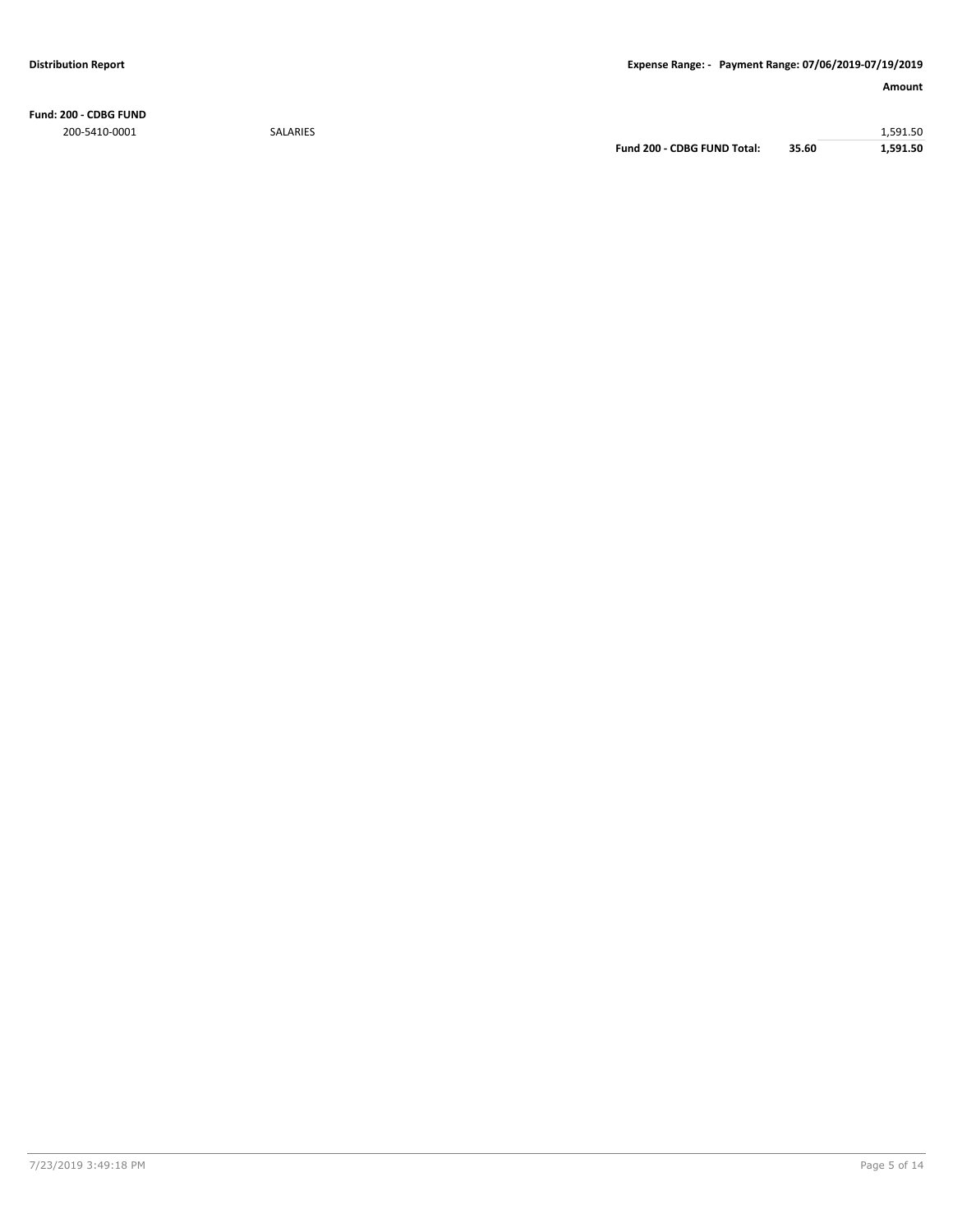#### **Fund: 210 - STREETS FUND**

| 210-8110-0001 | <b>SALARIES</b> |                                       |        | 3,932.81 |
|---------------|-----------------|---------------------------------------|--------|----------|
| 210-8110-0002 | <b>OVERTIME</b> |                                       |        | 1,841.68 |
| 210-8420-0001 | <b>SALARIES</b> |                                       |        | 234.13   |
|               |                 | <b>Fund 210 - STREETS FUND Total:</b> | 162.99 | 6,008.62 |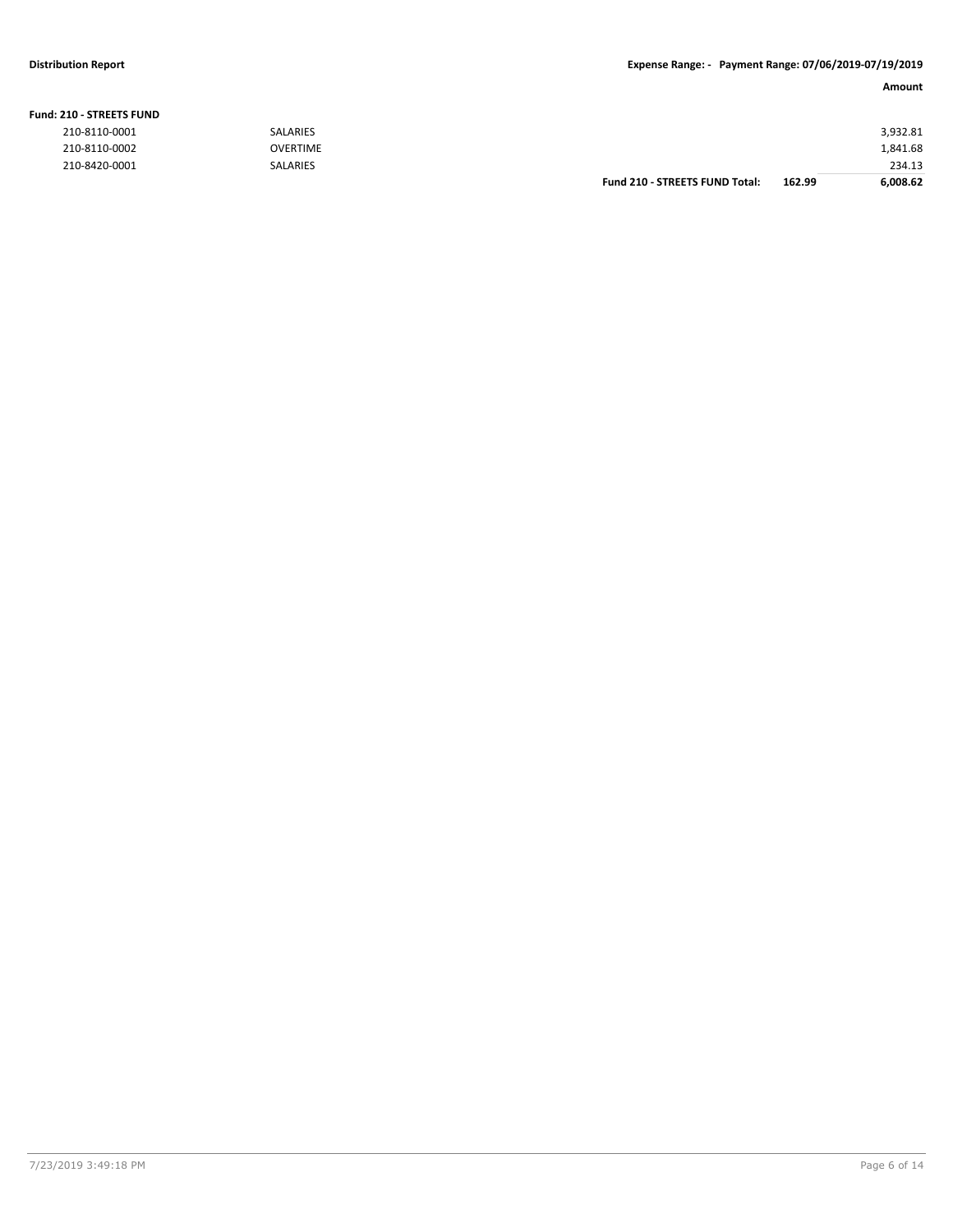|               |                 | Fund 271 - STORMWATER FUND Total: | 207.50 | 7.984.00 |
|---------------|-----------------|-----------------------------------|--------|----------|
| 271-8110-0002 | <b>OVERTIME</b> |                                   |        | 206.53.  |
| 271-8110-0001 | <b>SALARIES</b> |                                   |        | 6.777.47 |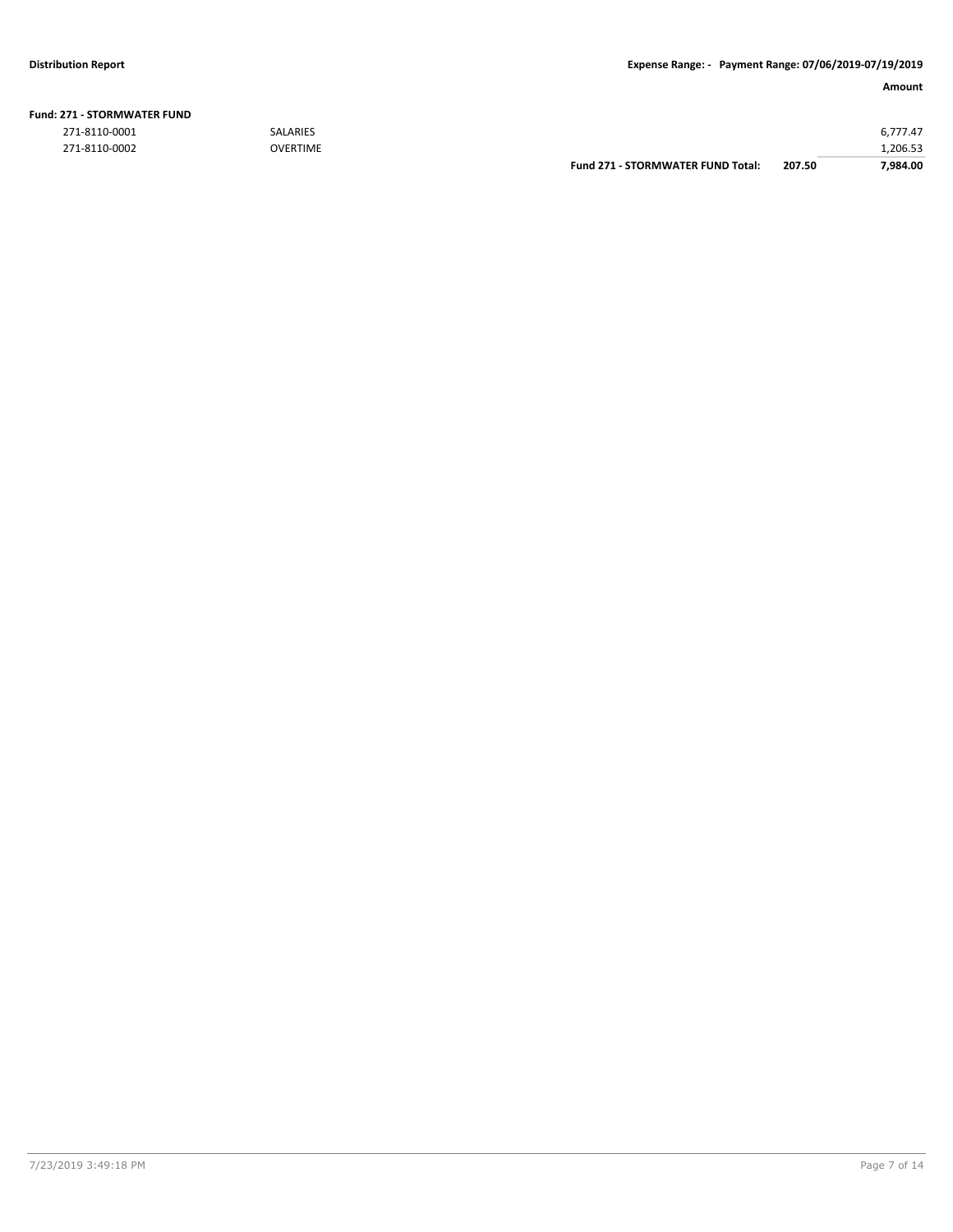#### **Fund: 345 - WBUV INFRASTRUCTURE IMPRO**

345-8910-0001 SALARIES 139.05

**Fund 345 - WBUV INFRASTRUCTURE IMPRO Total: 3.00 139.05**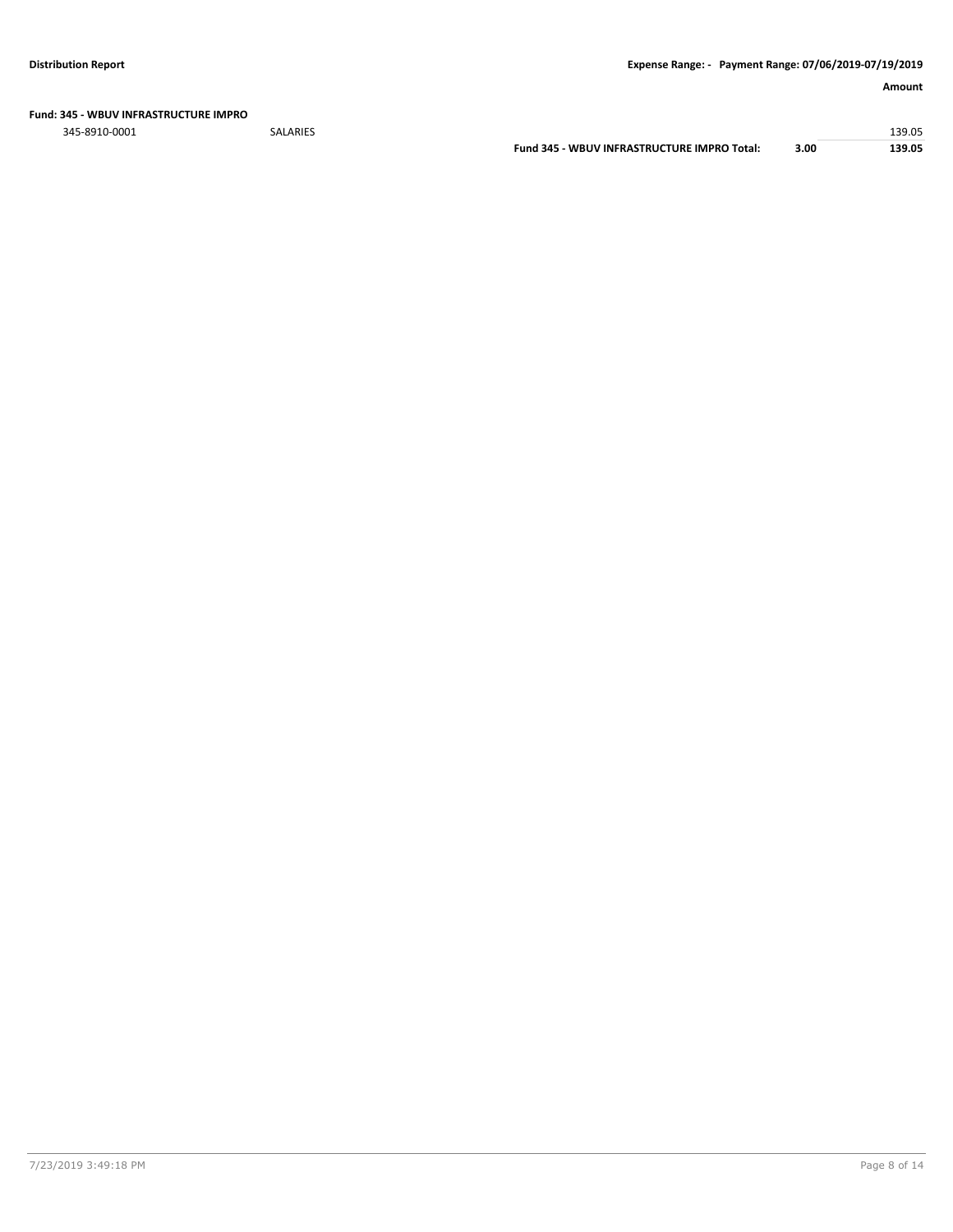#### **Fund: 401 - WATER FUND**

| 401-8610-0001 | <b>SALARIES</b> |                              |        | 239.74   |
|---------------|-----------------|------------------------------|--------|----------|
| 401-8620-0001 | SALARIES        |                              |        | 8,092.91 |
| 401-8620-0002 | <b>OVERTIME</b> |                              |        | 826.76   |
|               |                 | Fund 401 - WATER FUND Total: | 245.05 | 9,159.41 |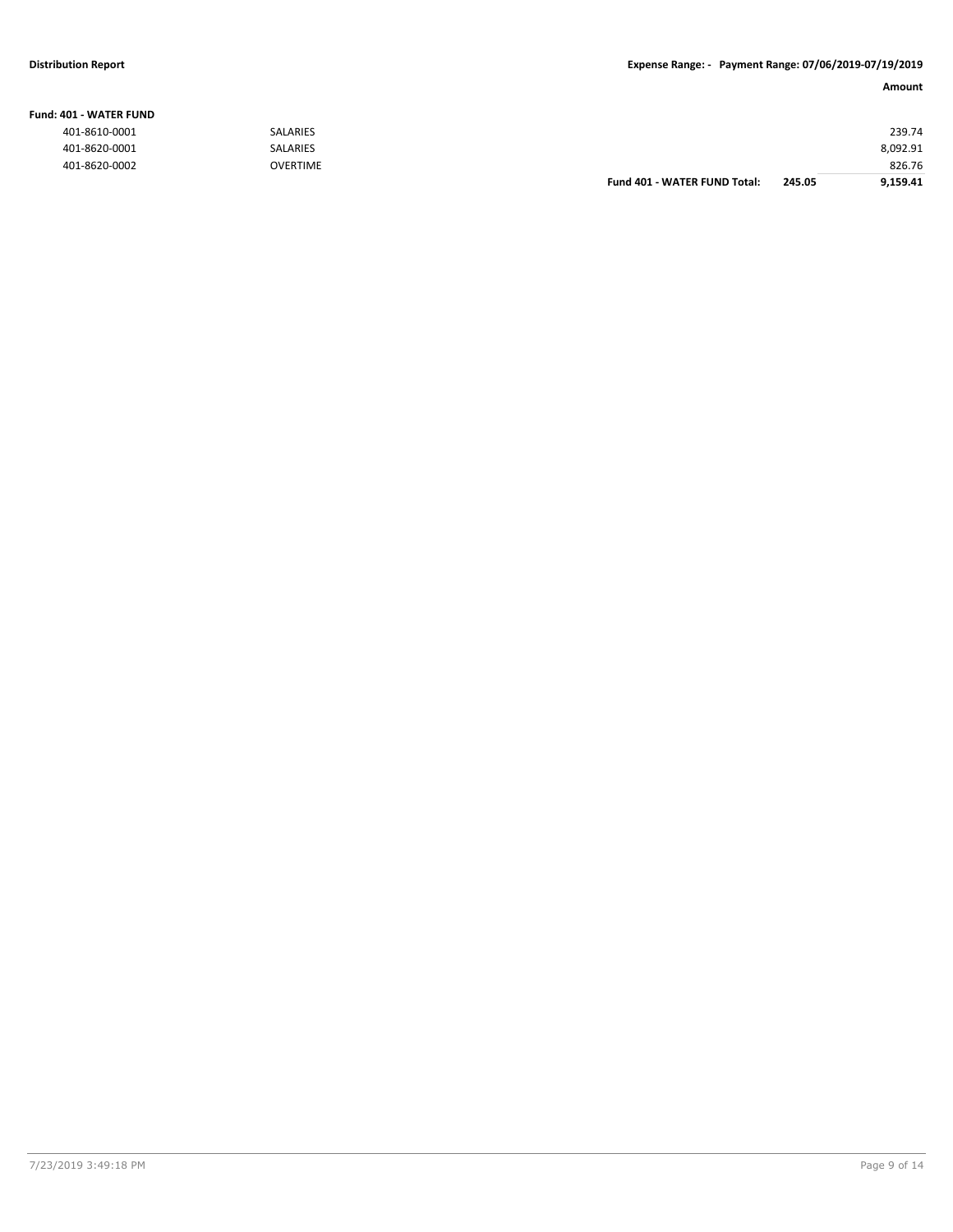### **Distribution Report Expense Range: - Payment Range: 07/06/2019-07/19/2019**

| Fund: 501 - EQUIPMT MAINT FUND |                 |                                      |        |          |
|--------------------------------|-----------------|--------------------------------------|--------|----------|
| 501-8510-0001                  | <b>SALARIES</b> |                                      |        | 479.46   |
| 501-8520-0001                  | <b>SALARIES</b> |                                      |        | 5,852.75 |
| 501-8520-0002                  | <b>OVERTIME</b> |                                      |        | 894.70   |
|                                |                 | Fund 501 - EQUIPMT MAINT FUND Total: | 184.53 | 7.226.91 |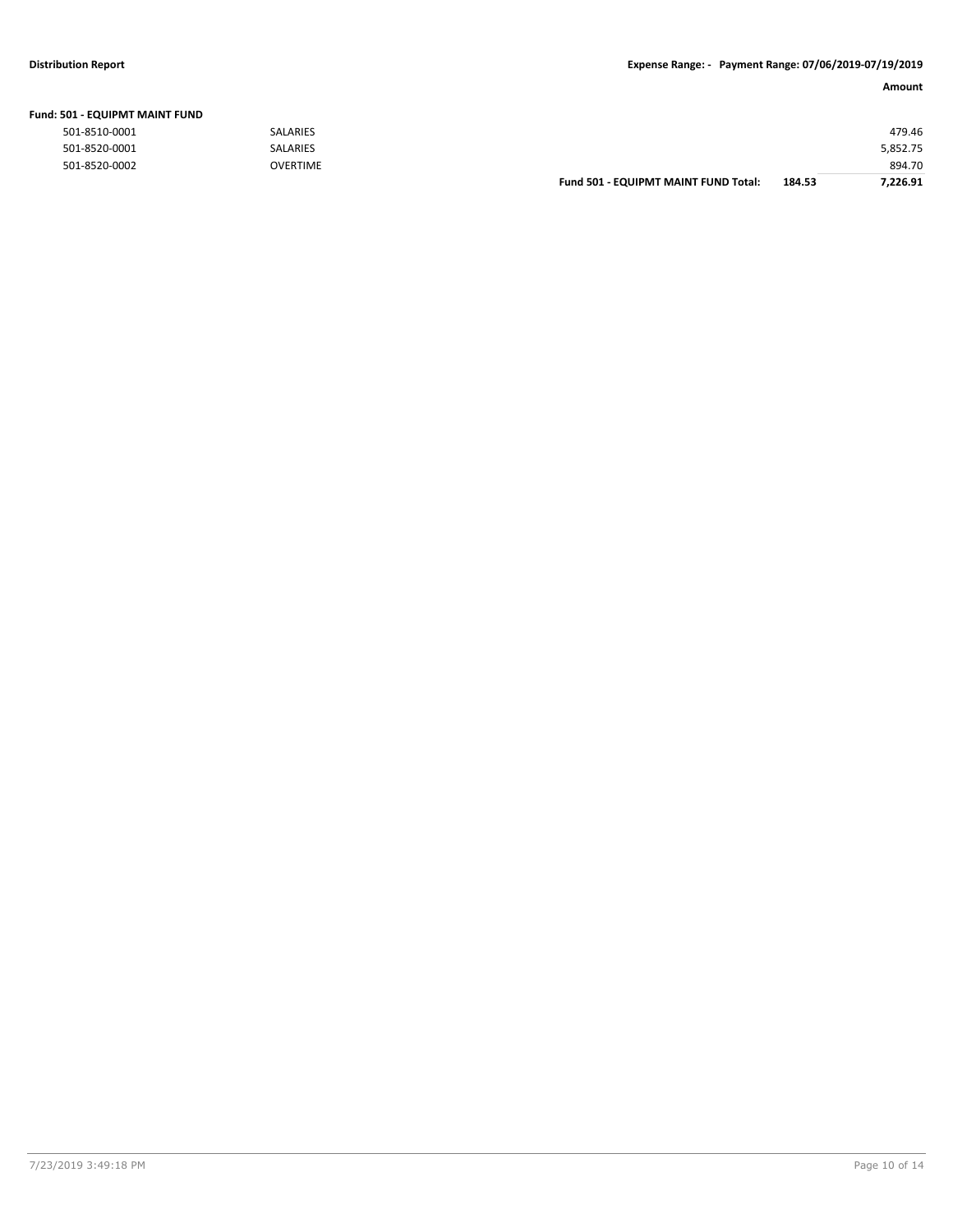**Fund: 503 - MIS FUND** 503-4010-0001 SALARIES 7,553.00

**Fund 503 - MIS FUND Total: 160.00 7,553.00**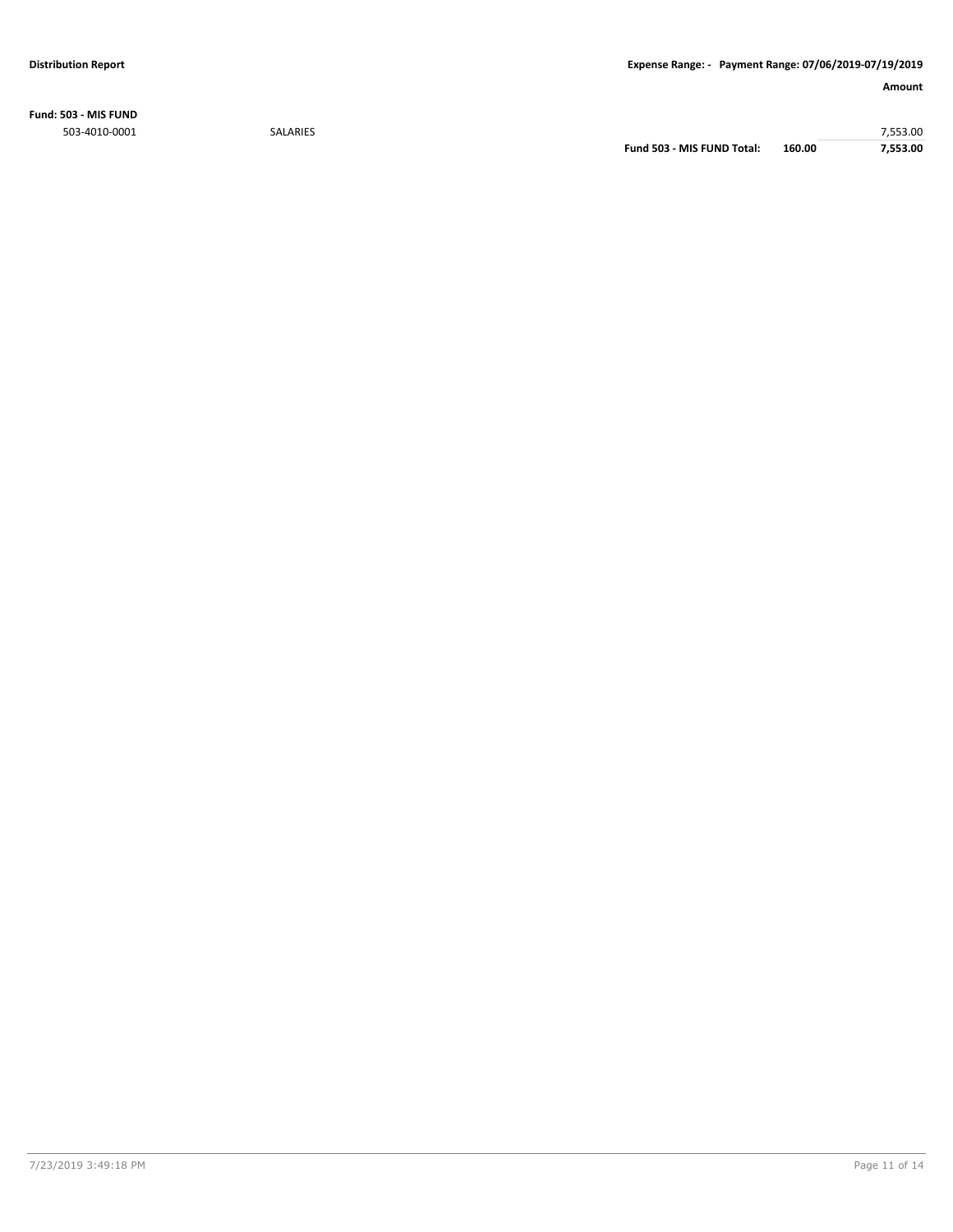| Fund: 951 - SAN. DISTRICT GEN. FUND |                 |                                           |        |          |
|-------------------------------------|-----------------|-------------------------------------------|--------|----------|
| 951-8810-0001                       | <b>SALARIES</b> |                                           |        | 792.78   |
| 951-8820-0001                       | <b>SALARIES</b> |                                           |        | 4,053.28 |
| 951-8820-0002                       | <b>OVERTIME</b> |                                           |        | 2,443.25 |
|                                     |                 | Fund 951 - SAN, DISTRICT GEN, FUND Total: | 181.83 | 7.289.31 |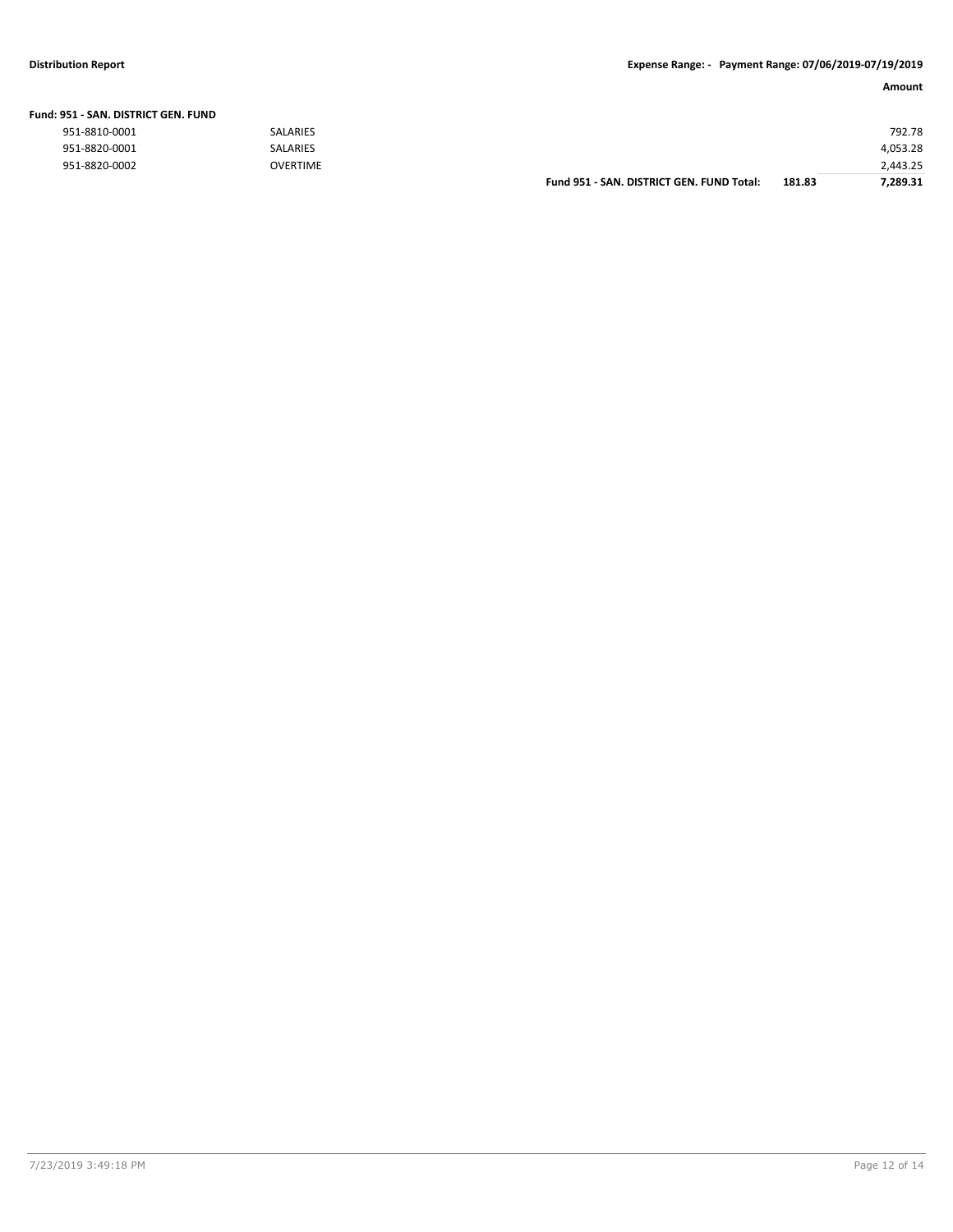|  | Fund: 953 - SAN. DISTRICT CAP. IMPROV |  |
|--|---------------------------------------|--|
|  |                                       |  |

|  | 953-8820-9201 |  |  |  |
|--|---------------|--|--|--|
|  |               |  |  |  |

|  | 953-8820-9205 |
|--|---------------|
|  | 953-8820-9214 |

01 DEL MONTE LIFT STATION UPGRADE 953-8820-9205 CANYON DEL REY SEWER LINE REPLACEMENT<br>953-8820-9214 DEL MONTE SWR MAIN REPLACEMENT DEL MONTE SWR MAIN REPLACEMENT

| Fund 953 - SAN. DISTRICT CAP. IMPROV Total: | 2.50 | 133.66 |
|---------------------------------------------|------|--------|
|                                             |      | 106.92 |
|                                             |      | 13.37  |
|                                             |      | 13.37  |
|                                             |      |        |